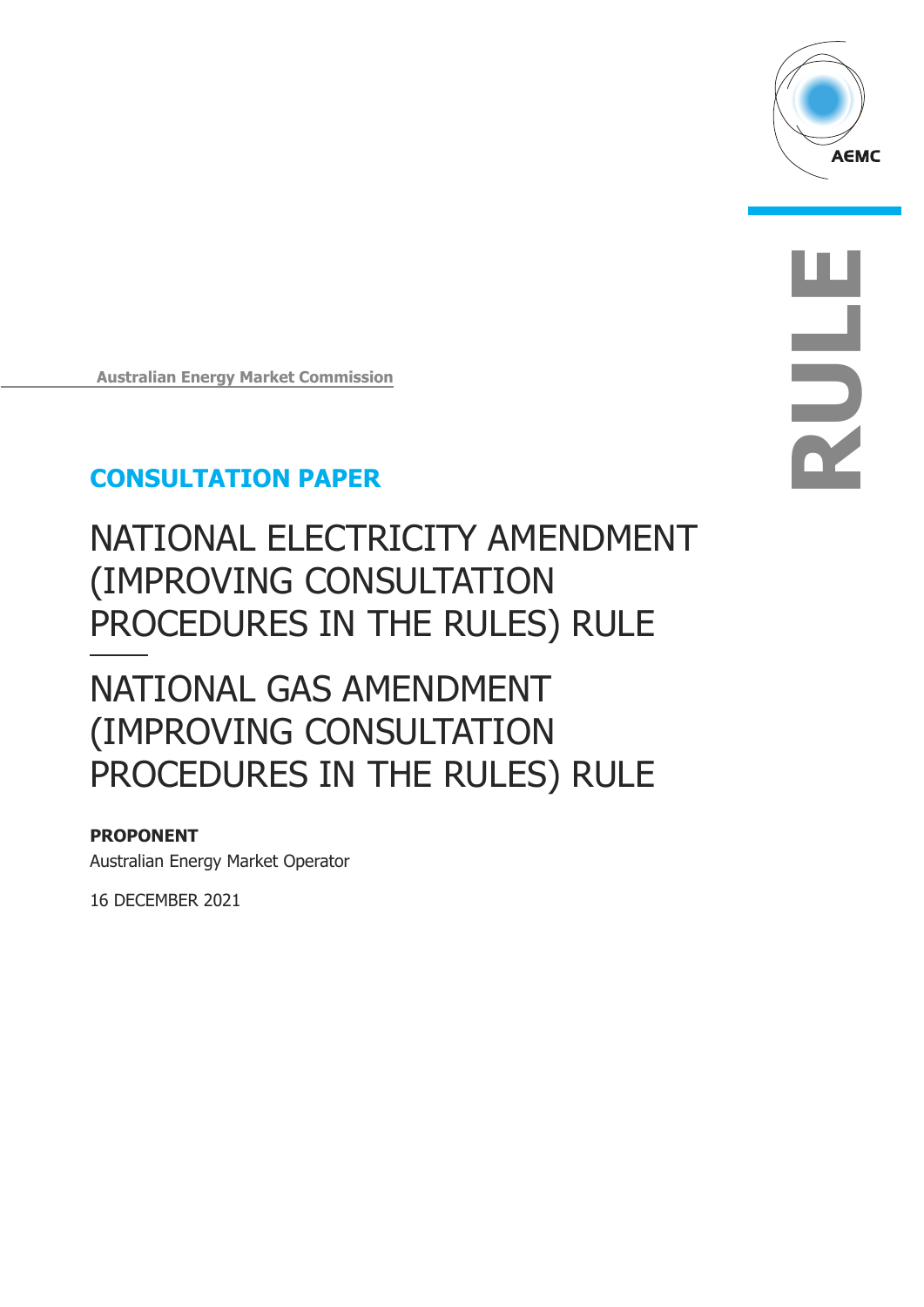### INQUIRIES

Australian Energy Market Commission GPO Box 2603 Sydney NSW 2000

E aemc@aemc.gov.au T (02) 8296 7800

Reference: ERC0323

### **CITATION**

AEMC, Improving consultation procedures in the Rules, Consultation paper, 16 December 2021

## ABOUT THE AEMC

The AEMC reports to the Council of Australian Governments (COAG) through the COAG Energy Council. We have two functions. We make and amend the national electricity, gas and energy retail rules and conduct independent reviews for the COAG Energy Council.

This work is copyright. The Copyright Act 1968 permits fair dealing for study, research, news reporting, criticism and review. Selected passages, tables or diagrams may be reproduced for such purposes provided acknowledgement of the source is included.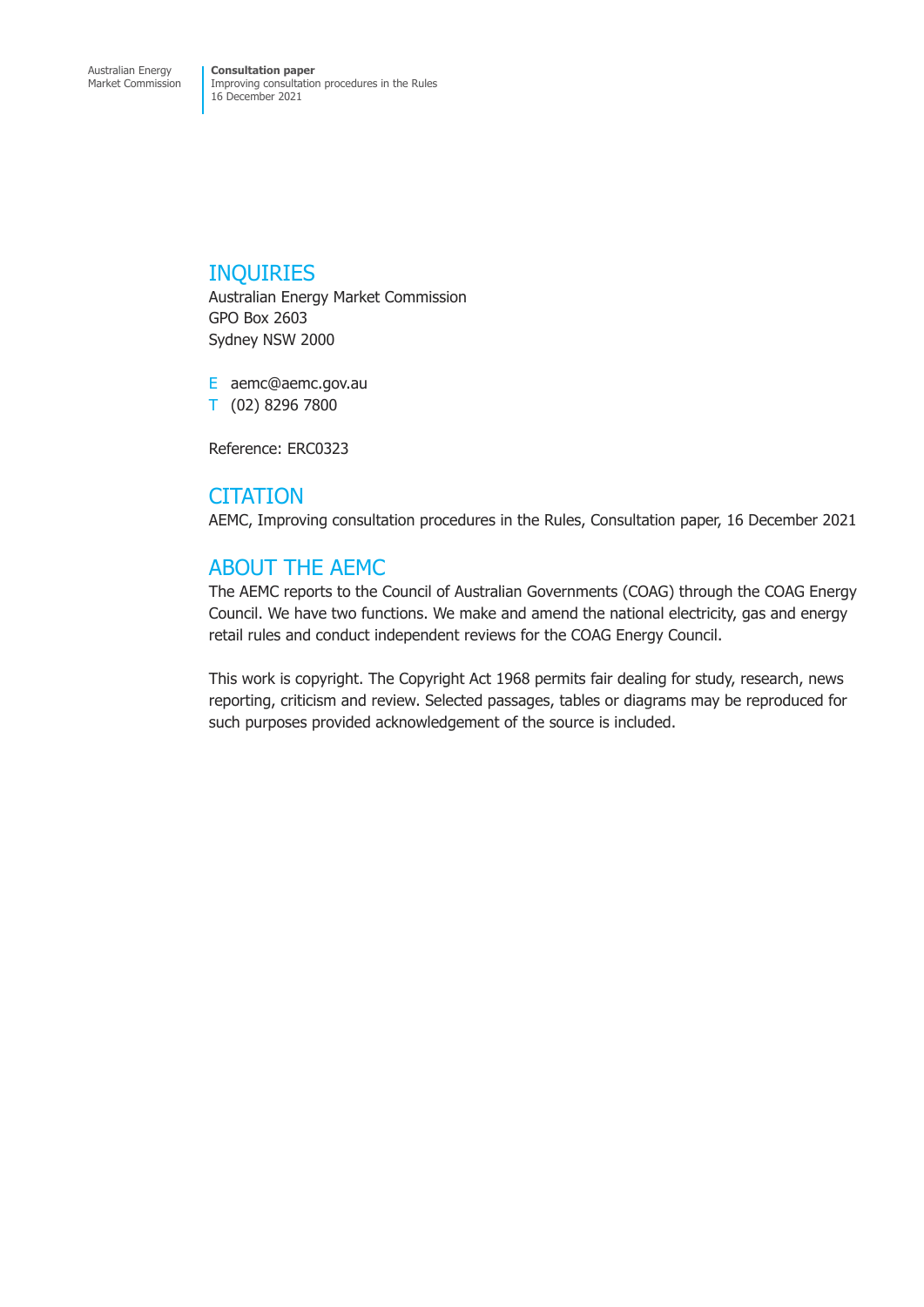Market Commission

Improving consultation procedures in the Rules 16 December 2021

## **CONTENTS**

| $\mathbf{1}$                         | <b>Executive summary</b>                                                                                                                                                                                                                                                       | C                                |
|--------------------------------------|--------------------------------------------------------------------------------------------------------------------------------------------------------------------------------------------------------------------------------------------------------------------------------|----------------------------------|
| 1                                    | AEMO's rule change request                                                                                                                                                                                                                                                     | $\mathbf{1}$                     |
| 1.1                                  | The current processes and AEMO's case for improving consultation procedures                                                                                                                                                                                                    | $\mathbf{1}$                     |
| 1.2                                  | AEMO's rule change request (January 2021)                                                                                                                                                                                                                                      | $\overline{2}$                   |
| 1.3                                  | AEMO's rule change request addendum (November 2021)                                                                                                                                                                                                                            | 3                                |
| 2                                    | Views on the proposed changes - electricity                                                                                                                                                                                                                                    | 5                                |
| 2.1                                  | Detailed matters on which the Commission would like stakeholders' views                                                                                                                                                                                                        | 6                                |
| 2.2                                  | One required round of consultation                                                                                                                                                                                                                                             | 6                                |
| 2.3                                  | Principles for an additional round of consultation                                                                                                                                                                                                                             | $\, 8$                           |
| 2.4                                  | Form of the required round of consultation                                                                                                                                                                                                                                     | 10                               |
| 2.5                                  | Form of additional consultation                                                                                                                                                                                                                                                | 11                               |
| 2.6                                  | Application to Reliability Panel consultations and other processes                                                                                                                                                                                                             | 12                               |
| 2.7                                  | Right of stakeholders to request a change                                                                                                                                                                                                                                      | 12                               |
| 3                                    | Views on the proposed changes - gas and retail                                                                                                                                                                                                                                 | 14                               |
| 3.1                                  | Proposed changes to the NGR consultation processes                                                                                                                                                                                                                             | 14                               |
| 3.2                                  | Background on the consultation processes under the NGR                                                                                                                                                                                                                         | 14                               |
| 3.3                                  | The retail consultation procedure                                                                                                                                                                                                                                              | 16                               |
| 4<br>4.1<br>4.2<br>4.3<br>4.4<br>4.5 | Our rule-making requirements and proposed assessment framework for this<br>rule change<br>Achieving the NEO and NGO<br>Proposed assessment framework<br>Making a more preferable rule<br>Rule making in the Northern Territory - NER<br>Rule making in Western Australia - NGR | 18<br>18<br>19<br>19<br>19<br>21 |
|                                      | <b>Abbreviations</b>                                                                                                                                                                                                                                                           | 35                               |
| A                                    | <b>APPENDICES</b><br>List of instruments requiring consultation under relevant procedures                                                                                                                                                                                      | 22                               |
| B                                    | Outline of consultation processes under the NER                                                                                                                                                                                                                                | 28                               |
| B.1                                  | The Rules Consultation Procedures                                                                                                                                                                                                                                              | 28                               |
| B.2                                  | The Transmission Consultation Procedures and The Distribution Consultation Procedures                                                                                                                                                                                          | 29                               |
| <b>B.3</b>                           | Modified process for consultation under Chapter 7 of the NER                                                                                                                                                                                                                   | 29                               |
| <b>B.4</b>                           | The Reliability Panel consultation process                                                                                                                                                                                                                                     | 30                               |
| C.                                   | Outline of consultation processes under the NGR                                                                                                                                                                                                                                | 31                               |
| C.1                                  | AEMO's ordinary process                                                                                                                                                                                                                                                        | 31                               |
| C.2                                  | AEMO's expedited process                                                                                                                                                                                                                                                       | 31                               |
| C.3                                  | Standard consultative procedure                                                                                                                                                                                                                                                | 32                               |
| C.4                                  | Expedited consultative procedure                                                                                                                                                                                                                                               | 33                               |
| C.5                                  | Extended consultative procedure                                                                                                                                                                                                                                                | 33                               |
|                                      |                                                                                                                                                                                                                                                                                |                                  |

## **TABLES**

[Table A.1: Rules consultation procedures - NER 22](#page-39-0)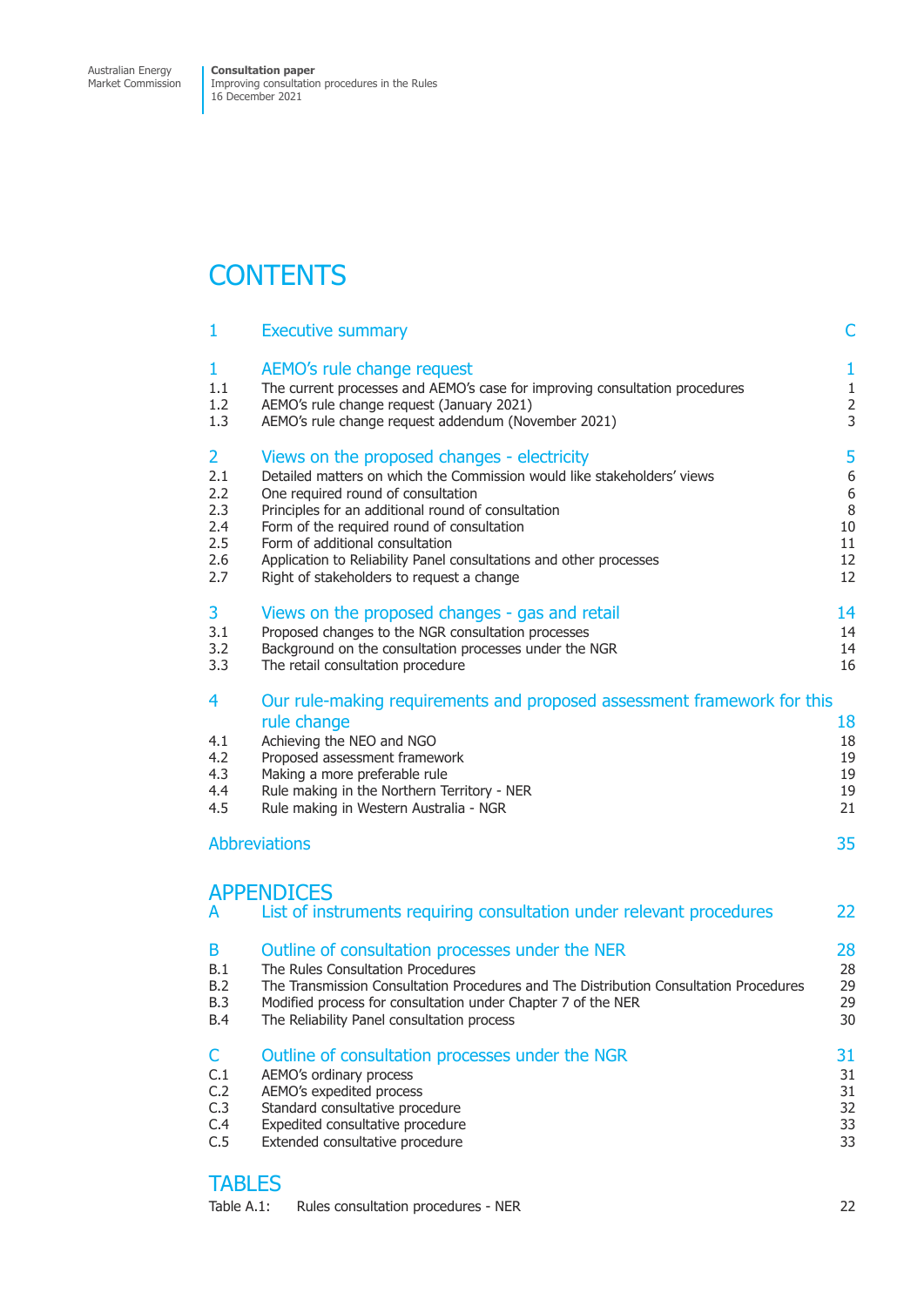Market Commission Improving consultation procedures in the Rules 16 December 2021

| Table A.2: | Standard consultative procedures - NGR  |    |
|------------|-----------------------------------------|----|
| Table A.3: | Extended consultative procedures - NGR  | 26 |
| Table A.4: | Expedited consultative procedures - NGR |    |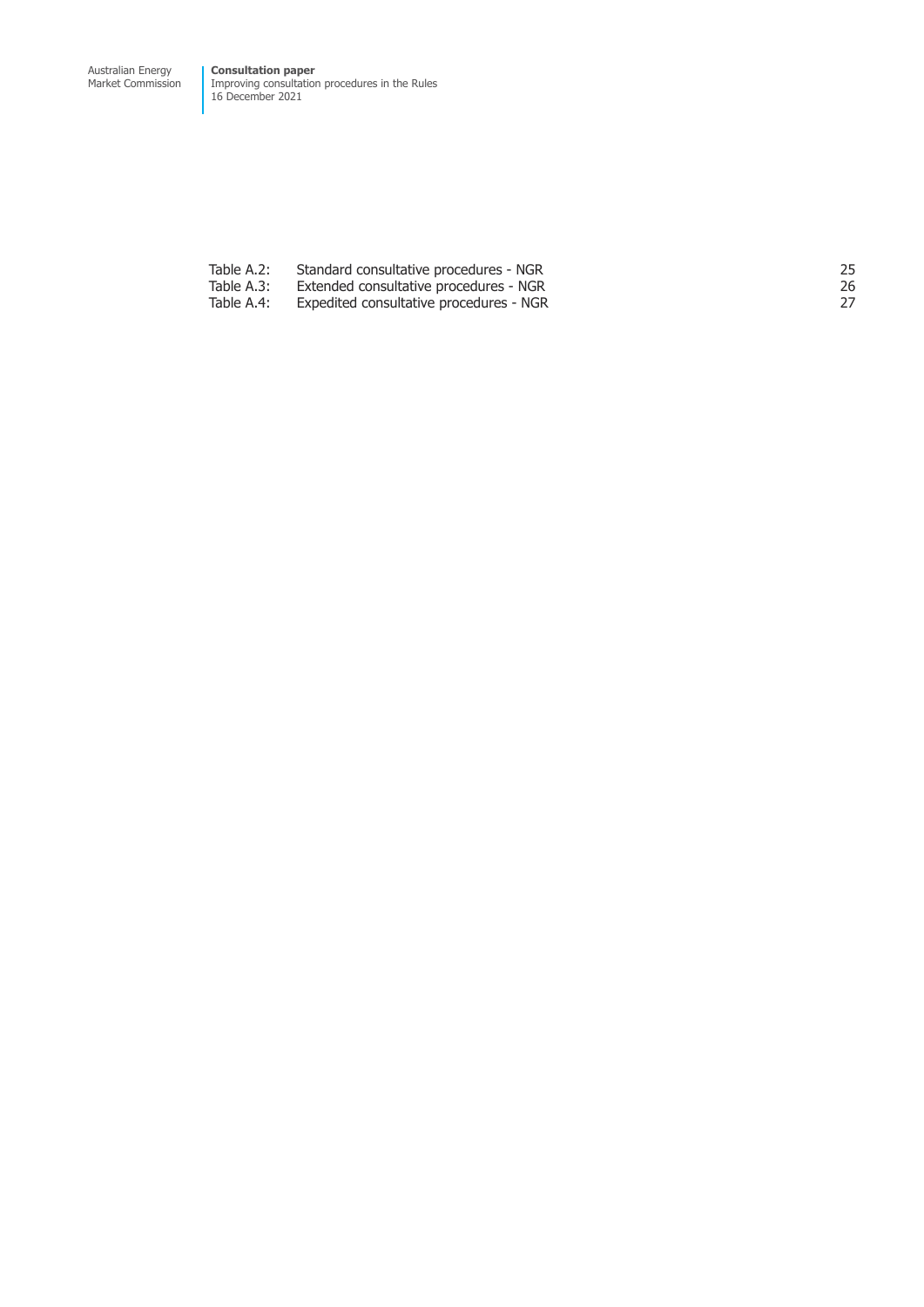<span id="page-4-0"></span>Australian Energy Market Commission **Consultation paper**  Improving consultation procedures in the Rules 16 December 2021

## 1 **EXECUTIVE SUMMARY**

- 1 The Australian Energy Market Commission (AEMC or the Commission) is seeking input on the Australian Energy Market Operator's (AEMO) proposal to streamline the consultation framework for the procedures and guidelines used in the energy sector. The consultation framework has been raised with the Commission on numerous occasions in recent years, both through other rule change proposals on specific matters and informally as part of reform activities.
- 2 Robust consultation is critical to the development and successful implementation of good policy. However, the volume of reform activities currently occurring and the corresponding high volume of consultation activities market participants and interested parties are subject to, can make it challenging for key stakeholders to be actively involved in all relevant processes.
- 3 Because of the pace of change in the market, it is important that the regulatory framework is flexible while still ensuring participants have the right and ability to provide input into changes that affect them.

#### **4 AEMO's proposal**

- 5 AEMO's proposal aims to make consultation on the subordinate instruments made under the rules more effective and more efficient for stakeholders and decision-makers, by making the standard consultation process shorter and more adaptable to differing circumstances.<sup>1</sup> AEMO proposes changes to both gas and electricity consultation frameworks. The Commission will also consider related changes to the retail frameworks.
- 6 The National Electricity Rules (NER), the National Gas Rules (NGR) and the National Energy Retail Rules (NERR) require many matters to be specified in guidelines, procedures, methodologies and reports. The Australian Energy Regulator (AER), AEMO, the Reliability Panel and the Information Exchange Committee (IEC), amongst others, are responsible for developing and amending these subordinate instruments. In many cases, industry participants must comply with these instruments once they are made.
- 7 AEMO's rule change request proposes:
	- a new consultation framework for most electricity instruments (i.e subordinate instruments established under the NER), with one round of consultation as the default, rather than two, but with principles that indicate when further consultation may be appropriate
	- the removal of one of the existing consultation processes for gas instruments, specifically removal of the extended consultation procedure, set out in the NGR.<sup>2</sup>
- 8 In addition to these proposed changes to the NER and NGR, the Commission is also

<sup>1</sup> Supplementary proposal, p. 2 - 3. The AEMO proposal referred to in this paper includes both the original AEMO rule change proposal (8 January 2021) and AEMO's supplementary proposal dated 22 November 2021. References to the proposed rule are to the rule proposed in the supplementary proposal.

<sup>2</sup> AEMO, *Rules consultation procedures - ESB National electricity rules simplification project,* rule change request, 7 January 2021, p.2.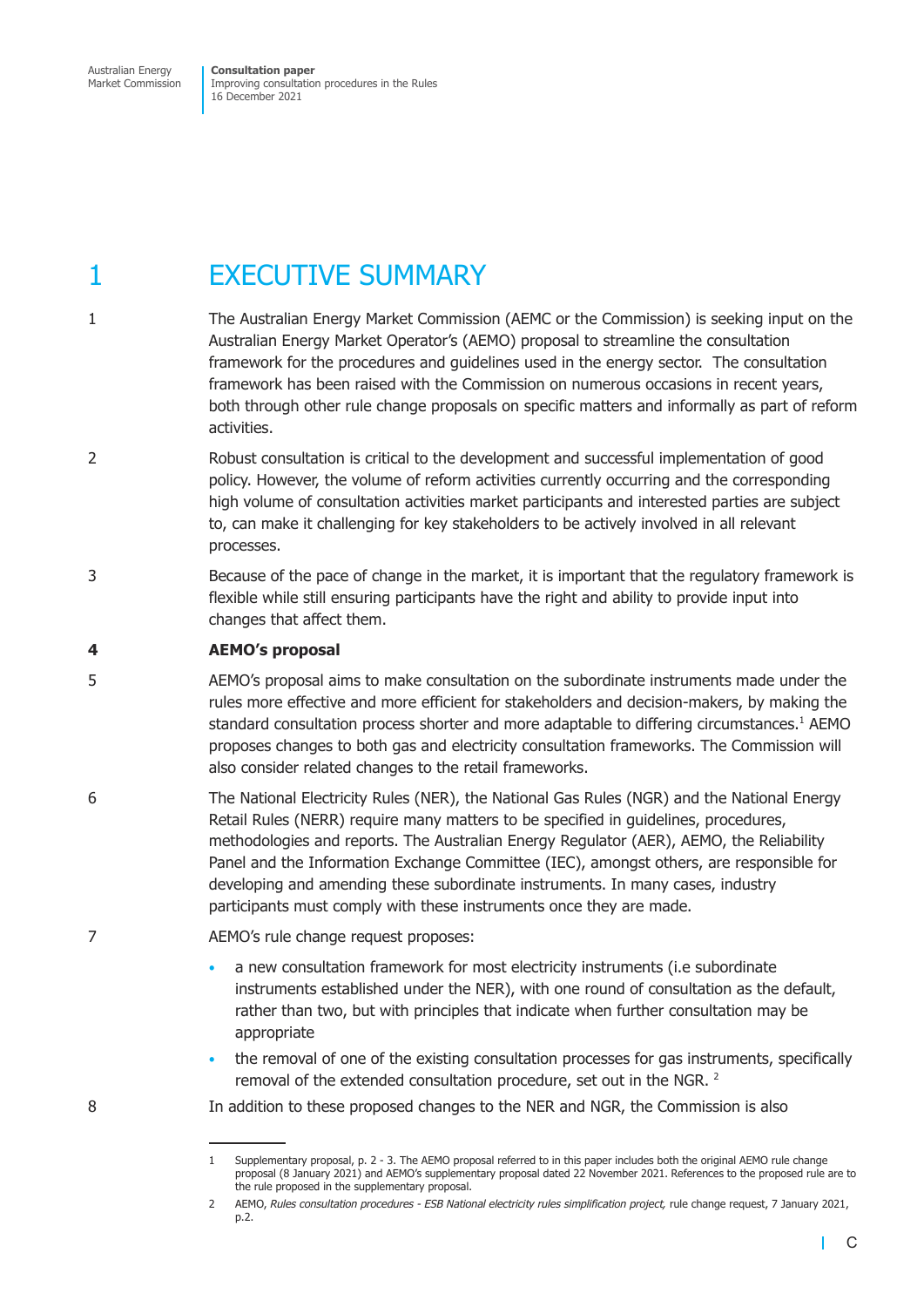interested in views on whether the retail consultation procedure also requires changes, for consistency.

#### **9 Scope and key considerations**

- 10 The Commission views the potential application of the rule change proposal as significant. A new consultation framework may impact over 100 subordinate instruments in the NER, around 30 instruments in the NGR and six instruments in the NERR. It is also material given the breadth of matters that subordinate instruments address in the gas, electricity and retail rules, and the fact that these instruments are (in many cases) legally binding on stakeholders.
- 11 The use of subordinate instruments could increase in the future and stakeholders are encouraged to consider the proposed changes in this context. The Commission notes that if we make a final rule, it would not apply to consultation processes that are already underway.
- 12 The Commission recognises the optimal level of consultation may vary depending on the issues involved or the instrument that is being consulted on. The Commission also recognises the complexity of having several different consultation processes, as is currently the case. This rule change proposal is therefore a timely opportunity to consider different ways in which streamlined consultation can be undertaken, while also improving information flows and transparency. We encourage stakeholders to tell us what the future state of consultation on subordinate instruments should look like. The Commission's proposed assessment criteria for decisions on this rule change include efficacy, efficiency, flexibility and transparency, and we are seeking input on the proposed rule in relation to these attributes in particular.
- 13 The Commission supports fit-for-purpose consultation. On numbers alone there appears room for simplifying the existing arrangements. Currently more than 11 different consultation frameworks are used to develop and review subordinate instruments under the energy rules published by the Commission: five in the NER, five in the NGR and one in the NERR. In addition, other clauses may require a decision-maker to consult without specifying a process and other consultation processes are detailed for specific clauses. The Commission considers that simplification may be able to improve efficiency, while maintaining appropriate effectiveness and transparency of consultation.
- 14 The Commission welcomes stakeholder views on the opportunities and risks of changing the current consultation frameworks, compared to retaining them. The Commission is particularly interested in stakeholders' views on the development of a flexible framework. This framework should accommodate the various levels of consultation that may be required, with accompanying guidance to ensure the level of consultation reflects the importance and complexity of the issue or instrument.
- 15 The AER submitted a letter supporting AEMO's rule change request.<sup>3</sup> AEMO also lodged an addendum to the initial request. This now forms part of its proposal, as outlined in this paper.4

<sup>3</sup> AEMO, *Rules consultation procedures - ESB National electricity rules simplification project,* rule change request, 7 January 2021, pp. 1, 21-22.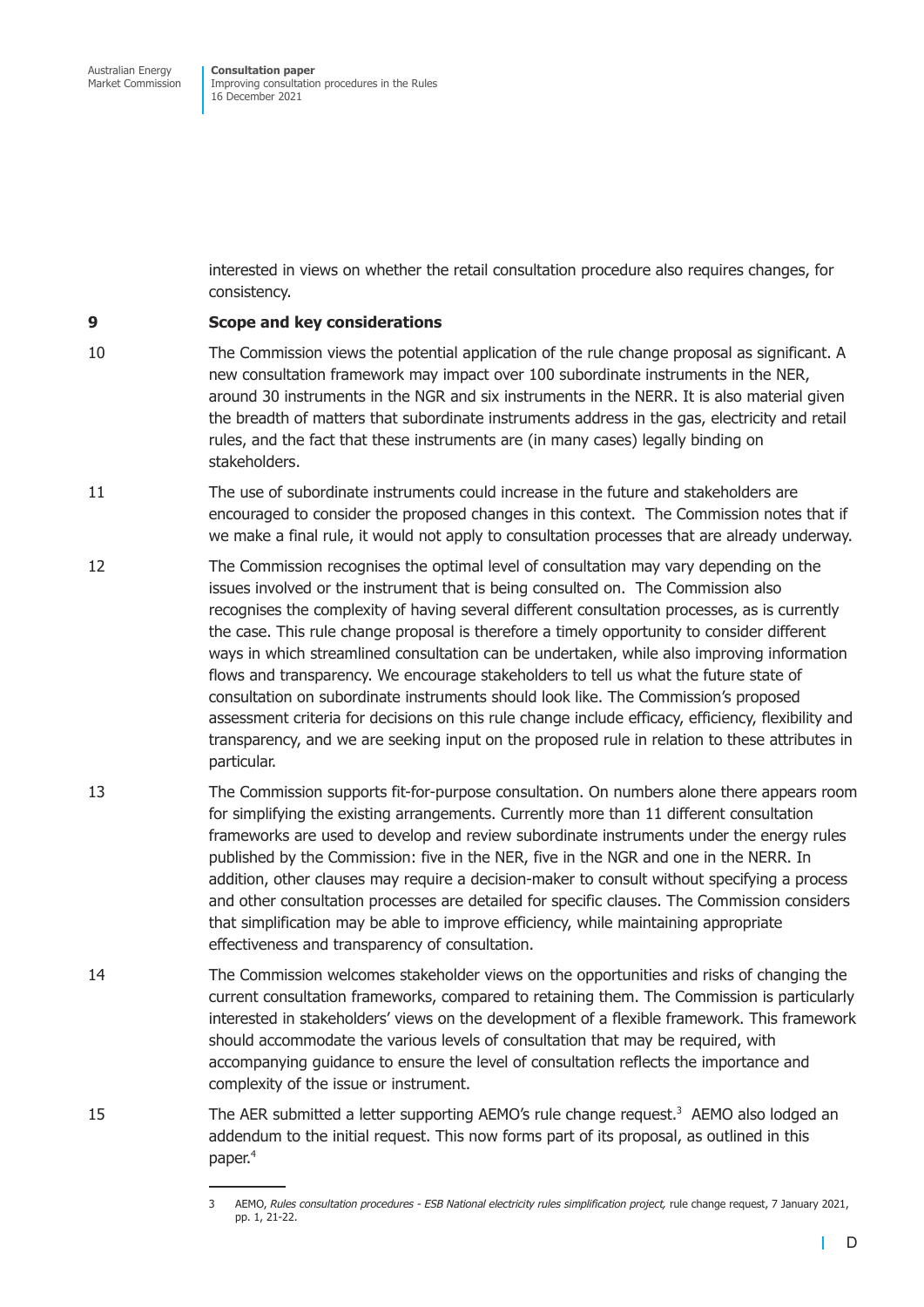#### **16 How to make a submission**

- 17 Please lodge your written submission via the Commission's website, www.aemc.gov.au, using the 'lodge a submission' function and selecting the project reference codes **ERC0323** or **GRC0060**. Submissions on the rule change request must be lodged by **3 February 2022.**
- 18 The submission must be on letterhead (if submitted on behalf of an organisation), signed and dated. Tips for making a submission are available here: www.aemc.gov.au/ourwork/changing-energy-rules-unique-process/making-rule-change-request/our-work-3
- 19 The Commission publishes all submissions on its website, subject to confidentiality requirements and certain other exceptions as noted on our submissions webpage. Please clearly mark any sections of your submission which you consider contain confidential material.
- 20 All enquiries on this project should be addressed to Ed Orum on (02) 8296 7852 or edward.orum@aemc.gov.au.

<sup>4</sup> AEMO, *Rules consultation procedures - ESB National electricity rules simplification project,* supplementary rule change request, 22 November 2021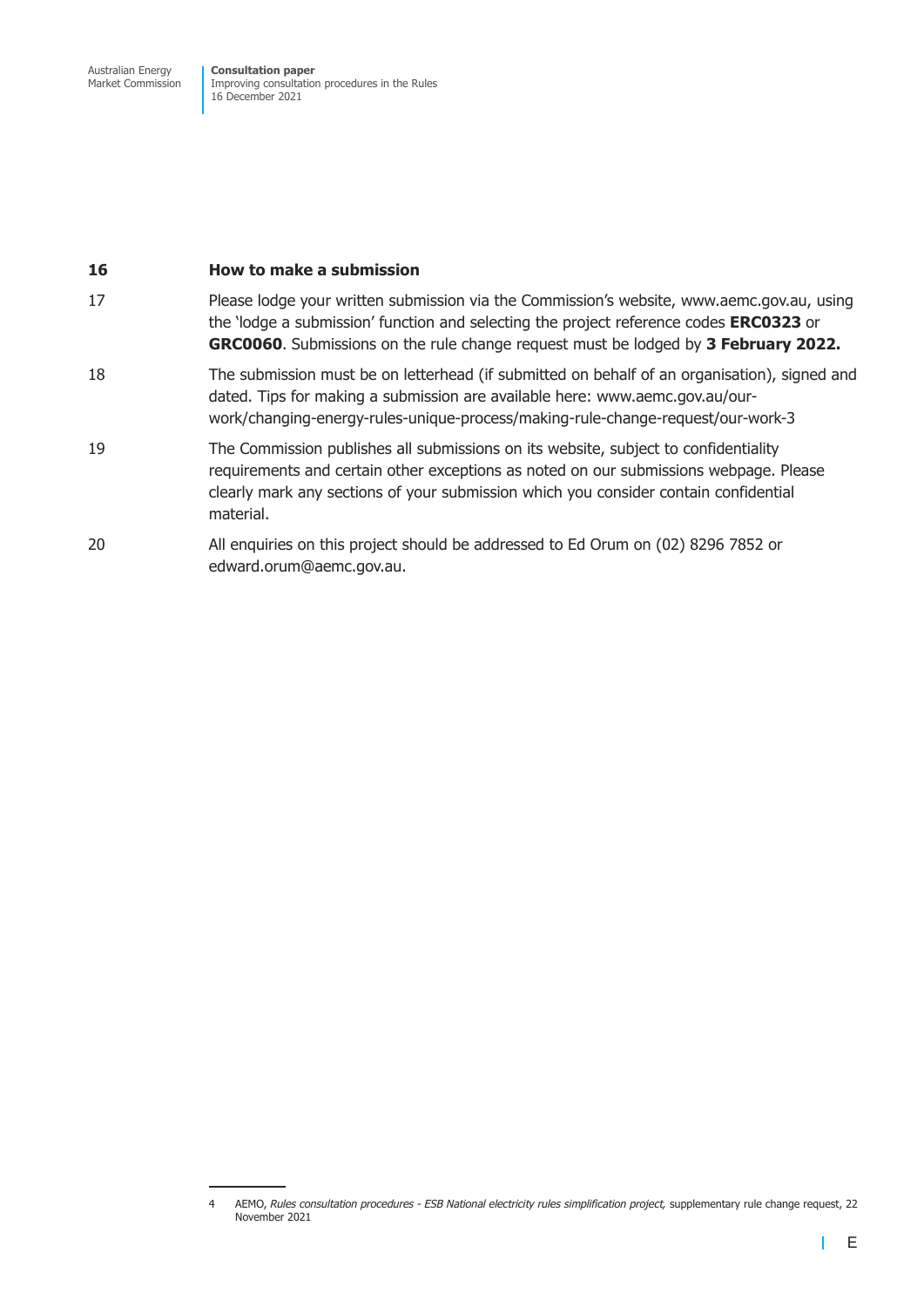## <span id="page-7-0"></span>1 AEMO'S RULE CHANGE REQUEST

## 1.1 The current processes and AEMO's case for improving consultation procedures

The NER require many matters, such as technical information, forecasting processes and service specifications to be specified in other instruments including quidelines, determinations, procedures and reports. These "subordinate instruments" are variously issued by AEMO, the AER, the Reliability Panel and the Information Exchange Committee, amongst others.

In developing or amending these instruments, the responsible body is likely to have an obligation to undertake consultation following one of three NER consultation procedures:

- the Rules consultation procedures (RCP)
- the transmission consultation procedures; or
- the distribution consultation procedures.

#### **1.1.1 AEMO's case for streamlining consultation**

AEMO developed this rule change request with the AER. AEMO highlighted in its rule change request that the National Electricity Market (NEM) and the power system are in a transformational phase and that the pace of change, in this respect, is quickening. It pointed out that new business models are developing to respond to this change. However, regulatory approaches, processes and systems will also need to change to address market and operational needs.<sup>5</sup>

AEMO considers that a key part of any regulatory response will be the adoption of more principles-based regulation in the NER and the increased use of subordinate instruments. It therefore considers it will be important that required consultation is straightforward, flexible and robust.<sup>6</sup>

#### **1.1.2 AEMO's concerns with the existing Rules consultation procedures**

In its rule change request, AEMO expressed concerns with the existing consultation processes under the NER and the NGR. In particular, it observes that:

- having multiple procedures is inefficient for stakeholders and decision-makers, and unnecessary for instruments of a similar type and function
- the RCP do not give decision-makers sufficient flexibility to tailor consultation to the issue under consideration, because two formal rounds of consultation may not always be necessary; timeframes may be too long for uncontroversial changes and too short for more complex instruments or major reforms; stakeholder briefing and discussion forums (as opposed to individual meetings) may not be able to be accommodated in the

т

<sup>5</sup> AEMO, *Rules consultation procedures - ESB National electricity rules simplification project,* rule change request, 7 January 2021, p. 3.

<sup>6</sup> AEMO, *Rules consultation procedures - ESB National electricity rules simplification project,* rule change request, 7 January 2021, p. 3.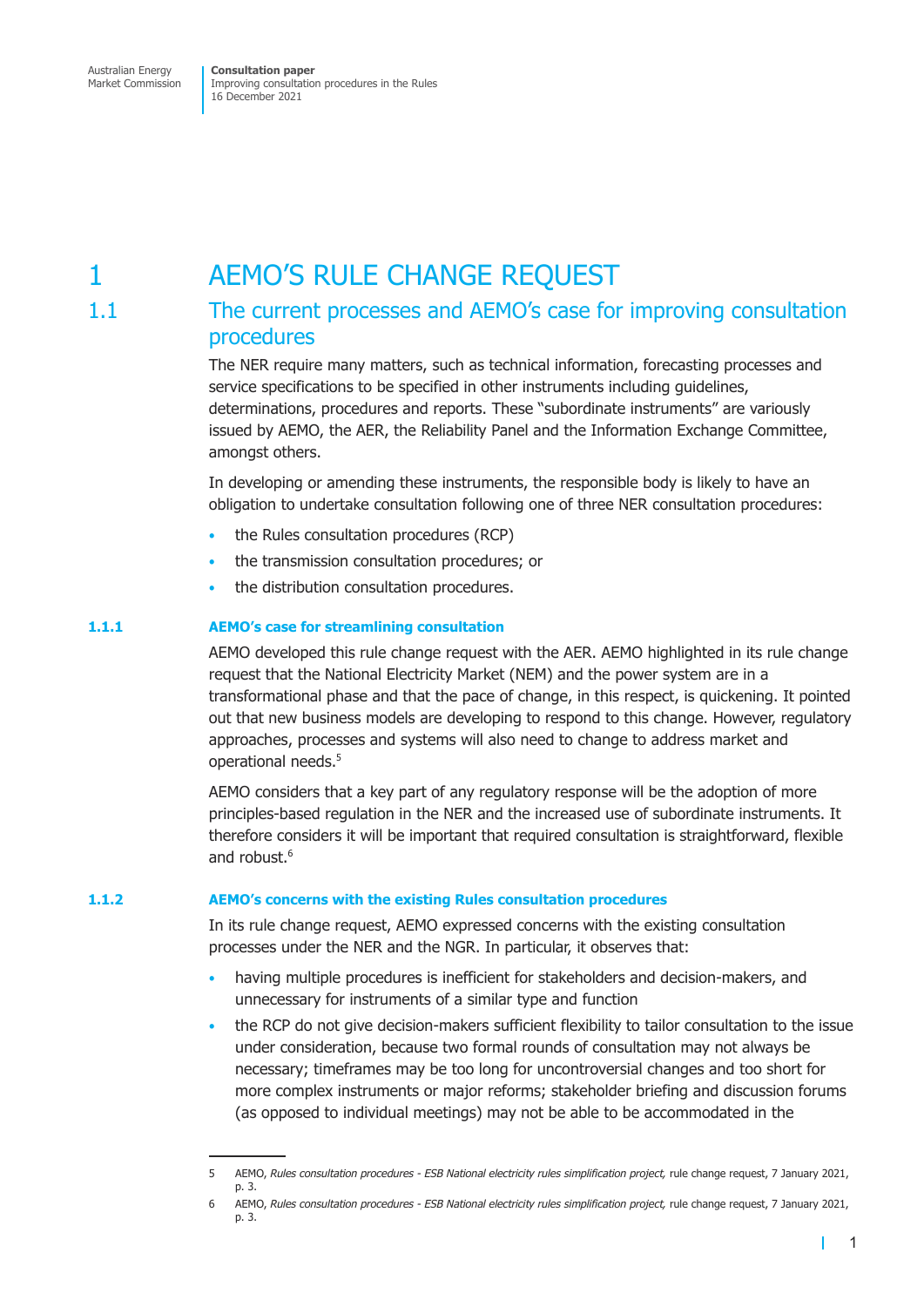<span id="page-8-0"></span>timeframes; and there is no generally applicable exemption for minor or administrative changes and this may discourage incremental improvements to subordinate instruments.

- AEMO should be able to formulate its own amendment proposals to initiate the consultation process for certain procedures under Chapter 7 of the NER
- the current process does not expressly prescribe a maximum time within which a decision is to be made or published
- the special requirements for minor or administrative exemptions in Chapter 7 are inconsistent and impractical.<sup>7</sup>

AEMO's rule change request also provides examples of recent processes where it felt the RCP were unsuitable because either a shorter process would have sufficed or an extended process would have been more appropriate. These include the:

- **Procurer of last resort cost procedures** a heavily prescribed process, where there was only one submission to the first stage of consultation which raised issues beyond the scope of the procedures
- **Five minute settlement and global settlement procedure changes** many of the changes on this rule change were only minor, but AEMO was still required to undertake two rounds of consultation for other parts
- **Market settlement and transfer solution (MSATS) procedures** this process ultimately involved three rounds of consultation. AEMO found the RCP to be too restrictive in these circumstances and made two determinations. AEMO notes that a more flexible procedure would have allowed this process to run more efficiently
- **Causer pays procedure review**  AEMO states that it would have been more sensible to begin this process with a draft decision to set expectations and allow issues to be appropriately identified and explored<sup>8</sup>

Additional details about these processes can be found in sub-section 3.2.3 (see pp. 8 - 9) of the rule change request.<sup>9</sup>

## 1.2 AEMO's rule change request (January 2021)

In relation to the NER, AEMO's rule change proposes:

- 1. **A single procedure**  Consolidating the three existing procedures into one, with the distribution and transmission procedures as precedent and then replacing references to them with the RCP.
- 2. **One round of consultation is required -** the proposal is to only require a decisionmaker to commence consultation on the draft instrument, however it can choose to undertake other prior consultation on a proposal. It would be at the discretion of

г

<sup>7</sup> AEMO, *Rules consultation procedures - ESB National electricity rules simplification project,* rule change request, 7 January 2021, pp. 6 - 8.

<sup>8</sup> AEMO, *Rules consultation procedures - ESB National electricity rules simplification project,* rule change request, 7 January 2021, pp. 8-9.

<sup>9</sup> AEMO, *Rules consultation procedures - ESB National electricity rules simplification project,* rule change request, 7 January 2021, pp. 6 - 8.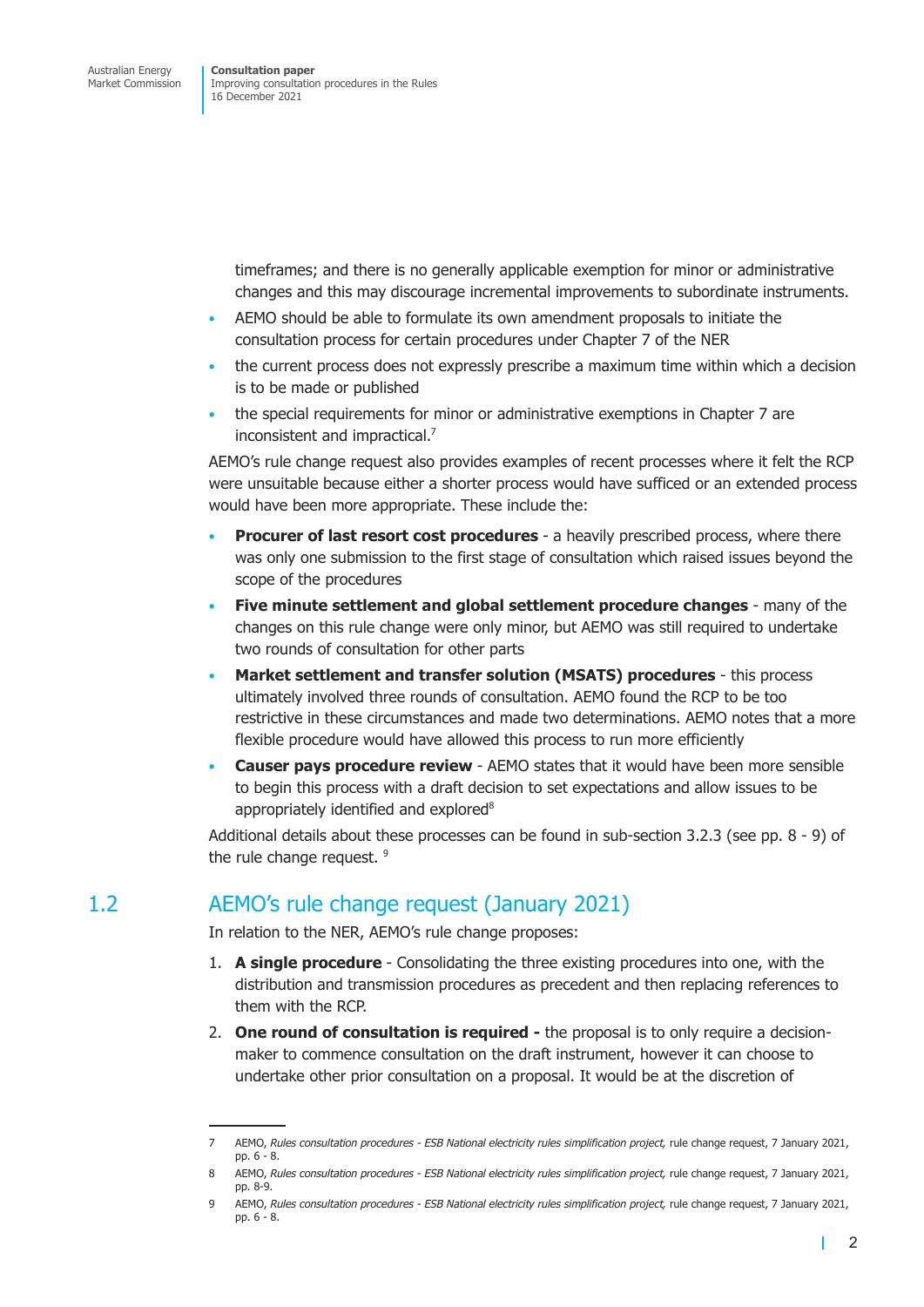> <span id="page-9-0"></span>decision-maker as to whether it chooses to hold a second round of consultation, in accordance with principles in the Rules.<sup>10</sup>

- 3. **Timeframes -** there must be a consultation period on the draft instrument of at least 30 business days. A final decision must be made within 80 business days of publishing the draft instrument, with an extension available for a material change in circumstances or complexity or difficult issues.
- 4. **Meetings**  the proposal removes specific provisions for individually requested meetings to allow for more flexibility in the consultation approach (for example using forums instead).
- 5. **Initiation of Chapter 7 processes**  clarifying that AEMO may initiate proposals to amend retail markets and metering procedures.
- 6. **Other matters** a consistent exemption for minor and administrative amendments; removing some notice requirements; and four other consequential amendments.<sup>11</sup>

#### **1.2.1 AEMO's rule change request - Gas**

AEMO proposes to remove references to the extended consultative procedure and replace these references with the standard consultative procedure, or replace both the standard and extended procedures with an equivalent to the proposed amended NER RCP.<sup>12</sup>

#### **1.2.2 Consultation under the National Electricity Retail Rules**

The Commission will also examine the Retail consultation procedure, which applies to specific AER instruments under the NERR as part of this rule change. This is set out under Rule 173 of the NERR. Further information on the Retail consultation procedure is provided in Chapter 3.

## 1.3 AEMO's rule change request addendum (November 2021)

On 22 November 2021 AEMO submitted a supplementary rule change that clarifies some key issues in the rule change request. The supplementary rule change request proposes:

- a set of consultation criteria to be used by a decision-maker to determine whether additional consultation steps are appropriate and the timing and form of those steps
- a requirement for the decision-maker to determine, publish and review (if necessary) a consultation plan using the consultation criteria at the outset
- the decision-maker publish summaries of the issues and outcomes from additional consultation steps

г

<sup>10</sup> AEMO, *Rules consultation procedures - ESB National electricity rules simplification project,* supplementary rule change request, 22 November 2021, Appendix A, updated proposed rule, clauses 8.9.2 and 8.9.3.

<sup>11</sup> AEMO, *Rules consultation procedures - ESB National electricity rules simplification project,* rule change request, 7 January 2021, pp. 11-13.

<sup>12</sup> AEMO, *Rules consultation procedures - ESB National electricity rules simplification project,* rule change request, 7 January 2021, pp. 10.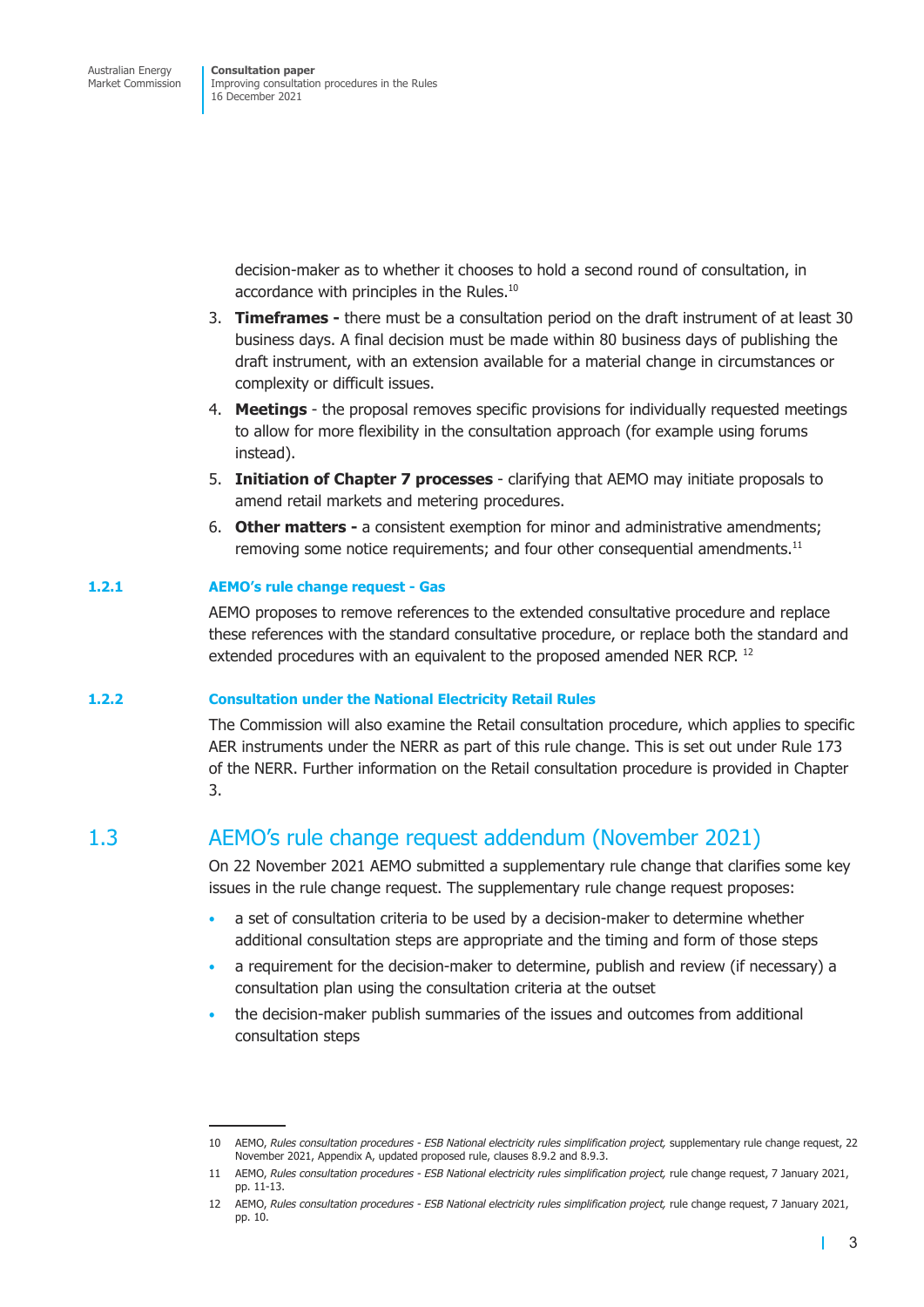• extending the scope of the process to the consultation processes used by the Reliability Panel.<sup>13</sup>

L

<sup>13</sup> AEMO, *Rules consultation procedures - ESB National electricity rules simplification project,* supplementary rule change request, 22 November 2021 p. 5.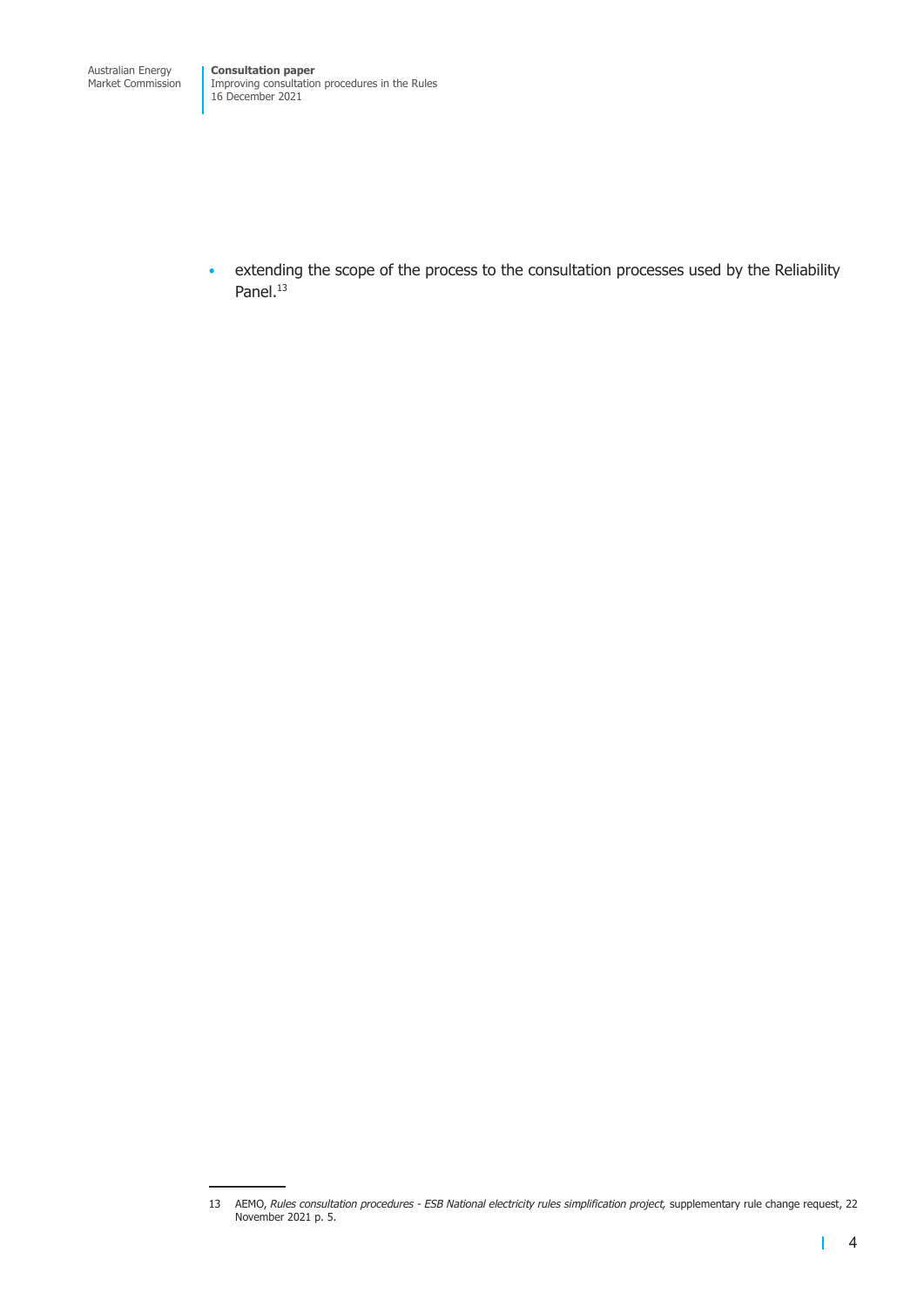## <span id="page-11-0"></span>2 VIEWS ON THE PROPOSED CHANGES - **ELECTRICITY**

This chapter outlines the proposal made by AEMO for the NER, and includes detailed questions for stakeholders on the proposal and any alternatives. In answering the questions and providing examples, please bear in mind the Commission is seeking evidence in relation to the proposed assessment framework in Chapter 4.

#### QUESTION 1: WHAT SHOULD STREAMLINED CONSULTATION INVOLVE?

At a high level, the Commission is interested in your views on the following issues:

- do the changes promote flexibility that is appropriate in the circumstances?
- what would assist with improving consultation transparency and understanding?
- what are the benefits and risks of streamlining the consultation arrangements and how could risks be effectively managed?
- what are the cost and complexity implications of implementing the changes?

When considering these questions, the Commission considers it important to take into account that the pace of change in the electricity industry is driving the need for streamlined consultation in the NER that is robust, flexible and has the potential to facilitate better regulatory practice.

An appropriately dynamic consultation process should encourage stakeholder participation and feedback and in turn deliver effective reform, without being unduly burdensome on the decision-maker. It should also create incentives for a decision-maker to regularly update instruments to respond to the need for change.

If the process fails to achieve this it risks handicapping reform and reducing stakeholders' confidence in the market arrangements and market bodies. By contrast, a good process has the potential to improve current arrangements as well as critical industry initiatives that are still developing, such as the Connections reform initiative, which is discussed in Box 1.

#### BOX 1: **CONNECTIONS REFORM INITIATIVE - AN EXAMPLE OF COLLABORATIVE EFFORTS FOR MORE EFFECTIVE AND FLEXIBLE CONSULTATION**

An example of how improvements to consultation process could be achieved with industry support is the Connections Reform Initiative (CRI) being undertaken jointly by AEMO and the Clean Energy Council, which the Commission has been monitoring. This process commenced in early 2021 and has brought together a diverse group of key industry stakeholders to address concerns with the delays and the increasing complexity in connections to the national

 $\mathbf{L}$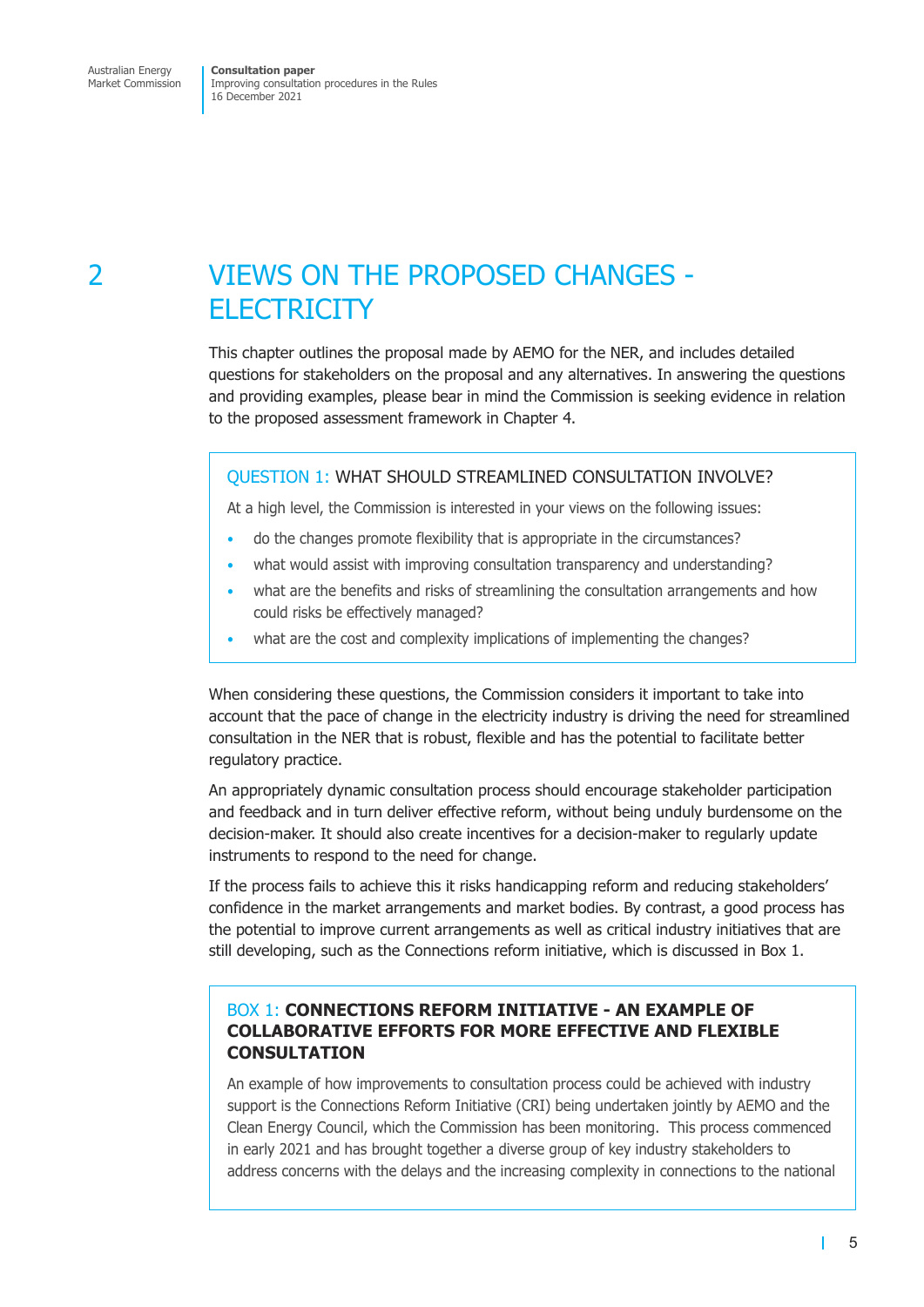<span id="page-12-0"></span>electricity system. Around 110 people across 45 organisations have supported this work and are collaborating to draft a roadmap to reform three key areas:

- a consistent and predictable connections process that delivers repeatable outcomes
- reduced re-work and improved efficiency and quality of information to address information asymmetry
- a collaborative working model between industry, AEMO and network service providers.

While the overall focus of the CRI is on improving and providing more predictability in the connection of new generators, establishing new modes of collaboration and consultation tailored to each reform area has also been a key focus. The roadmap may also propose more effective and flexible approaches for consultation on key documents, as well as improved transparency about how input has been used in decisions on changes, what changes are actually made and the timing for the applicability of changes. The lessons from these reform areas may be used to inform broader industry collaboration.

Note: For more information see https://aemo.com.au/consultations/industry-forums-and-working-groups/list-of-industry-forums-andworking-groups/connections-reform-initiative.

## 2.1 Detailed matter[s on which the Commission would like stakeholders](https://aemo.com.au/consultations/industry-forums-and-working-groups/list-of-industry-forums-and-working-groups/connections-reform-initiative)' vie[ws](https://aemo.com.au/consultations/industry-forums-and-working-groups/list-of-industry-forums-and-working-groups/connections-reform-initiative)

The Commission seeks stakeholders' views on the changes that AEMO proposes to the NER (the proposed rule is set out in Appendix A of AEMO's supplementary rule change request dated 22 November 2021). We invite comment on each aspect of the proposed changes, including on amendments that would enhance the proposed changes.

This chapter explains the key aspects of AEMO's proposal and related issues. These are:

- one required round of consultation for all subordinate instruments
- the principles quiding the need for an additional round of consultation, and when a decision maker would apply the principles
- the form that the one required round of consultation takes
- the form of the additional consultation round
- the application of the rule change to the Reliability Panel's consultations and other ad hoc processes
- the right of stakeholders to request a process change.

### 2.2 One required round of consultation

#### **Existing consultation procedures in the NER**

Currently, there are four main consultation processes existing in the NER. Two of these require two rounds of consultation while the other two involve only one round of consultation. These are set out in Box 2**.** 

П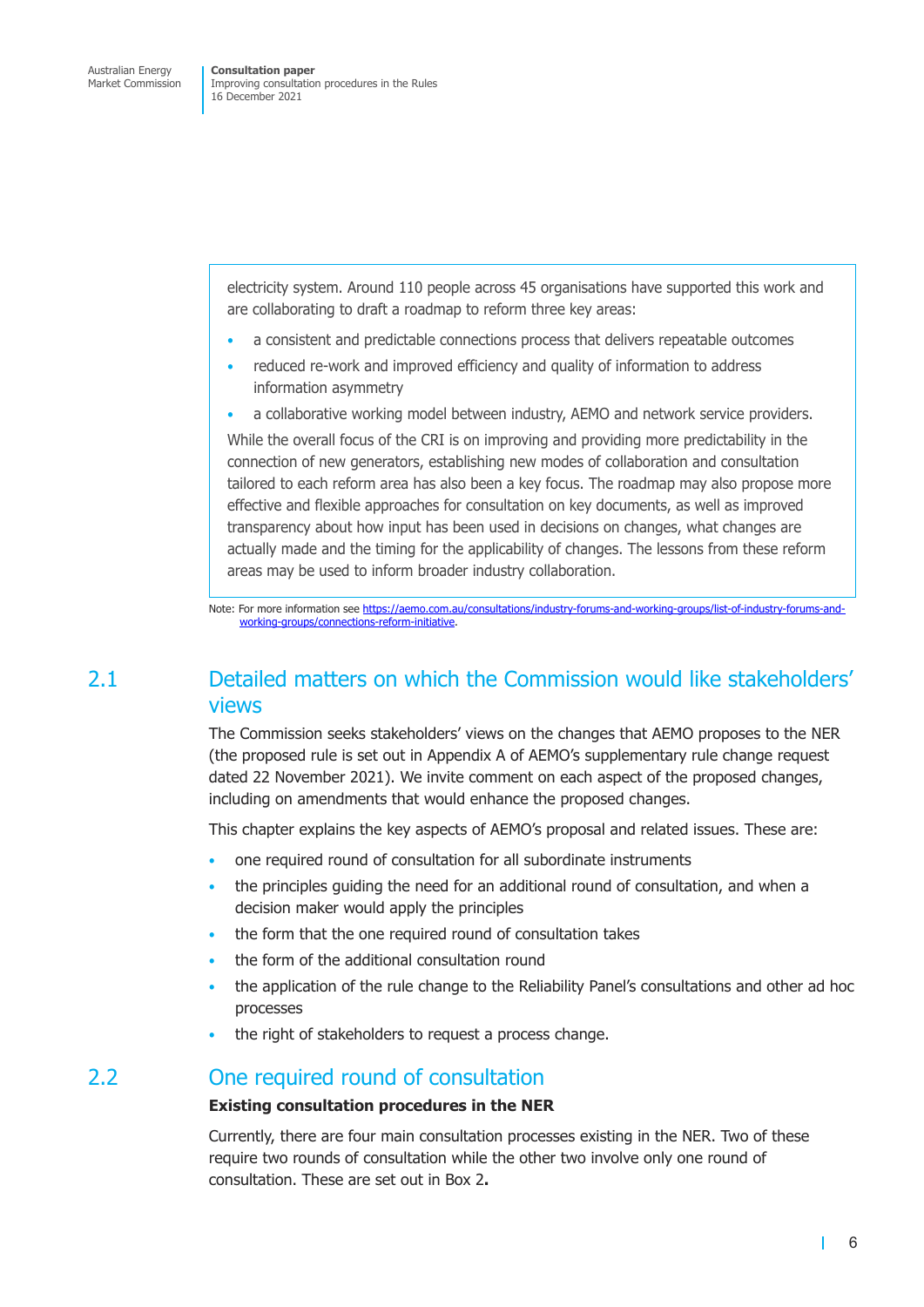#### BOX 2: EXISTING CONSULTATION PROCESSES FOR SUBORDINATE INSTRUMENTS IN THE NER.

The four main processes under the NER are the RCP, the Distribution consultation procedures, Transmission consultation procedures and the modified RCP under Chapter 7.

- 1. The *RCP* are set out under rule 8.9 of the NER. The RCP require two rounds of consultation, and involve the consulting party:
	- publishing a notice of particulars on the consulting party's website inviting submissions for a minimum period of 25 days
	- considering all valid submissions within a further 20 business days
	- conducting meetings where stakeholders request them, and where the consulting party thinks it is desirable or necessary, for which the consulting party is allowed an additional 25 business days
	- publishing the instrument on its website, as well as a notice inviting submissions, which must allow for a consultation period of at least 10 business days
	- publishing a final instrument within 30 business days.
- 2. The *Transmission consultation procedures,* and
- 3. The *Distribution consultation procedures*, which are procedurally identical to each other, and are set out under Rules 6A.20 (Transmission) and 6.16 (Distribution). These involve one round of consultation and require:
	- publication of draft instrument, a statement of regulatory context and reasons for the proposal in the draft
	- at least 30 business days for written submissions
	- a final decision within 80 business days of the draft being published. The 80 business day period can be extended because of unusual complexity/difficulty or if there are circumstances beyond the consulting organisation's control.
- 4. Finally, there is a *modified version of the RCP* that applies under Chapter 7 of the NER (ie. two rounds of consultation). Under this process a change proposal is submitted to the decision-maker and the decision-maker decides whether to take it forward.

Additional detail about these processes is included in Appendix B.

The RCP are the most commonly required consultation procedures for subordinate instruments in the NER. The RCP apply to more than 70 instruments, the majority of which are made by AEMO, and these mandate two rounds of consultation. See Box 3.

#### BOX 3: USE OF THE RULES CONSULTATION PROCEDURES

The RCP apply to over 70 instruments. Of these:

т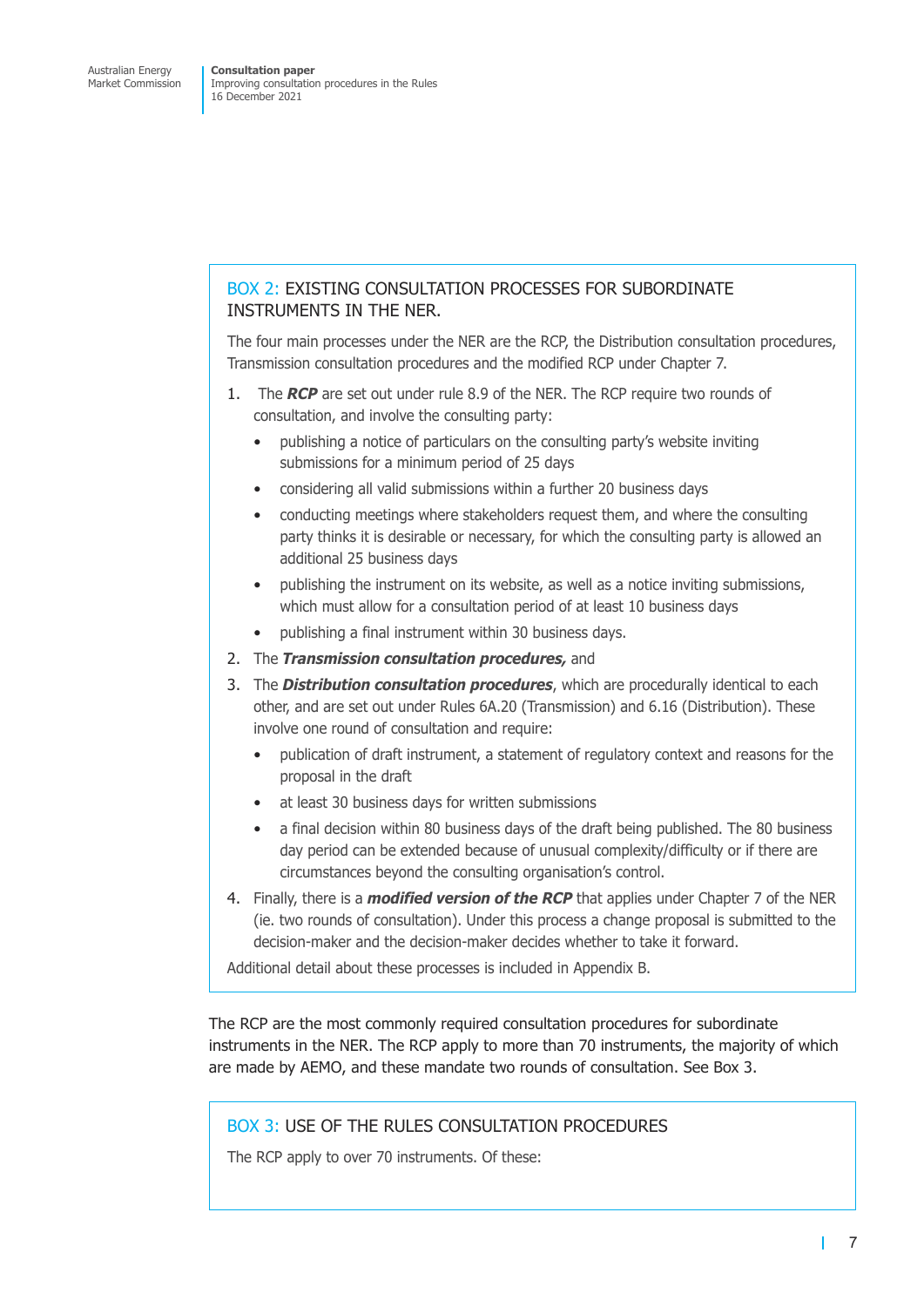- <span id="page-14-0"></span>More than two-thirds are AEMO instruments:
- Approximately one-sixth are AER instruments;
- The remainder are the responsibility of the Reliability Panel, the IEC and Transmission Network Service Providers.

Instruments governed by the RCP are spread throughout the NER. Many of these documents are designed to provide registered participants with relevant information about the energy system. The list of procedures and other instruments that must be made or amended using the RCP is set out in Appendix A.

#### **AEMO's proposed changes**

AEMO's proposal is to amend the NER so that most electricity subordinate instruments come under a single consultation framework that mandates one round of consultation as a minimum. This would be achieved by creating a new consultation framework for subordinate instruments in the NER.

AEMO considers that, as the default, mandating two rounds of consultation is unnecessary, particularly when a draft instrument can be provided at the start of the consultation.<sup>14</sup>

AEMO proposes that, while under the new process the default would be one round of consultation, the decision maker (AER, AEMO, the Reliability Panel etc) should have the discretion to hold an additional round of consultation. Decision-makers would determine the consultation process having regard to certain principles (discussed in section 2.3).

AEMO considers that a framework with a minimum requirement of one consultation round and principles to guide additional consultation would deliver fit-for-purpose consultation. This would allow stakeholders and decision makers to prioritise where res[ources are b](#page-14-1)est allocated.<sup>15</sup> It also notes that traditional 'propose-respond' consultation is not likely to reach all stakeholders and can be too resource intensive for some.<sup>16</sup>

## 2.3 Principles for an additional round of consultation

The Commission welcomes comments on:

- **the principles** that AEMO proposes decision-makers would have to consider regarding whether, when and how additional consultation steps to the one required round would be undertaken.
- **when** a decision-maker would apply those principles

<span id="page-14-1"></span>П

<sup>14</sup> AEMO, *Rules consultation procedures - ESB National electricity rules simplification project,* rule change request, 7 January 2021, p. 6.

<sup>15</sup> AEMO, *Rules consultation procedures - ESB National electricity rules simplification project,* rule change request, 7 January 2021, p. 6.

<sup>16</sup> AEMO, *Rules consultation procedures - ESB National electricity rules simplification project,* supplementary rule change request, 22 November 2021, p. 4.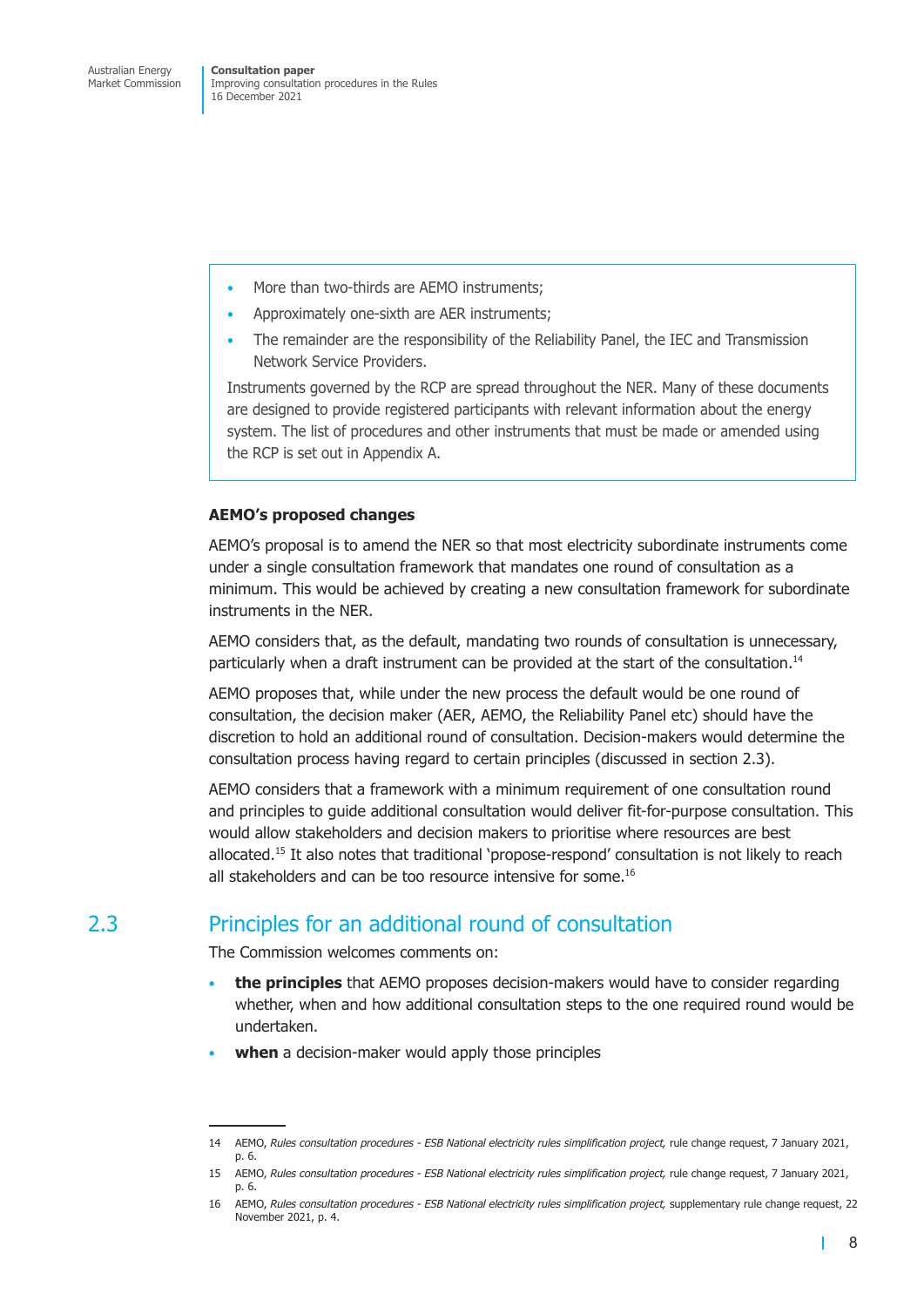• **how, what and when** the decision-maker communicates with the public about the additional consultation.

#### **2.3.1 The principles that AEMO proposes**

AEMO proposes that the Rules include a set of consultation criteria. Decision-makers would be required to have regard to these principles when determining whether additional consultation steps on a proposal are appropriate, and the timing and form of any additional consultation steps.

The proposed consultation criteria are the:

- 1. nature of the proposal and its impact on persons likely to be affected by it
- 2. regulatory requirements and interdependencies applicable to the proposal
- 3. urgency of resolving the issues to be addressed by the proposal
- 4. extent of any prior consultation undertaken with affected persons by the consulting party or in another regulatory process (such as a *Rule* change)
- 5. complexity of the associated issues and the potential for alternative options to address them.17

The Commission invites comments on this set of consultation criteria. This could include suggesting amendments to the criteria proposed by AEMO, identifying gaps or comments on the overall approach. The Commission also welcomes comments on best practice approaches and lessons learnt from other sectors and countries.

#### **2.3.2 When a decision maker would apply the principles**

Under the proposed rule, a decision maker would be required to apply these principles at the start of, and during, each project. At the outset of a project, a decision maker would publish the consultation process in a consultation plan. Specifically, the rules would require a decision maker to:

- 1. develop a consultation plan for the proposal using the consultation criteria
- 2. publish the consultation plan on its website, either before or at the time of initiating the first consultation step identified in the plan
- 3. after receiving submissions, review the consultation plan having regard to the consultation criteria, and may publish a revised consultation plan.18

A party could also review the need for, and timing of, additional consultation, when it becomes aware of material new information relevant to its decision or to its consideration of the consultation criteria.<sup>19</sup>

т

<sup>17</sup> AEMO, *Rules consultation procedures - ESB National electricity rules simplification project,* supplementary rule change request, 22 November 2021, Appendix A, updated proposed rule, clause 8.9.2.

<sup>18</sup> AEMO, *Rules consultation procedures - ESB National electricity rules simplification project,* supplementary rule change request, 22 November 2021, Appendix A, updated proposed rule, clause 8.9.3.

<sup>19</sup> AEMO, *Rules consultation procedures - ESB National electricity rules simplification project*, supplementary rule change request, 22 November 2021, Appendix A, updated proposed rule, clause 8.9.2(d).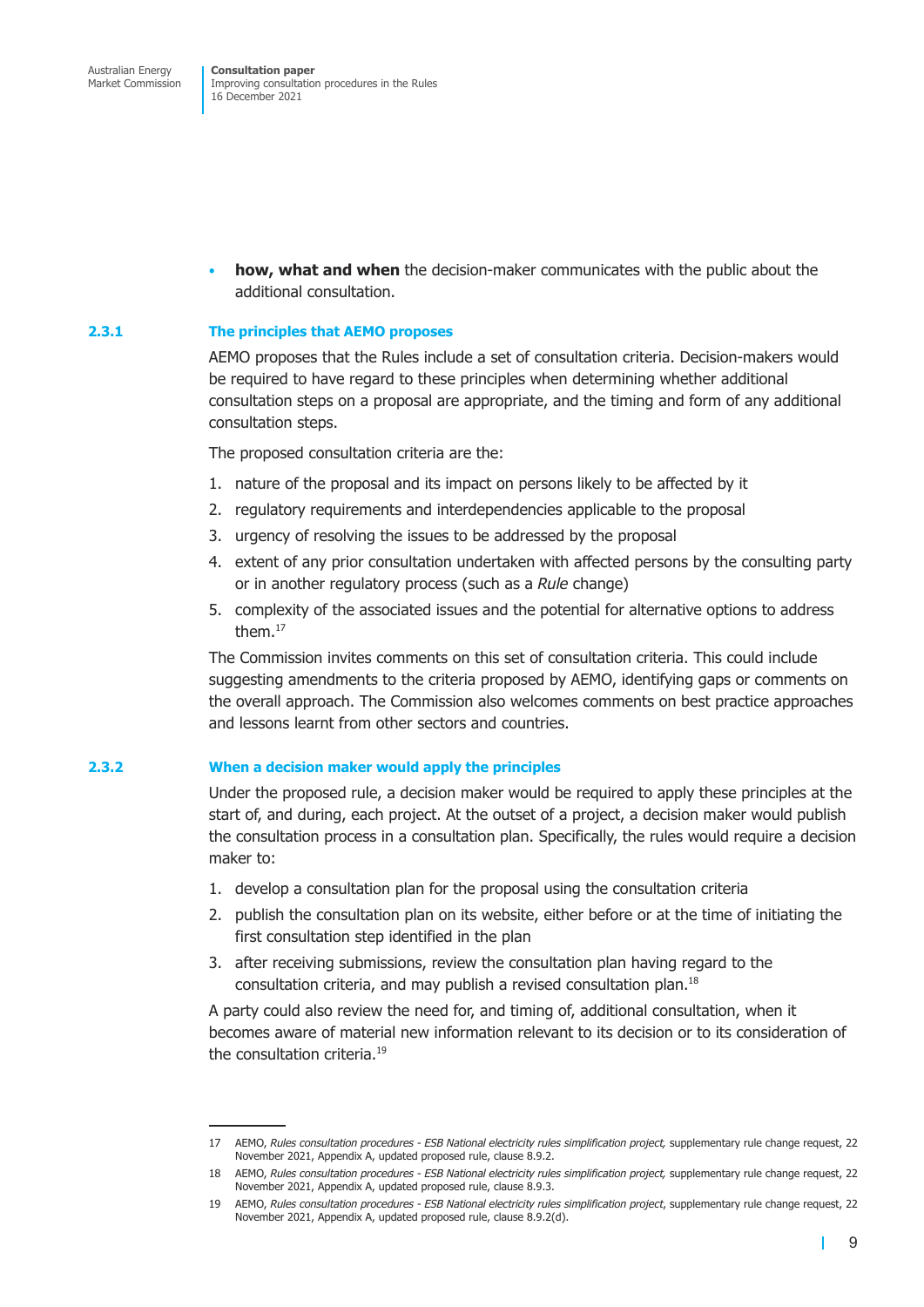#### <span id="page-16-0"></span>**2.3.3 Public communication and transparency about additional rounds**

AEMO proposes that the decision-maker develop and revise a consultation plan as outlined above. The Commission notes that there is no proposed requirement on the content of a consultation plan. The Commission is interested in views on whether requirements are needed in the rules, for instance, that a consultation plan include a decision maker's considerations and outcomes of the application of the consultation criteria.

#### QUESTION 2: MOVING TO ONE ROUND OF CONSULTATION

Do stakeholders consider the default being one round of consultation (rather than two) is a more efficient, effective and appropriate approach for the instruments that currently fall under the RCP (subject to the principles for additional consultation discussed below)? Please provide reasons and examples.

Do you agree with AEMO's proposed principles for determining if an additional round of consultation is required ? If so, why? If not, what changes are needed to the:

- overall approach of using consultation criteria (is a different safeguard more appropriate)?
- consultation criteria that AEMO propose?
- proposals about when a decision maker would apply the criteria?
- proposed public communication on decisions relating to the consultation approach to be used?

Please explain the reasons for your views.

### 2.4 Form of the required round of consultation

The Commission is also seeking stakeholder feedback on the form this required consultation round would take. AEMO proposes the Rules would establish the following key features for this round of consultation:

- consultation would be on a draft instrument
- the consultation period would be for at least 30 business days
- consulted parties would no longer be given an explicit ability to request an individual meeting; the decision-maker would decide the type/s of consultation approaches used beyond written submissions (this could include issues, consultation and discussion papers, input from working groups or advisory panels, and holding conferences, meetings or information sessions in relation to the draft determination or document)
- the decision-maker would have to publish the final instrument no more than 80 business days after it published the draft instrument
- the decision-maker could extend the consultation period where issues are unusually complex or difficult, or because the process is delayed due to circumstances beyond the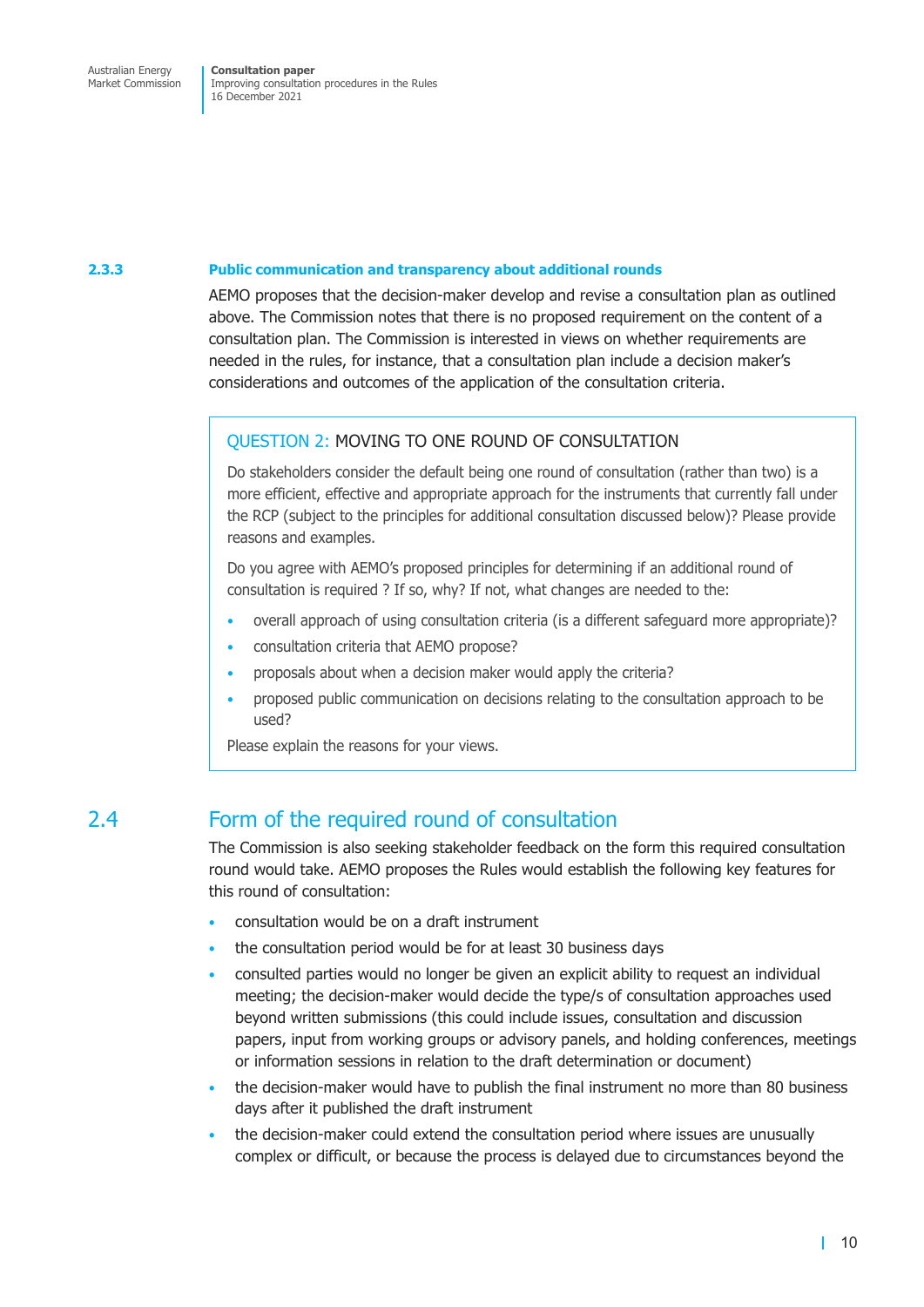<span id="page-17-0"></span>decision-maker's control. An extension would be possible at any time during the process, if this is satisfied.20

#### QUESTION 3: FORM OF THE REQUIRED ROUND OF CONSULTATION

Do you consider the form of the required consultation in the proposed rule is likely to result in fit for purpose consultation? If not, what changes are needed, and why? For example, are the proposed time periods appropriate, and is it appropriate to remove the current provisions on requesting meetings?

## 2.5 Form of additional consultation

The proposed rule does not prescribe the form additional consultation should take. It lists various approaches that a decision maker may use. These steps may 'include the publication of issues, consultation and discussion papers, establishing or seeking input from working groups or advisory panels, and holding conferences, meetings or information sessions in relation to the draft determination or document.'21

AEMO's proposal would require the decision maker to provide transparency of such consultation to affected persons by publishing on its website summaries of the material issues raised in, and any outcomes of, each additional consultation step.<sup>22</sup>

#### QUESTION 4: FORM OF ADDITIONAL CONSULTATION

Do you agree with AEMO's proposal regarding the form and transparency of additional consultation? If not, what changes are needed and why?

For example, does the proposed rule provide an appropriate balance between flexibility for the decision-maker and certainty for stakeholders, or would stakeholders benefit from having greater clarity in the rules regarding the form and timing of any additional consultation? Should the requirement to publish and take into account written submissions be extended to any written submissions received in the additional consultation phase?

<sup>20</sup> AEMO, *Rules consultation procedures - ESB National electricity rules simplification project, supplementary rule change request, 22* November 2021, Appendix A, updated proposed rule, clause 8.9.3.

<sup>21</sup> AEMO, *Rules consultation procedures - ESB National electricity rules simplification project,* supplementary rule change request, 22 November 2021, Appendix A, updated proposed rule, clause 8.9.2(b).

<sup>22</sup> AEMO, *Rules consultation procedures - ESB National electricity rules simplification project,* supplementary rule change request, 22 November 2021, Appendix A, updated proposed rule, clause 8.9.2(c).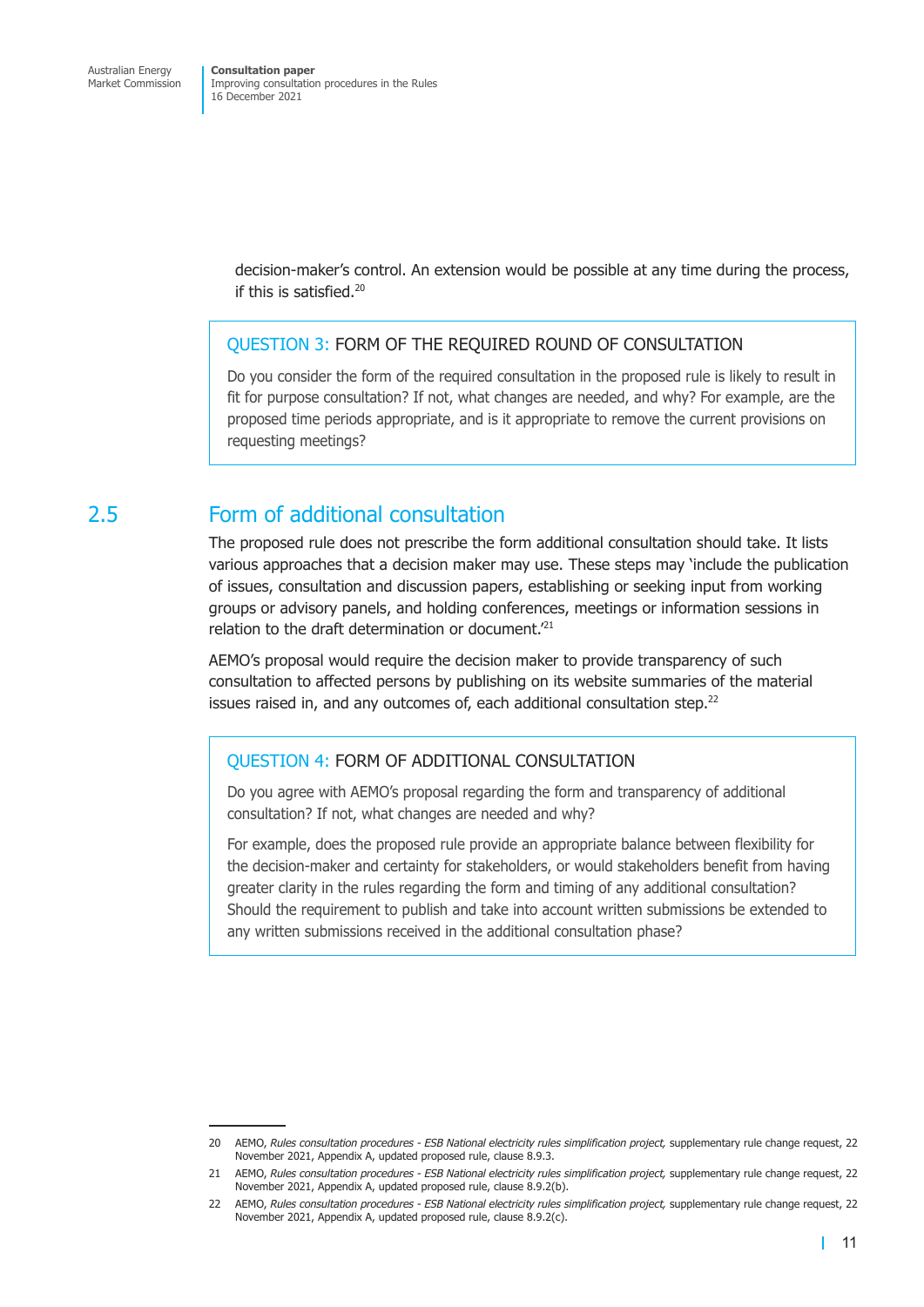## <span id="page-18-0"></span>2.6 Application to Reliability Panel consultations and other processes

In its supplementary rule change request AEMO suggested that the consultation process that the Reliability Panel typically follows under clause 8.8.3 could be replaced with the proposed updated RCP.<sup>23</sup> Changes would not apply to Reliability Panel processes that have already commenced.

In addition, there are other clause-specific consultation requirements within the NER that have different requirements to the RCP, Transmission and Distribution consultation procedures and the procedure under Chapter 7 of the NER. These processes may also benefit from being brought under a single consultation process.

#### QUESTION 5: HOW BROADLY SHOULD THE NEW PROCEDURES APPLY?

Should proposed changes to the RCP also be applied to the Reliability Panel's consultation process under clause 8.8.3, and if so, are any modifications required to reflect the nature of the Reliability Panel and its involvement with the Commission?

Are there any other clauses in the NER with bespoke consultation requirements that stakeholders believe would benefit from requiring consultation consistent with an updated RCP, or are there reasons to maintain separate processes?

## 2.7 Right of stakeholders to request a change

The Commission is also interested in views on whether stakeholders should be allowed to request a change to instruments or procedures. As noted above, there are modified consultation processes that operate in Chapter 7 of the NER. These allow a person to:

- submit a proposal to AEMO to amend a Chapter 7 procedure (with certain limited exceptions). AEMO must then give notice of receipt of the proposal and advise of the action that it proposes to take. If AEMO accepts the proposal, then it must conduct the RCP in relation to that proposal; alternatively, it may request further information in relation to the proposal or reject the proposal.
- propose a change to the B2B procedures by providing a change proposal to the IEC. If the IEC concludes that the change proposal does not warrant further consideration, then it must issue its reasons to the person who made the change proposal. Alternatively, if the IEC determines that the change proposal should be further considered, it must develop the change proposal into a B2B proposal, and it must comply with the RCP in relation to the B2B proposal.

The right to request a review of an instrument could ensure that relevant instruments could be updated as required to address stakeholder needs. However, if this is not appropriately prescribed, it could potentially risk creating unnecessary burden for a decision-maker and regulatory uncertainty for market participants, if changes are sought too frequently.

<sup>23</sup> AEMO, *Rules consultation procedures - ESB National electricity rules simplification project*, supplementary rule change request, 22 November 2021, p. 5.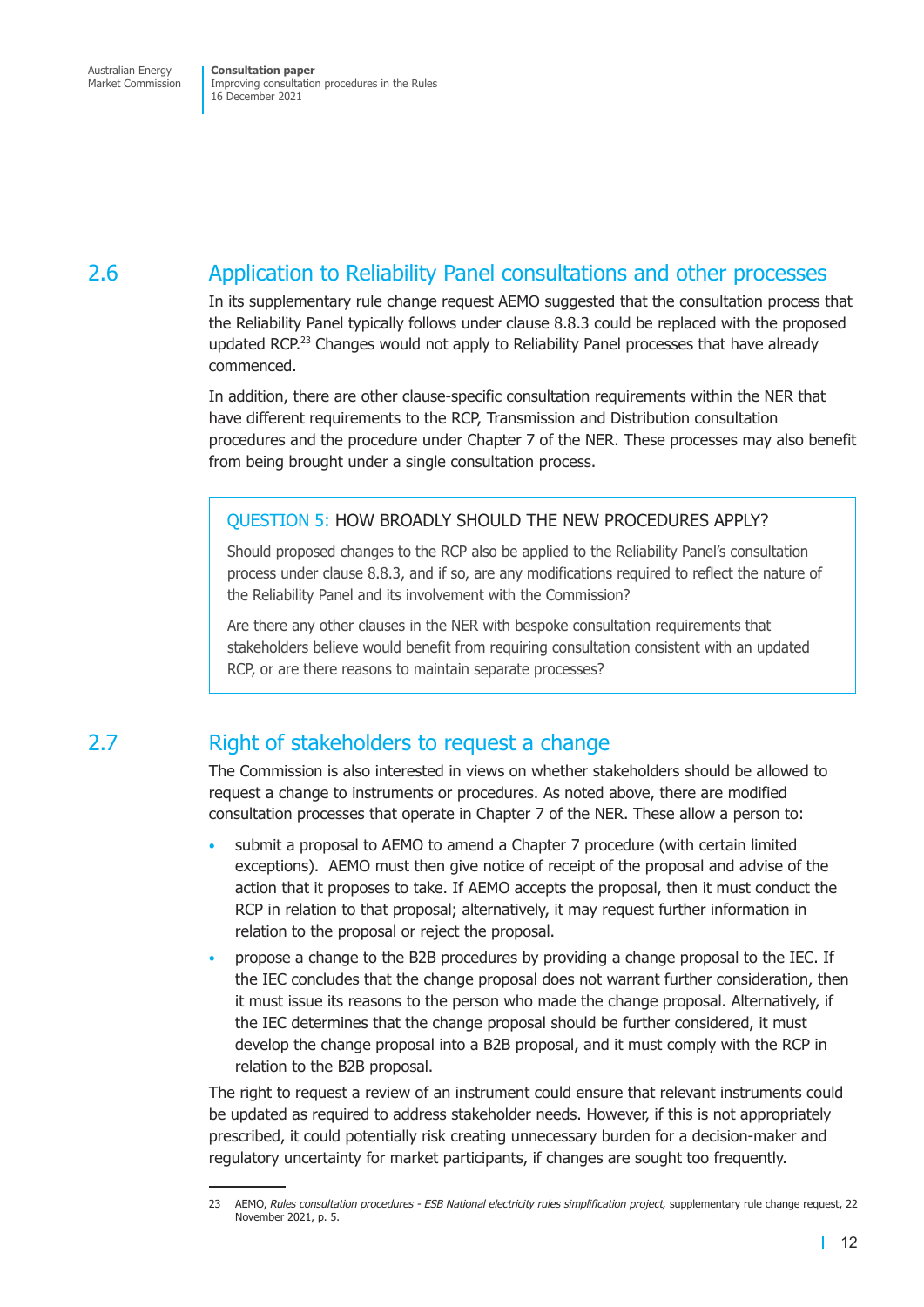#### QUESTION 6: RIGHT TO REQUEST A CHANGE TO AN INSTRUMENT

Would it be beneficial if stakeholders were able to request a change to a particular instrument or procedure? If stakeholders were allowed to request changes to subordinate instruments:

- should this apply to all subordinate instruments and procedures, or only some?
- if only some, which instruments/procedures (or categories of instruments/ procedures) should it apply to?
- what additional safeguards would be necessary to ensure that decision-makers were not unduly burdened?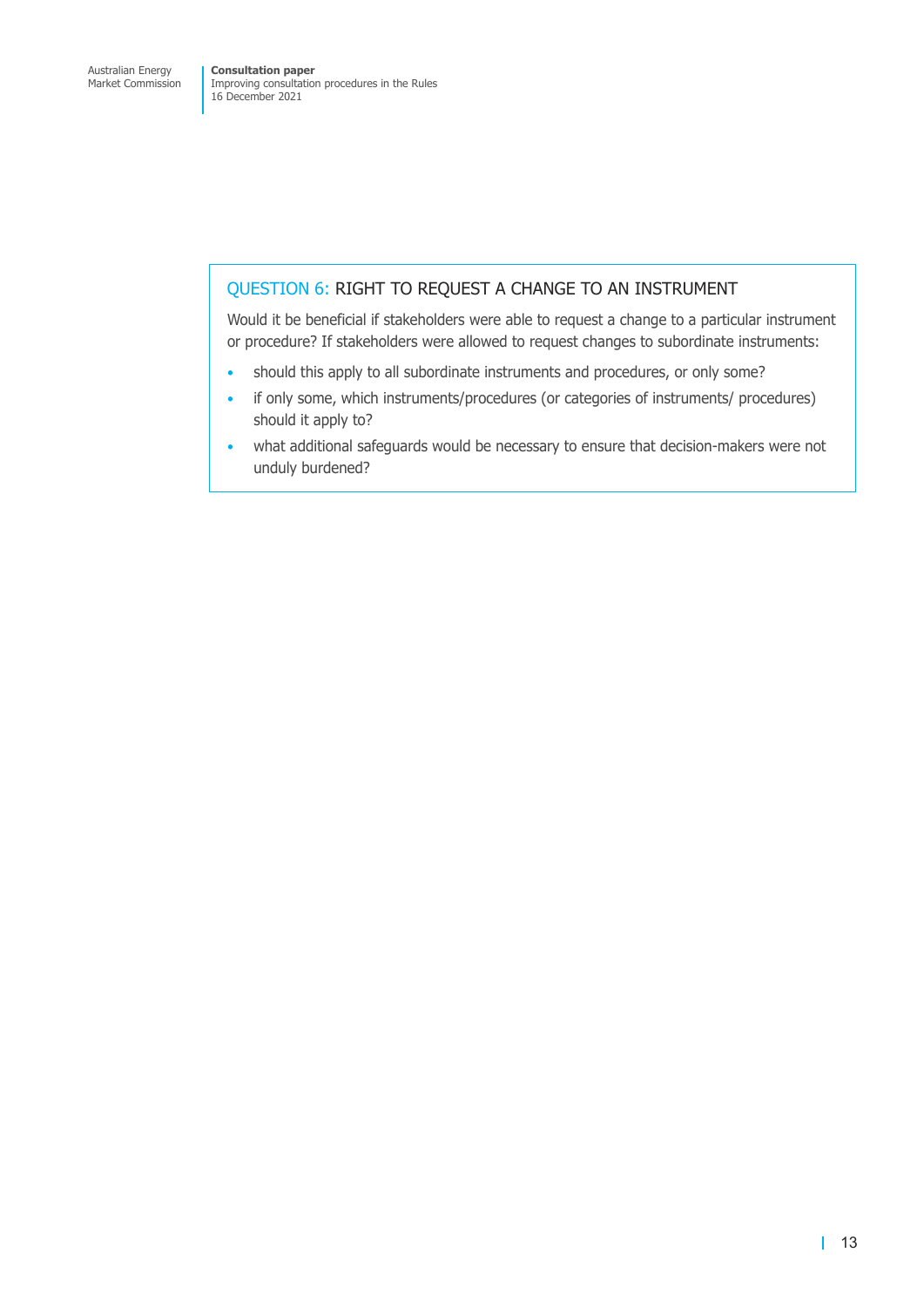## <span id="page-20-0"></span>3 VIEWS ON THE PROPOSED CHANGES - GAS AND RETAIL

The Commission seeks stakeholders' views on AEMO's proposed changes to the NGR and whether any changes are required to the NERR consultation process for consistency. We invite comments on the proposed changes, including on amendments that would enhance the proposed changes. Stakeholders are encouraged to consider the proposed changes in this chapter against the assessment framework outlined in Chapter 4. This chapter explains:

- AEMO's proposed changes to the NGR consultation processes
- the different processes under the NGR and
- the Retail consultation procedure.

## 3.1 Proposed changes to the NGR consultation processes

AEMO is proposing to remove the NGR's extended consultation procedures.<sup>24</sup>

It proposes that instruments which previously required consultation according to the extended consultation procedures would instead be consulted on according to:

- the standard consultative procedure (this is AEMO's preferred solution)<sup>25</sup>, or
- a procedure that is consistent with the updated Rules Consultation Procedure it proposes for the NER.<sup>26</sup>

### 3.2 Background on the consultation processes under the NGR

The NGR have five main consultation procedures:

- the standard consultative procedure, the expedited consultative procedure and the extended consultative procedure, which are set out in Rules 8, 9 and 9A; and
- the ordinary and expedited processes, which are set out in Rules 135EE and 135EF.

#### **3.2.1 The standard, expedited and extended consultative procedures**

**The standard consultative procedure** is set out under Rule 8 of the NGR and it involves a two-stage consultation. The decision-maker is required to invite submissions on the proposal and the draft determination.<sup>27</sup> Fourteen processes under the NGR are subject to the standard consultative process, the decision-makers for these instruments are AEMO, the AER and the National Competition Council (NCC).

<sup>24</sup> AEMO, *Rules consultation procedures - ESB National electricity rules simplification project,* rule change request, 7 January 2021, p. 10

<sup>25</sup> See AEMO, *Rules consultation procedures - ESB National electricity rules simplification project,* Supplementary rule change request, 22 November 2021, p. 6.

<sup>26</sup> AEMO, *Rules consultation procedures - ESB National electricity rules simplification project,* rule change request, 7 January 2021, p. 10.

<sup>27</sup> Rule 8 of the NGR.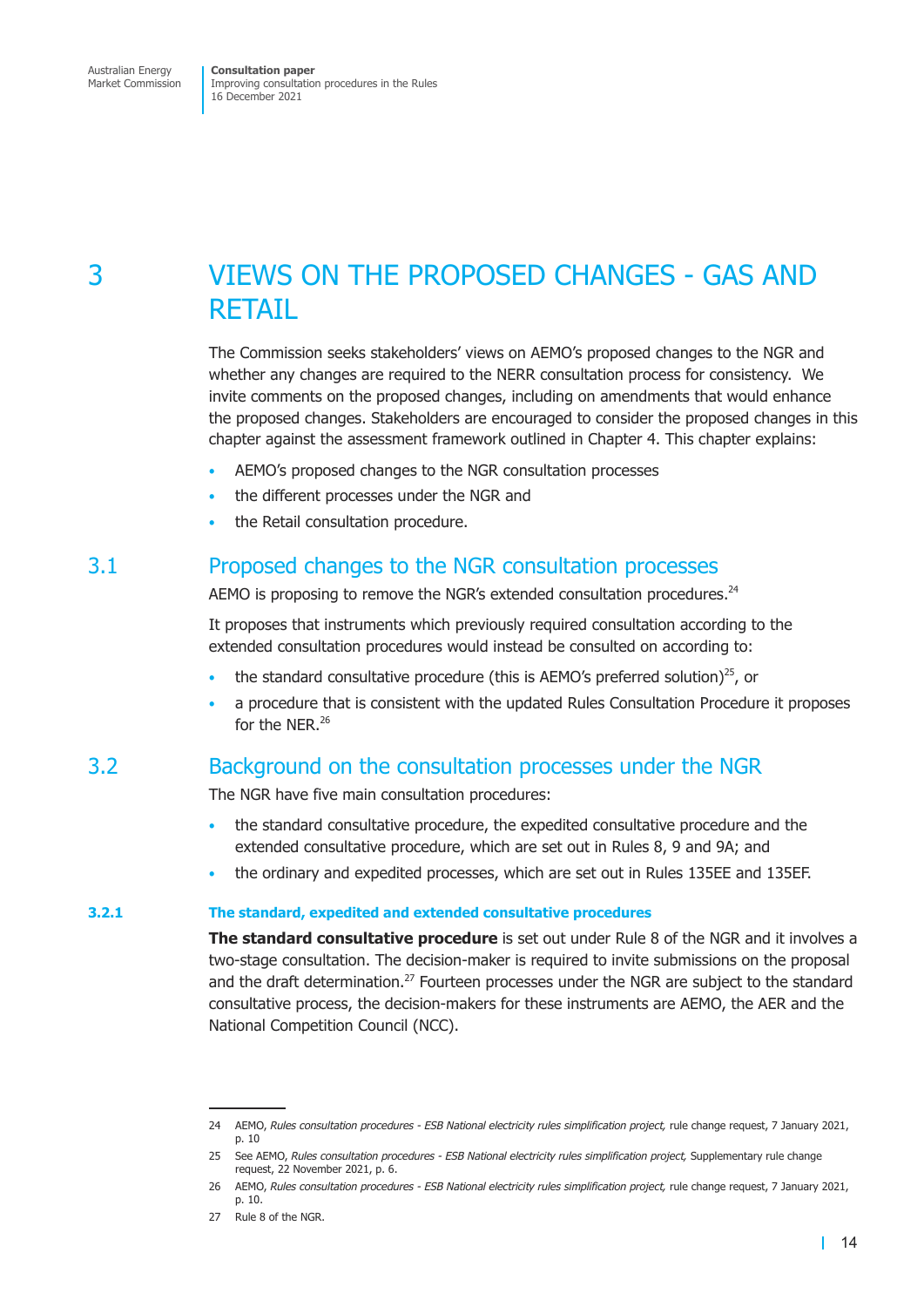**The expedited consultative procedure** is set out under Rule 9 of the NGR and involves one round of consultation, commencing with the draft decision.<sup>28</sup> Seven processes under the NGR are subject to the expedited consultative process. AEMO is the only decision-maker that is required to consult according to this procedure.

**The extended consultative procedure** is set out under Rule 9A of the NGR and it involves a two stage process that is similar to the RCP in the NER. Compared with the standard procedure, it has extended consultation periods and provides for meetings to be held, if the consulting party concludes it is necessary or desirable, during the first stage of consultation.<sup>29</sup> Five processes under the NGR are subject to the extended consultative procedure, the decision-makers for these instruments are AEMO, the AER and the NCC.

Additional detail about these processes is provided in Appendix C.

#### **3.2.2 The ordinary consultation process and expedited consultation process**

Part 15B is relied upon to make or amend AEMO procedures authorised under the NGR. It involves two processes, the ordinary process and the expedited process. Both processes involve one round of consultation. Rule 135EA of the NGR explains the matters in relation to which AEMO may make procedures.<sup>30</sup>

In most circumstances the ordinary process applies unless AEMO considers the procedures are urgently necessary, or will have a non-material impact, in which case the expedited process applies.<sup>31</sup> The key difference between the two processes revolves around time frames for consultation.

- Under the ordinary process, at least 20 business days must be allowed for submissions. AEMO must then publish its final decision and any reasons if the proposal is rejected within a further 20 business days.<sup>32</sup>
- Under the expedited process, AEMO must nominate a proposed effective date for the proposed procedures and allow at least 15 business days for submissions. AEMO may then either confirm, amend, withdraw or defer the proposed effective date to a later date, and may conduct a further stage of consultation.<sup>33</sup>

Additional detail about these processes is provided in Appendix C.

#### QUESTION 7: CHANGES TO CONSULTATION PROCESSES UNDER THE NGR

Are changes to the consultation procedures under the NGR necessary or desirable? If so,

<sup>28</sup> Rule 9 of the NGR.

<sup>29</sup> Rule 9A of the NGR.

<sup>30</sup> This lists around 32 matters and sub-matters for which AEMO may make procedures in relation to retail market procedures, 19 different matters that wholesale market procedures may deal with, 12 different matters and sub-matters that bulletin board matters may deal with, 14 different matters that short term trading market procedures may deal with, and 26 different matters and sub-matters that Capacity Transfer and Auction Procedures may deal with.

<sup>31</sup> Rules 135EE and 135EF of the NGR.

<sup>32</sup> Rule 135EE of the NGR.

<sup>33</sup> Rule 135EF of the NGR.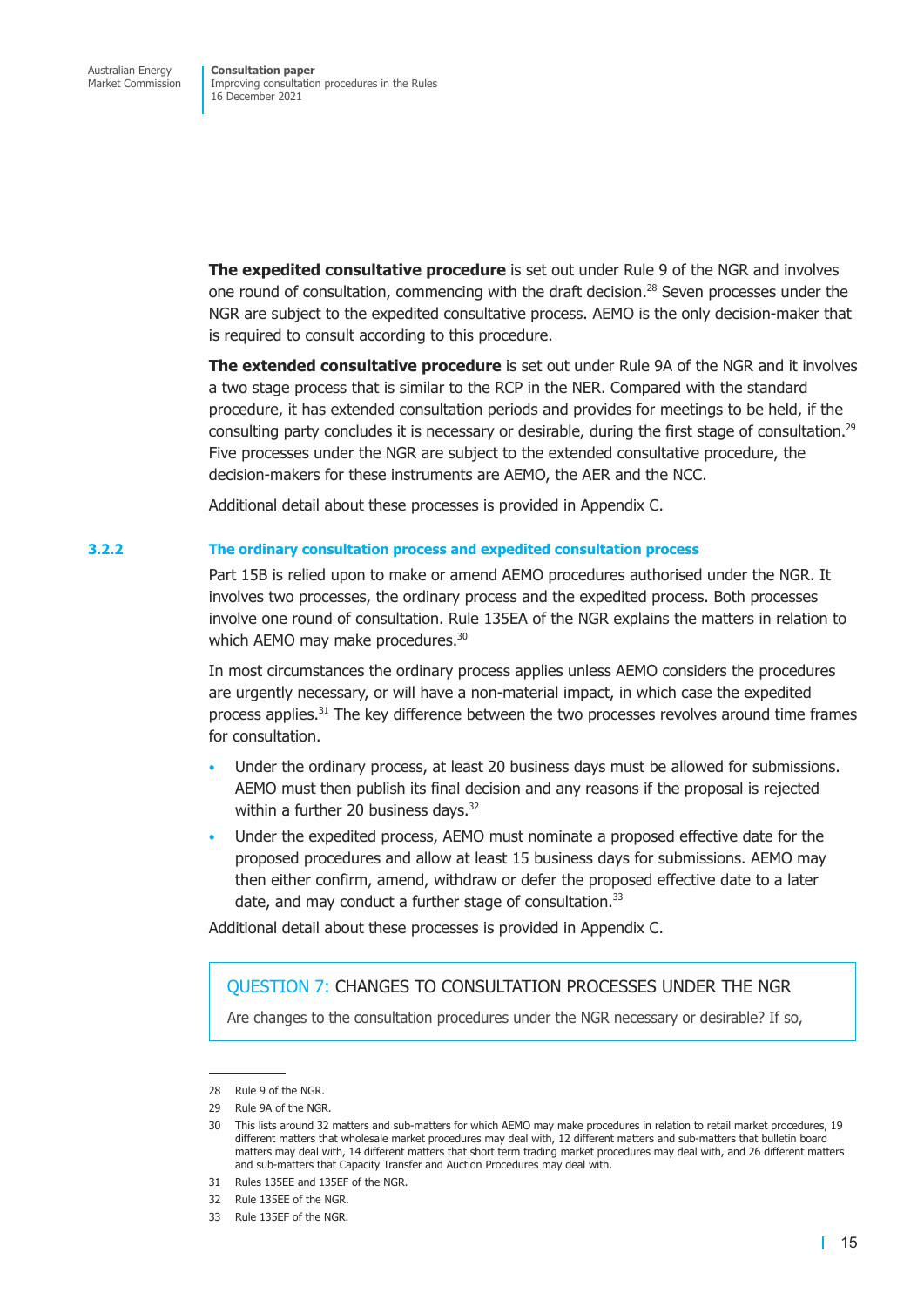<span id="page-22-0"></span>what should these changes involve?

We welcome your views on whether:

- instruments that currently require consultation according to the extended consultation procedures should instead be subject to the standard consultation procedures?
- instruments that currently require consultation according to the extended consultation procedures or the standard consultation procedures should be required to comply with a new procedure that has the same requirements as the updated Rules Consultation Procedure proposed for the NER in this rule change?
- it would be helpful to have the same consultation processes under the NER and NGR, or whether there are reasons for having different consultation procedures under the NGR? Please explain the reasons for your views.

### 3.3 The retail consultation procedure

The rule change request notes that the retail consultation procedure in the NERR is similar to the transmission and distribution consultation procedures in the NER (which would be replaced by the proposed rule). $34$  The rule change request does not specifically request changes to the retail consultation procedure. However, the Commission is interested in views on whether changes should be made to that procedure for consistency, and to ensure the consultation process under the NERR is as robust and efficient as the new process proposed for consultation under the other rule sets.

The retail consultation procedure is set out in Rule 173 of the NERR and applies to six AER instruments under the NERR, relevant for retailers and exempt sellers.

The procedure involves a single round of consultation. The AER must publish a copy of the draft instrument and notice on its website. It must explain why the instrument is required, provide reasonable details of the context in which the draft instrument was prepared, the issues involved and possible effects of the instrument. At least 20 business days must be allowed for submissions.

As soon as reasonably practicable after the end of the consultation period, the AER must consider all submissions and comments made regarding the draft instrument, and make the final instrument. The AER must then publish the final instrument and a written notice stating the reasons for making the final instrument.<sup>35</sup>

<sup>34</sup> AEMO, *Rules consultation procedures - ESB National Electricity rules simplification project*, rule change request, 7 January 2021, p. 10.

<sup>35</sup> Rule 173 of the NERR.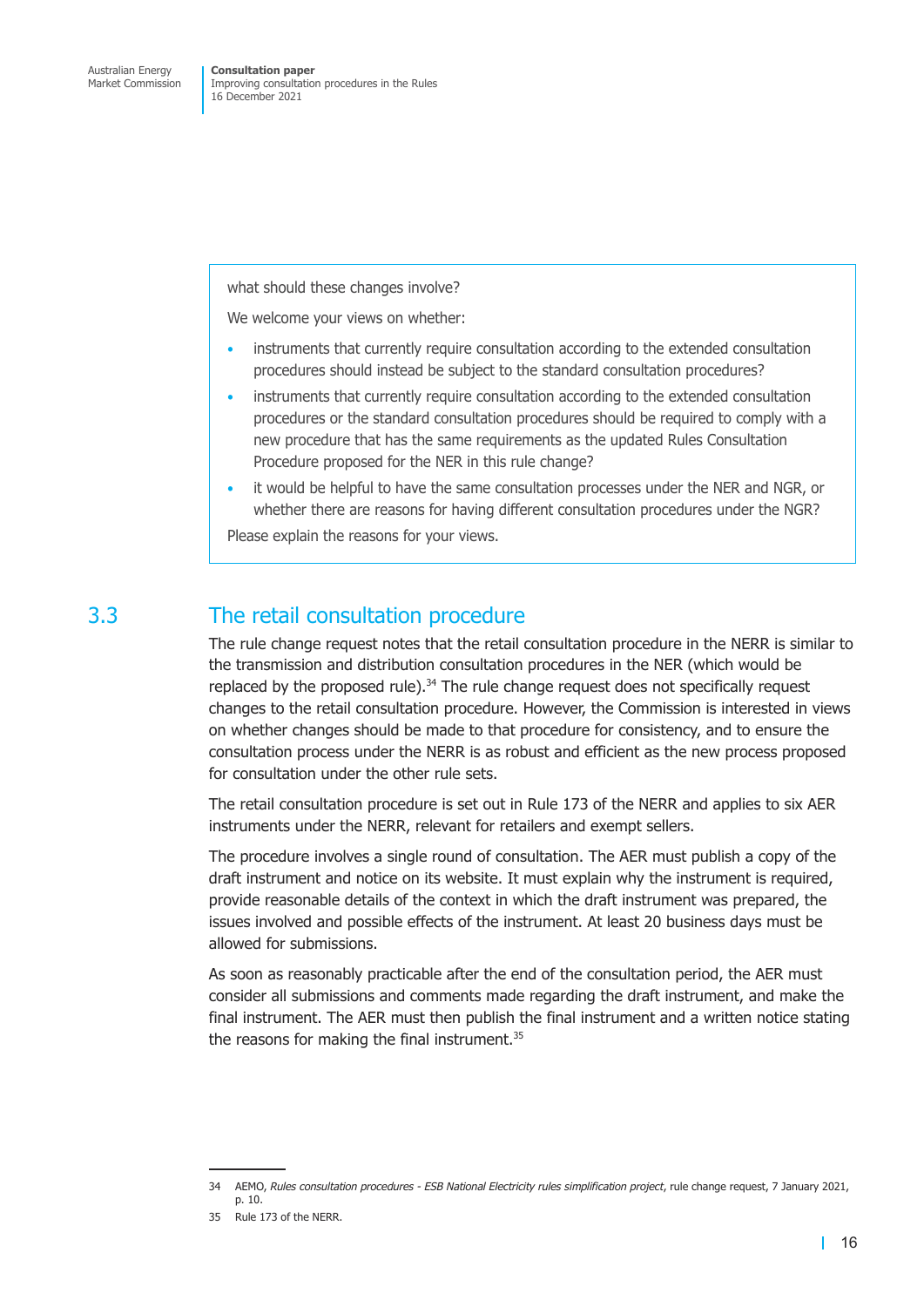#### QUESTION 8: CONSISTENCY BETWEEN THE RETAIL CONSULTATION PROCEDURE AND THE NEW RULES CONSULTATION PROCEDURES

Would it be beneficial for the consultation process used by the AER under the NERR to be consistent with the consultation processes in the NER (and NGR)? If so, would the process set out in the proposed rule likely result in robust and efficient consultations under the NERR? Please explain the reasons for your views.

Are there any additional considerations relating to compatibility of the changes with the development and application of consumer protections for small customers? (The Commission is required to satisfy itself on this point when making retail rule changes, under section 236(2) of the National Energy Retail Law).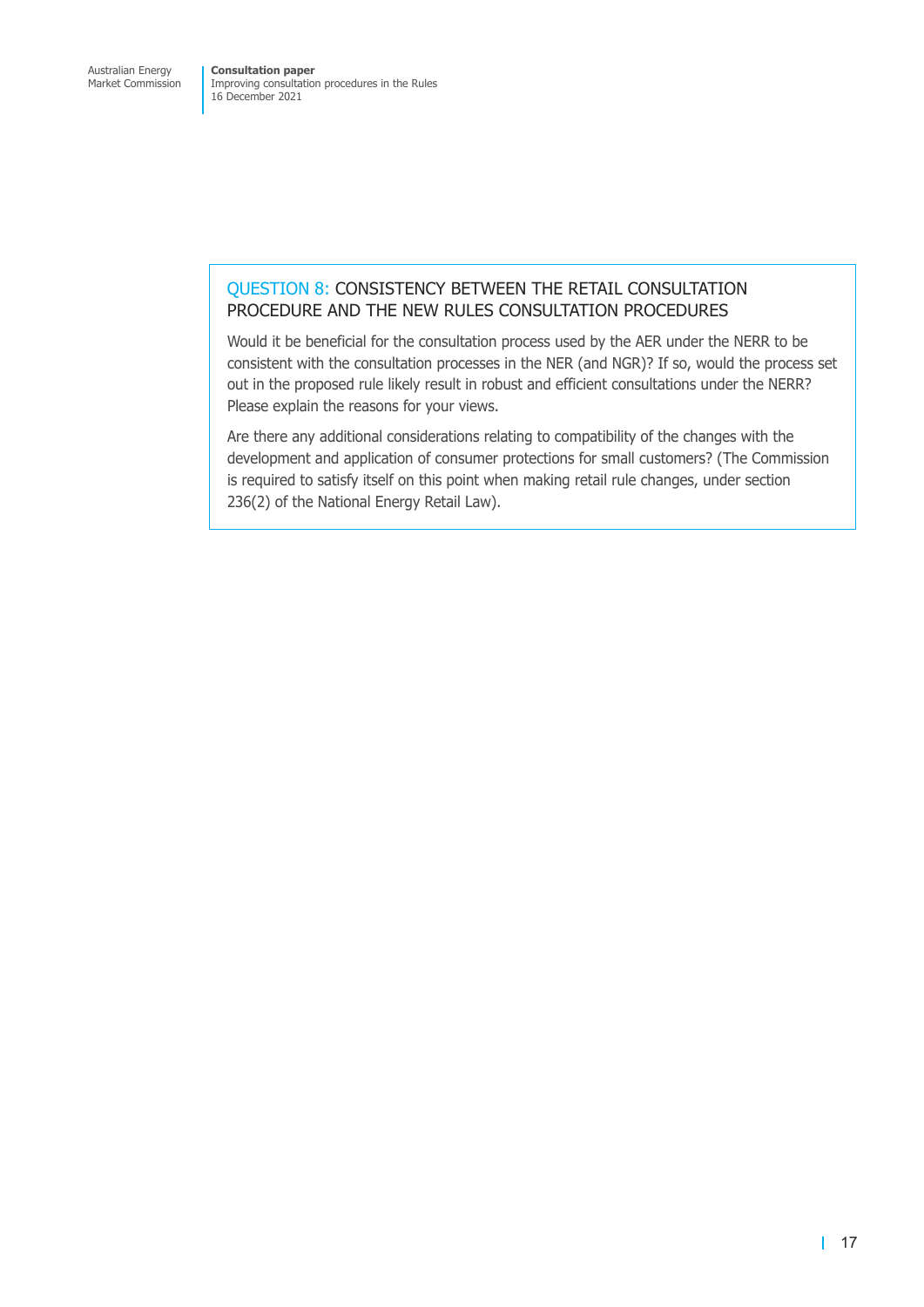## <span id="page-24-0"></span>4 OUR RULE-MAKING REQUIREMENTS AND PROPOSED ASSESSMENT FRAMEWORK FOR THIS RULE CHANGE

The Commission must follow the rule-making requirements set out in the National Electricity Law (NEL), for changes to the NER, and the National Gas Law (NGL), for changes to the NGR. The key requirements and our proposed assessment framework are set out below. The Commission is interested in your views on the proposed assessment framework for this rule change.

This chapter explains the:

- National Electricity Objective (NEO) and the National Gas Objective (NGO)
- assessment framework that the Commission proposes to use
- Commission's ability to make a more preferable rule
- Commission's rule-making power in the Northern Territory, in respect of the NER
- Commission's rule-making power in Western Australia, in respect of the NGR.

### 4.1 Achieving the NEO and NGO

The Commission may only make a rule if it is satisfied the rule will, or is likely to, contribute to the achievement of:

- the NEO, with respect to the proposed changes to the NER, and
- the NGO, with respect to the proposed changes to the NGR.<sup>36</sup>

These are the decision-making frameworks that the Commission must apply.

The NEO is:<sup>37</sup>

To promote efficient investment in, and efficient operation and use of, electricity services for the long term interests of consumers of electricity with respect to -

- (a) price, quality, safety, reliability and security of supply of electricity; and
- (b) the reliability, safety and security of the national electricity system.

#### The NGO  $is:38$

to promote efficient investment in, and efficient operation and use of, natural gas services for the long term interests of consumers of natural gas with respect to price, safety, reliability and security of supply of natural gas.

<sup>36</sup> See Section 88 of the NEL and Section 291(1) of the NGL.

<sup>37</sup> Section 7 of the NEL.

<sup>38</sup> Section 23 of the NGL.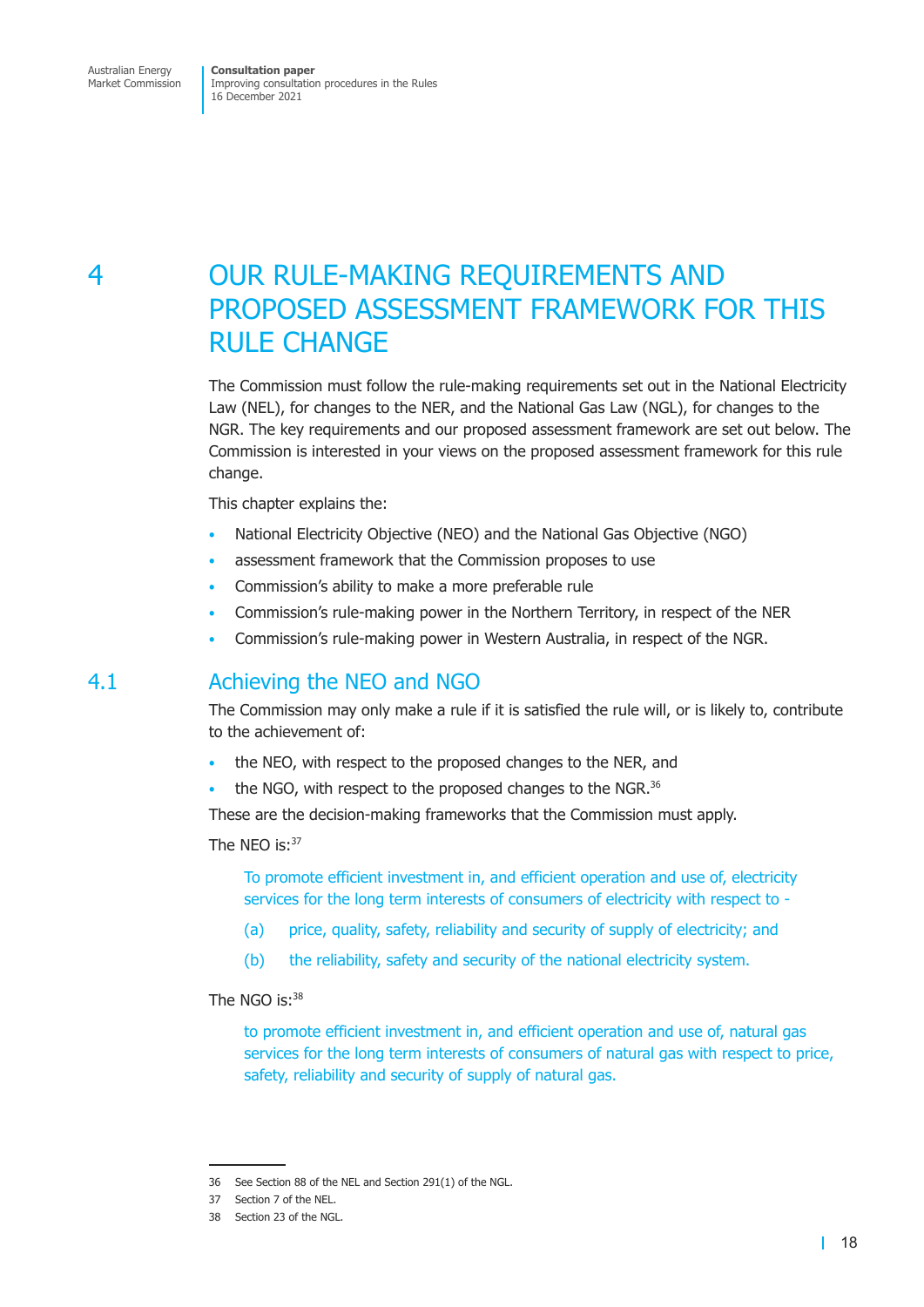<span id="page-25-0"></span>Market Commission

Improving consultation procedures in the Rules 16 December 2021

## 4.2 Proposed assessment framework

The Commission proposes to use the following criteria to assess whether the proposed rule or a more preferable rule (see section 4.3 below) is likely to contribute to the achievement of the NEO and NGO. We welcome comments on these criteria, including whether the criteria should be modified or additional criteria should be included.

There are three proposed crite[ria:](#page-25-1) 

- **Innovation flexible consultation:** Would the rule change facilitate better quality subordinate instruments, by promoting flexible engagement processes that can be adapted to the circumstances, not discouraging decision-makers from regularly updating instruments and also encouraging innovative and varied forms of input from all market participants?
- **Principles of good regulatory practice predictability and stability, simplicity, efficacy and transparency:** Does the consultation procedure promote confidence in the transparency of process undertaken by the decision-maker and ensure appropriate decision-maker accountability and predictability, whilst avoiding unnecessary delay and overly burdensome processes? Does simplifying the consultation processes facilitate appropriate consultation relative to a project's complexity and by doing so, achieve better regulatory outcomes?
- **Implementation considerations - cost and complexity:** What are the regulatory and administrative benefits and costs associated with the rule change proposal? Is the cost of implementing the proposed solution for market participants and market bodies proportional to the costs of managing the issues to be resolved?

#### QUESTION 9: ASSESSMENT FRAMEWORK

<span id="page-25-1"></span>Is the proposed assessment framework appropriate for considering the proposed rule? If not, what amendments or additions would you suggest, and why?

### 4.3 Making a more preferable rule

Under s. 91A of the NEL and s. 296 of the NGL, the Commission may make a rule that is different (including materially different) to a proposed rule (a more preferable rule) if it is satisfied that, having regard to the issue or issues raised in the rule change request, the more preferable rule will or is likely to better contribute to the achievement of the NEO and NGO.

### 4.4 Rule making in the Northern Territory - NER

The NER, as amended from time to time, apply in the Northern Territory, subject to modifications set out in regulations made under the Northern Territory legislation adopting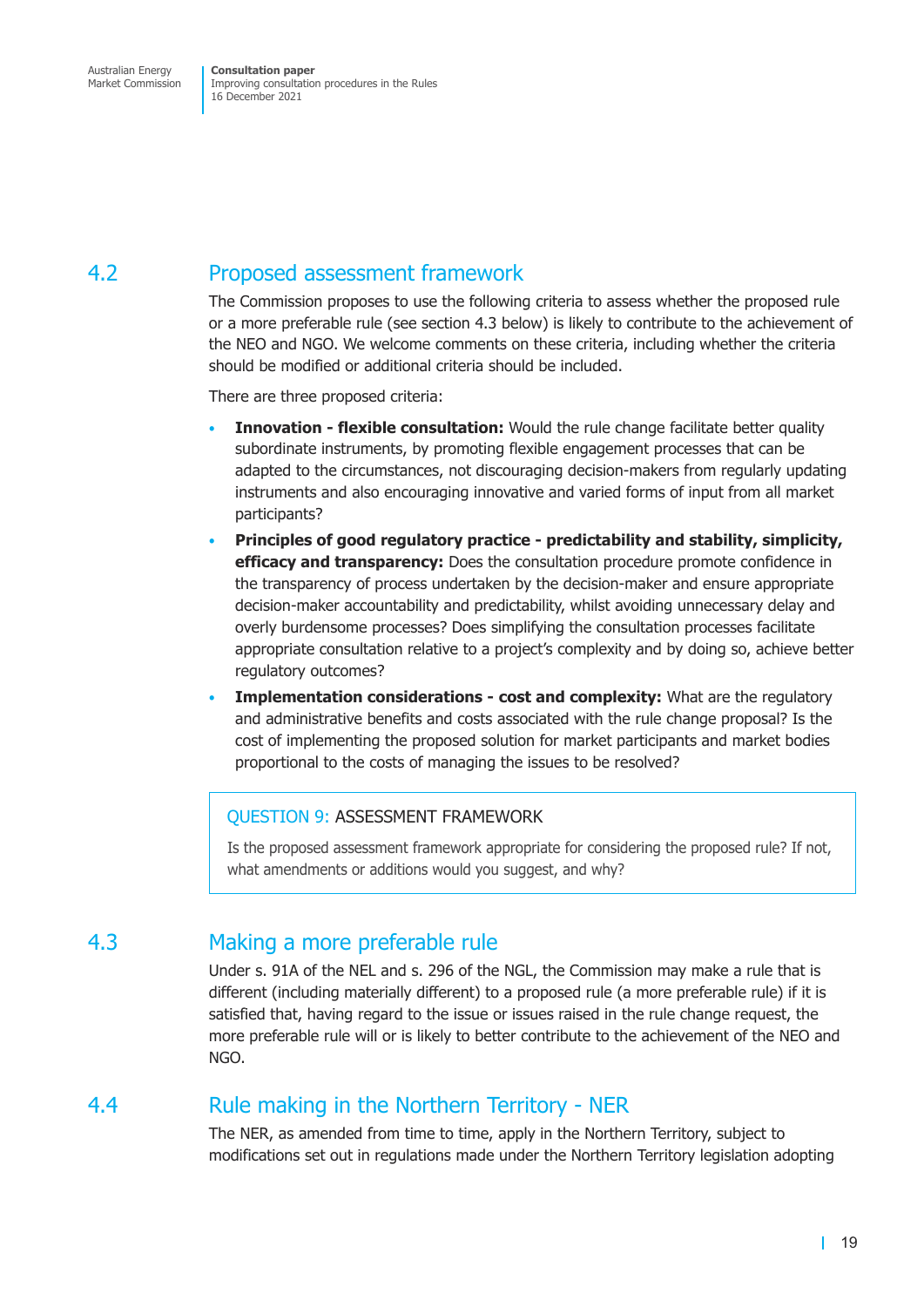the NEL.<sup>39</sup> Certain additional considerations apply in relation to the NER in the Northern Territory, including in relation to the scope of the NEO and whether to make a uniform or differential rule.

#### **4.4.1 Scope of "national electricity system" in the NEO**

Under the NT Act, the Commission must regard the reference in the NEO to the "national electricity system" as a reference to whichever of the following the Commission considers appropriate in the circumstances having regard to the nature, scope or operation of the proposed rule:<sup>40</sup>

- (a) the national electricity system
- (b) one or more, or all, of the local electricity systems $41$
- (c) all of the electricity systems referred to above.

For the purposes of the proposed electricity rule, the Commission proposes to regard the reference to "national electricity system" in the NEO to be a reference to item (c), the national electricity system and the local electricity systems in the Northern Territory.

#### **4.4.2 Uniform or differential rule**

As the proposed rule, in part, relates to the parts of the NER that apply in the Northern Territory, the Commission is required to assess whether to make a uniform or differential rule (defined below) under the NT Act.

The Commission may make a differential rule if it is satisfied that, having regard to any relevant Ministerial Council on Energy (MCE) statement of policy principles, a differential rule will, or is likely to, better contribute to the achievement of the NEO than a uniform rule.<sup>42</sup>

A differential rule is a rule that:

- varies in its term as between:
	- the national electricity system, and
	- one or more, or all, of the local electricity systems, or
- does not have effect with respect to one or more of those systems,

but is not a jurisdictional derogation, participant derogation or rule that has effect with respect to an adoptive jurisdiction for the purpose of s. 91(8) of the NEL.

A uniform rule is a rule that does not vary in its terms between the national electricity system and one or more, or all, of the local electricity systems, and has effect with respect to all of those systems.<sup>43</sup>

<sup>39</sup> *National Electricity (Northern Territory) (National Uniform Legislation) Act 2015* (**NT Act**). The regulations under the NT Act are the *National Electricity (Northern Territory) (National Uniform Legislation) (Modification) Regulations 2016*.

<sup>40</sup> Clause 14A of Schedule 1 to the NT Act, inserting section 88(2a) into the NEL as it applies in the Northern Territory.

<sup>41</sup> These are specified Northern Territory systems, listed in Schedule 2 of the NT Act.

<sup>42</sup> Clause 14B of Schedule 1 to the NT Act, inserting section 88AA into the NEL as it applies in the Northern Territory.

<sup>43</sup> Clause 14 of Schedule 1 to the NT Act, inserting the definitions of "differential rule" and "uniform Rule" into section 87 of the NEL as it applies in the Northern Territory.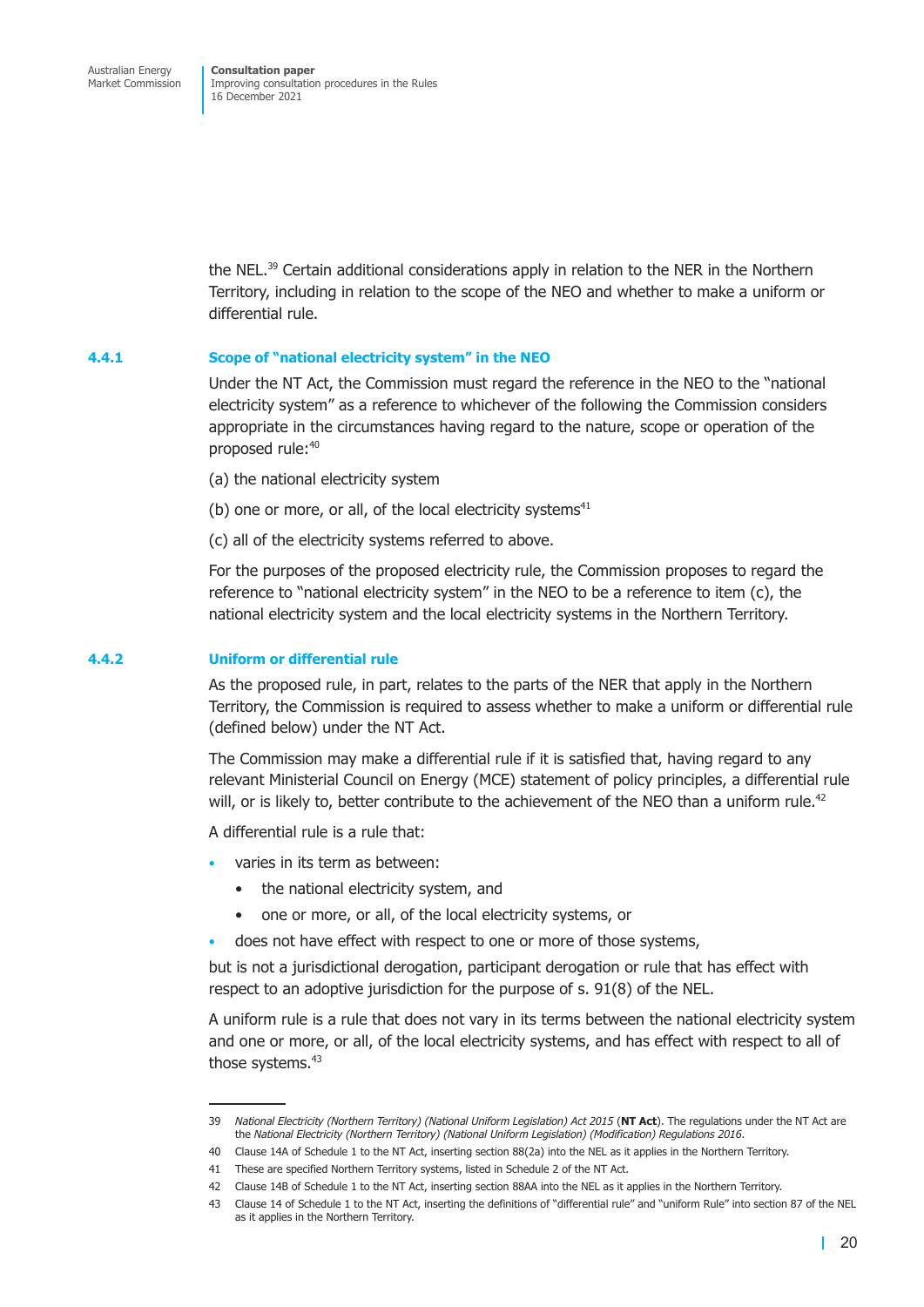<span id="page-27-0"></span>For the purposes of the proposed electricity rule, the Commission proposes to make a uniform rule as does not consider that a differential rule is likely to better contribute to the NEO than a uniform rule.

### 4.5 Rule making in Western Australia - NGR

The versions of the NGL and NGR that apply in Western Australia differ from the NGL and NGR as they apply in other participating jurisdictions.<sup>44</sup>

As a result, the Commission's power to make rules for Western Australia differs from its rulemaking power under the NGL. For example, there is no express power for the Commission to make a Rule in WA that confers a function on AEMO. The Commission will take these differences into account in the process of considering the proposed rule or a more preferable rule.

<sup>44</sup> Under the *National Gas Access (WA) Act 2009* (WA Gas Act), a modified version of the NGL, known as the National Gas Access (Western Australia) Law (WA Gas Law), was adopted. Under the WA Gas Law, the National Gas Rules applying in Western Australia are version 1 of the uniform NGR as amended by the SA Minister under an adoption of amendments order made by the WA Minister for Energy and by the AEMC in accordance with its rule making power under section 74 of the WA Gas Law. See the AEMC website for further information, https://www.aemc.gov.au/regulation/energy-rules/national-gas-rules/western-australia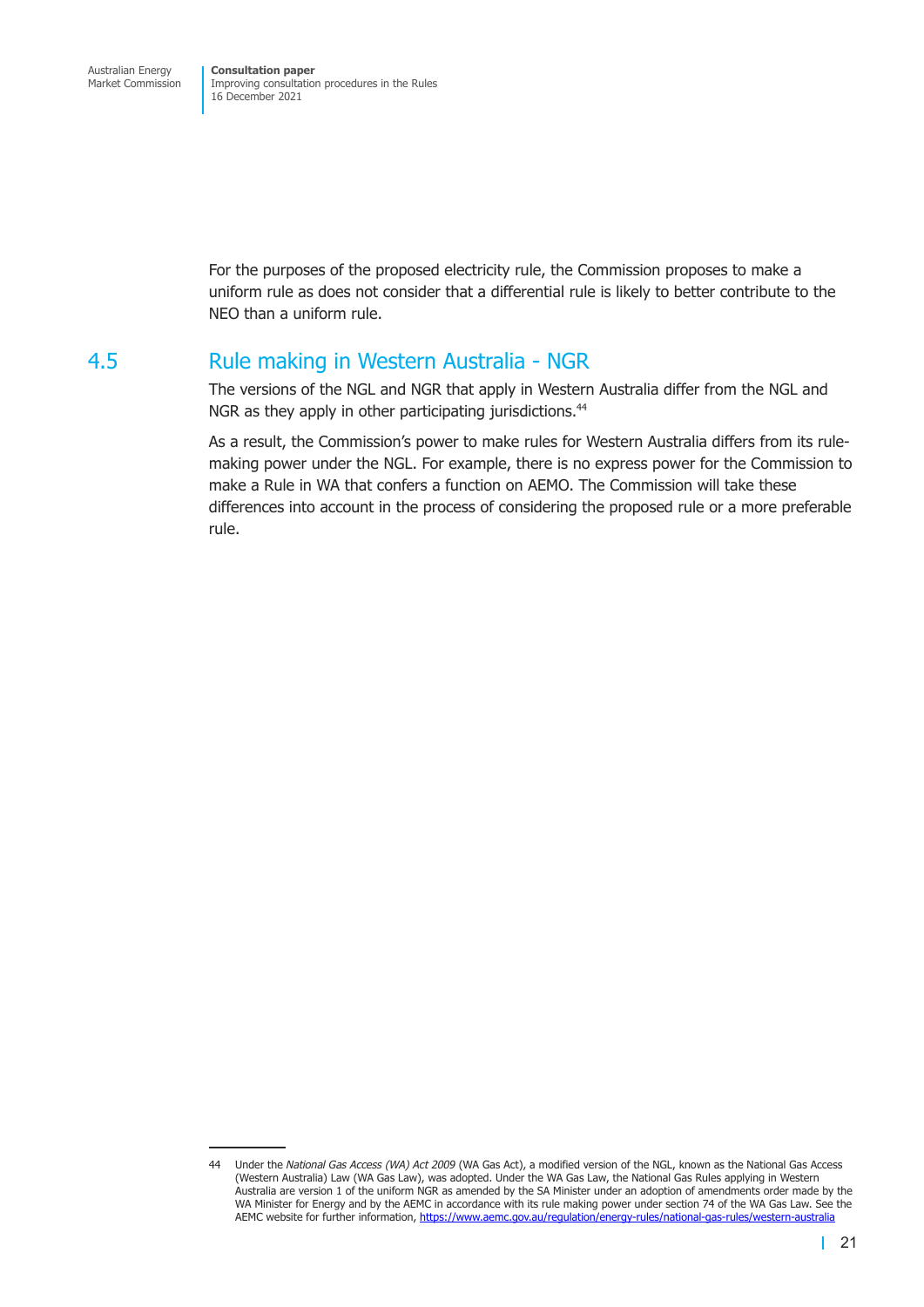## <span id="page-28-0"></span>A LIST OF INSTRUMENTS REQUIRING CONSULTATION UNDER RELEVANT PROCEDURES

#### **Table A.1: Rules consultation procedures - NER**

| <b>DECISION</b>          | <b>GUIDELINES/PROCESSES/REPORTS/REVIEWS REQUIRING</b>                                                                                                                                                     |  |  |
|--------------------------|-----------------------------------------------------------------------------------------------------------------------------------------------------------------------------------------------------------|--|--|
| <b>MAKER</b>             | <b>COMPLIANCE</b>                                                                                                                                                                                         |  |  |
|                          | Congestion Information Resource guideline<br>$\bullet$                                                                                                                                                    |  |  |
|                          | Energy Adequacy Assessment Projection guideline<br>$\bullet$                                                                                                                                              |  |  |
|                          | Demand Side Participation Information guideline<br>$\bullet$                                                                                                                                              |  |  |
|                          | DER Register Information guideline<br>$\bullet$                                                                                                                                                           |  |  |
|                          | Generation Information quideline<br>$\bullet$                                                                                                                                                             |  |  |
|                          | Network Constraint Formulation guideline<br>$\bullet$                                                                                                                                                     |  |  |
|                          | Reliability Standard Implementation guideline<br>$\bullet$                                                                                                                                                |  |  |
|                          | Network Support and Control Ancillary Service (NSCAS) Tender<br>$\bullet$<br>guideline                                                                                                                    |  |  |
|                          | System Restart Ancillary Service (SRAS) guideline<br>$\bullet$                                                                                                                                            |  |  |
|                          | Power System Stability guideline<br>۰                                                                                                                                                                     |  |  |
|                          | Power System Model guideline<br>$\bullet$                                                                                                                                                                 |  |  |
|                          | System Strength Impact Assessment guideline<br>$\bullet$                                                                                                                                                  |  |  |
|                          | Reserve Level Declaration quideline<br>$\bullet$                                                                                                                                                          |  |  |
| <b>AEMO</b>              | Reliability Forecast guideline<br>$\bullet$                                                                                                                                                               |  |  |
| (15 quidelines,          | Inter-Network Test guideline<br>$\bullet$                                                                                                                                                                 |  |  |
| 40 other<br>instruments) | The structure (including the introduction and determination) of<br>$\bullet$<br>Participant fees for such periods as AEMO considers appropriate.                                                          |  |  |
|                          | Determines a project to be a declared NEM project and the period<br>$\bullet$<br>over which recover will occur for retail competition.                                                                    |  |  |
|                          | Determine what constitutes an acceptable credit rating.<br>$\bullet$                                                                                                                                      |  |  |
|                          | Make and amend the credit limit procedures.<br>$\bullet$                                                                                                                                                  |  |  |
|                          | Operate the spot market according to the timetable approved by the<br>$\bullet$<br>AEMC and published by AEMO and any amendments to the timetable.                                                        |  |  |
|                          | Determine and maintain a methodology for the determination of inter-<br>$\bullet$<br>regional and intra-regional loss factor equations for a financial year.                                              |  |  |
|                          | Determine and maintain the methodology which is to apply to the<br>$\bullet$<br>calculation of average intra-regional loss factors.                                                                       |  |  |
|                          | Determine and maintain a methodology for forecasting the load and<br>$\bullet$<br>generation data to be used in determination of inter-regional loss<br>factor equations and intra-regional loss factors. |  |  |
|                          |                                                                                                                                                                                                           |  |  |
|                          |                                                                                                                                                                                                           |  |  |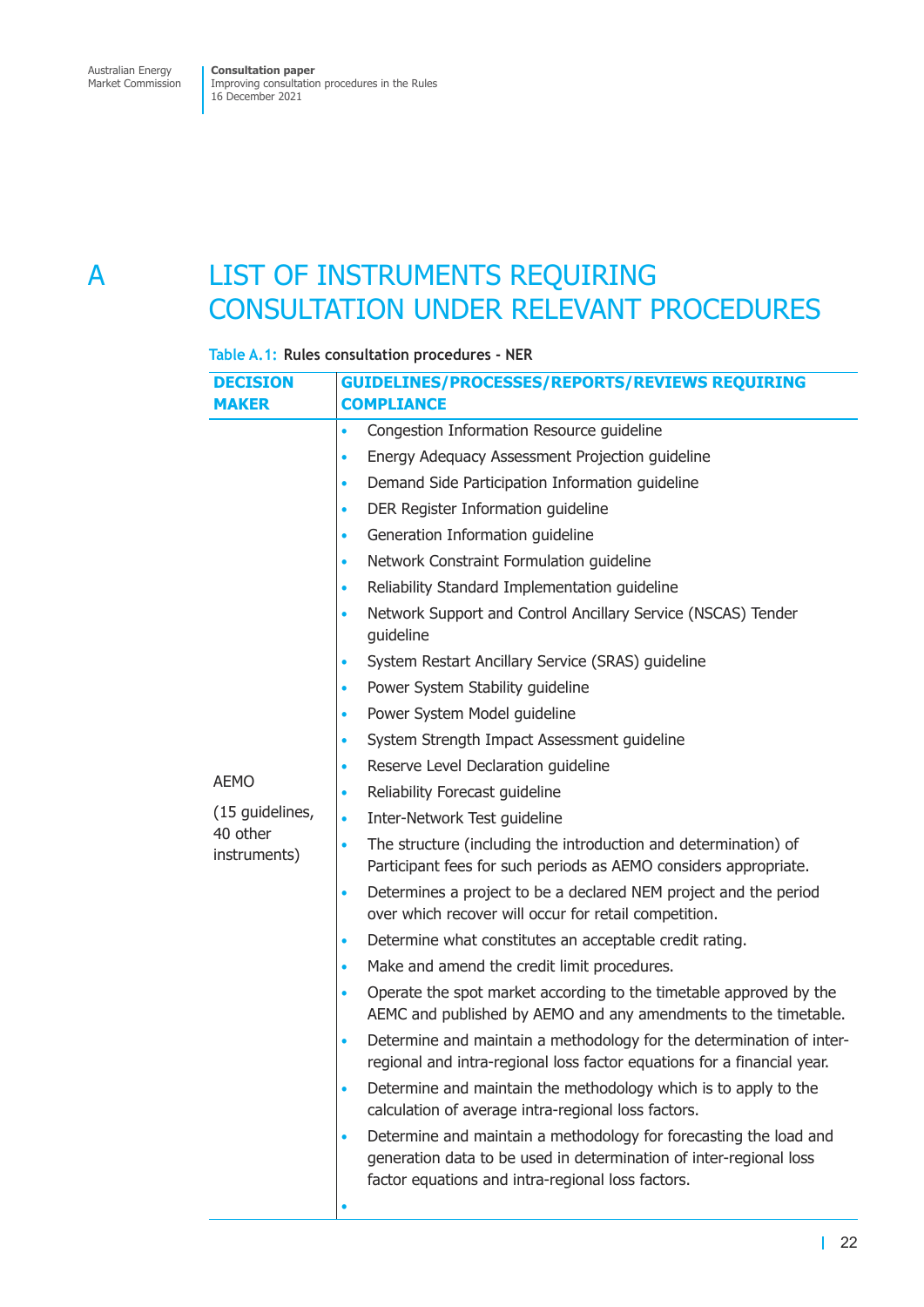| <b>DECISION</b><br><b>MAKER</b> | <b>GUIDELINES/PROCESSES/REPORTS/REVIEWS REQUIRING</b><br><b>COMPLIANCE</b>                                                                                                                                                                                                                         |  |  |
|---------------------------------|----------------------------------------------------------------------------------------------------------------------------------------------------------------------------------------------------------------------------------------------------------------------------------------------------|--|--|
|                                 | Investigate the scope of further development of the dispatch<br>$\bullet$<br>algorithim beyond its minimum requirements and the sufficiency of<br>the algorithim in meeting the minimum requirements and publish a<br>report setting out its recommendations.                                      |  |  |
|                                 | Develop and publish procedures to determine the circumstances when<br>$\bullet$<br>AEMO may use a prior dispatch offer or dispatch bid lodged by a<br>Scheduled Generator, Semi-Scheduled Generator or Market Participant<br>as a substitute for a default dispatch offer or default dispatch bid. |  |  |
|                                 | Procedures that set out AEMO's approach to determining its choice of<br>$\bullet$<br>supply scarcity mechanism to be reviewed at least once every four<br>years.                                                                                                                                   |  |  |
|                                 | Develop and publish details of the methodology it uses and any<br>$\bullet$<br>assumptions it may be required to make to determine dispatch prices<br>and ancillary service prices.                                                                                                                |  |  |
|                                 | Make or amend the market ancillary service specification.<br>$\bullet$                                                                                                                                                                                                                             |  |  |
|                                 | Determine the boundaries of the electrical sub-networks.<br>$\bullet$                                                                                                                                                                                                                              |  |  |
|                                 | Prepare and publish a confidentiality deed for the purposes of this<br>$\bullet$<br>clause 3.12.3.                                                                                                                                                                                                 |  |  |
|                                 | Develop, review and amend carbon dioxide equivalent intensity index<br>$\bullet$<br>procedures.                                                                                                                                                                                                    |  |  |
|                                 | Develop a methodology to prepare and update schedules containing<br>$\bullet$<br>reasonable estimates of typical market prices during the periods to<br>which the schedules relate.                                                                                                                |  |  |
|                                 | Develop, publish and amend the regional benefit ancillary services<br>$\bullet$<br>procedures.                                                                                                                                                                                                     |  |  |
|                                 | Making or amending the procedure for determining contribution<br>$\bullet$<br>factors in clause 3.15.6A.                                                                                                                                                                                           |  |  |
|                                 | Determine the relative benefit each region receives from the issuance<br>$\bullet$<br>of a direction (the regional benefit directions procedure).                                                                                                                                                  |  |  |
|                                 | Develop, publish and maintain Procurer of Last Resort cost<br>$\bullet$<br>procedures.                                                                                                                                                                                                             |  |  |
|                                 | Develop, publish and amend procedures to enable Market Participants<br>$\bullet$<br>to create and record reallocation requests and transfers.                                                                                                                                                      |  |  |
|                                 | Develop and amend a policy for routine and special revised<br>$\bullet$<br>statements.                                                                                                                                                                                                             |  |  |
|                                 | Cease conducting auctions to determine which eligible persons will be<br>$\bullet$<br>issued with SRD units under SRD agreements with AEMO.                                                                                                                                                        |  |  |
|                                 | Develop and publish Market Management Systems Access Procedures.                                                                                                                                                                                                                                   |  |  |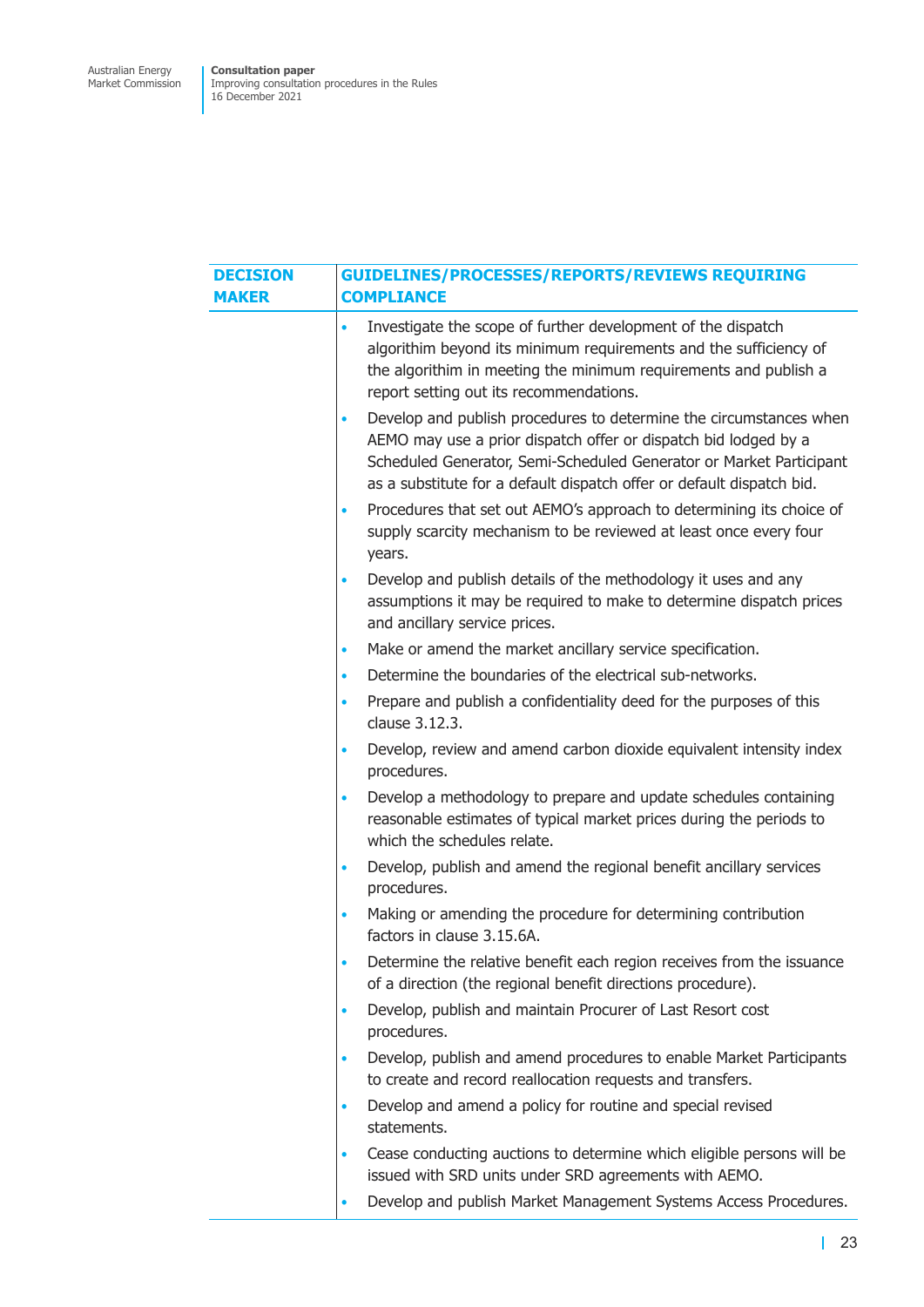| <b>DECISION</b>  | <b>GUIDELINES/PROCESSES/REPORTS/REVIEWS REQUIRING</b>                                                                                                                                                      |  |  |
|------------------|------------------------------------------------------------------------------------------------------------------------------------------------------------------------------------------------------------|--|--|
| <b>MAKER</b>     | <b>COMPLIANCE</b>                                                                                                                                                                                          |  |  |
|                  | Develop and publish details of the methodology it will use to request<br>$\bullet$<br>that generating units or loads under unscheduled reserve contracts be<br>activated.                                  |  |  |
|                  | Develop, publish and amend procedures for the exercise of the RERT<br>$\bullet$<br>that take into account the RERT principles and RERT guidelines.                                                         |  |  |
|                  | Develop and amend standards which must be met by Network Service<br>$\bullet$<br>Providers in arranging and maintaining the controls, monitoring and<br>secure systems.                                    |  |  |
|                  | Develop and amend procedures for the issuance of directions under<br>$\bullet$<br>clause 4.8.9.                                                                                                            |  |  |
|                  | Develop and amend standards which must be met by Network Service<br>$\bullet$<br>Providers in providing and maintaining the primary and back up<br>communications facilities.                              |  |  |
|                  | Publish and maintain the AEMO Opt-In procedures.<br>$\bullet$                                                                                                                                              |  |  |
|                  | Develop, publish and maintain the Book Build Procedures.<br>$\bullet$                                                                                                                                      |  |  |
|                  | Publish the NSCAS description and NSCAS quantity procedure.<br>$\bullet$                                                                                                                                   |  |  |
|                  | Develop and publish the inertia requirements methodology.<br>$\bullet$                                                                                                                                     |  |  |
|                  | Develop and publish the system strength requirements methodology.<br>$\bullet$                                                                                                                             |  |  |
|                  | Determine and adjust the boundaries of inertia sub-networks.<br>$\bullet$                                                                                                                                  |  |  |
|                  | Develop, publish and vary an objective set of criteria for assessing<br>$\bullet$<br>whether a proposed transmission network augmentation is reasonably<br>likely to have a material inter-network impact. |  |  |
|                  | Publish characteristics for a generating system other than one<br>$\bullet$<br>comprised of a synchronous generating units.                                                                                |  |  |
|                  | In relation to receiving jurisdictional metrology material from the<br>$\bullet$<br>Ministers of the MCE.                                                                                                  |  |  |
|                  | In relation to receiving and accepting the proposal by any person to<br>$\bullet$<br>amend any procedure in this Chapter 7 including the metrology<br>procedure.                                           |  |  |
|                  | Forecasting Best Practice guideline<br>$\bullet$                                                                                                                                                           |  |  |
|                  | Reliability Instrument guideline                                                                                                                                                                           |  |  |
| <b>AER</b>       | Reliability Compliance Procedures quideline<br>$\bullet$                                                                                                                                                   |  |  |
| (9 guidelines, 3 | AER Opt-In guideline                                                                                                                                                                                       |  |  |
| other            | Contracts and Firmness guideline<br>$\bullet$                                                                                                                                                              |  |  |
| instruments)     | MLO guideline                                                                                                                                                                                              |  |  |
|                  | Cost Benefit Analysis guideline<br>$\bullet$                                                                                                                                                               |  |  |
|                  | Dispute resolution and confidential information guideline                                                                                                                                                  |  |  |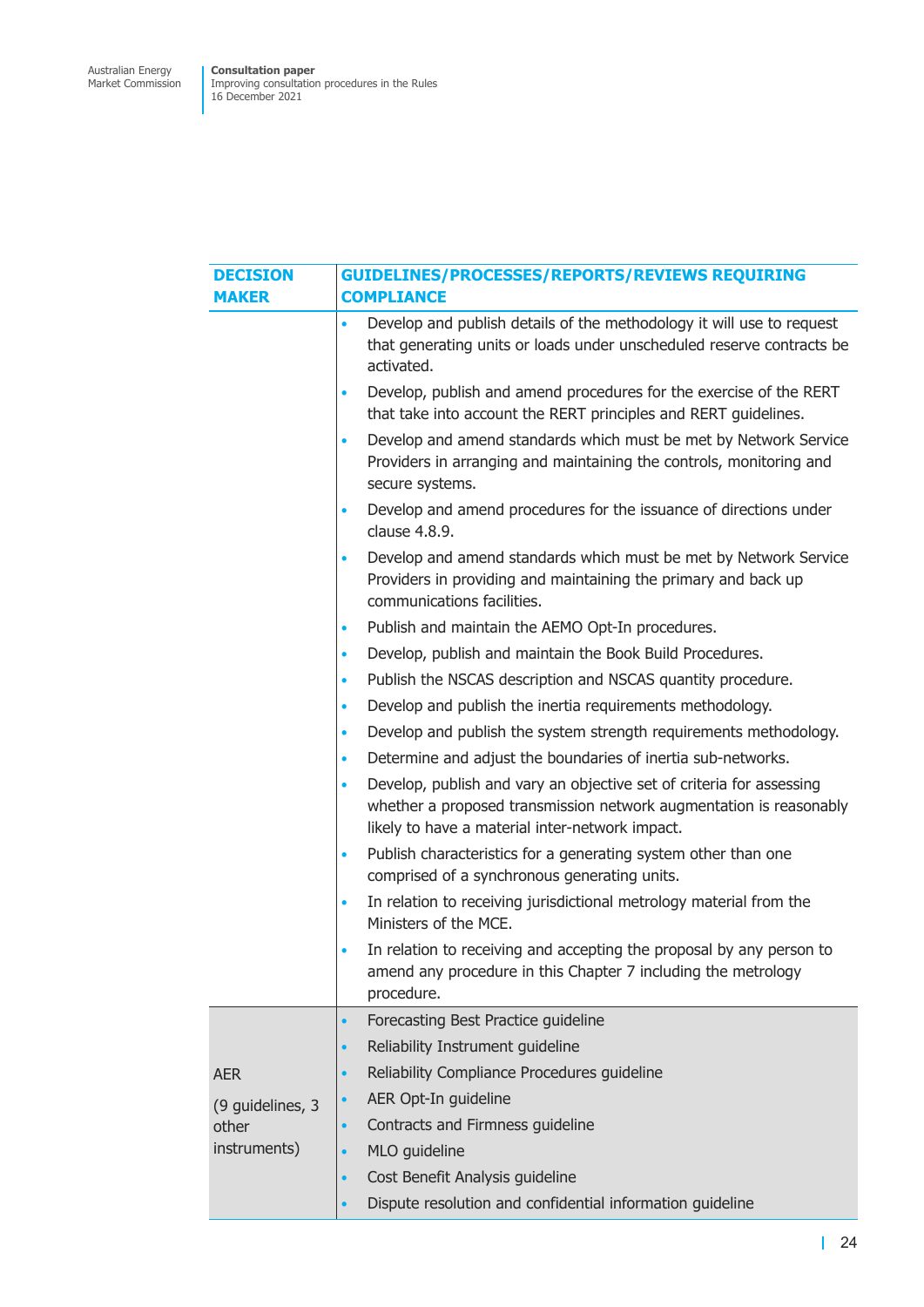| <b>DECISION</b><br><b>MAKER</b>                    | GUIDELINES/PROCESSES/REPORTS/REVIEWS REQUIRING<br><b>COMPLIANCE</b>                                                                                                                                                                  |  |  |
|----------------------------------------------------|--------------------------------------------------------------------------------------------------------------------------------------------------------------------------------------------------------------------------------------|--|--|
|                                                    | Guideline governing the exercise of the powers conferred on the AER<br>by clause $8.7.2(g)$                                                                                                                                          |  |  |
|                                                    | Request to the Scheduled Generator, Semi-Scheduled Generator or<br>$\bullet$<br>Market Participant to provide additional information to substantiate<br>and verify the reason why the ramp rate is below 3MW/minute.                 |  |  |
|                                                    | Establish the requirements and standards and procedures applicable<br>$\bullet$<br>to Registered Participants, AEMO and AER relating to reporting,<br>information and data received in relation to matters relevant to the<br>Rules. |  |  |
|                                                    | Develop a methodology to calculate values of customer reliability (VCR<br>$\bullet$<br>methodology) and review and update the VCR methodology.                                                                                       |  |  |
|                                                    | Reliability Standard and Settings guidelines<br>٠                                                                                                                                                                                    |  |  |
|                                                    | Reliability standard and settings review<br>٠                                                                                                                                                                                        |  |  |
| <b>Reliability Panel</b>                           | Request for declaration of a non-credible contingency event as a<br>$\bullet$<br>protected event or for the revocation of such a declaration.                                                                                        |  |  |
| (1 guideline, 3<br>other processes)                | Determine whether, in respect of one or more technical requirements<br>for access, an existing Australian or international standard, or a part<br>thereof, may be adopted as a plant standard for a particular class of<br>plant.    |  |  |
| Information<br>Exchange<br>Committee               | Proposal for B2B procedures or a change to B2B procedures.<br>$\bullet$                                                                                                                                                              |  |  |
| Transmission<br><b>Network Service</b><br>Provider | Proposal to construct a funded augmentation and availability of a<br>notice.                                                                                                                                                         |  |  |

#### **Table A.2: Standard consultative procedures - NGR**

| <b>DECISION</b><br><b>MAKER</b> | <b>PART AND</b><br><b>RULE NUMBER</b> | <b>GUIDELINES/PROCESSES/REPORTS/REVIEWS RE-</b><br><b>QUIRING COMPLIANCE</b>                                                                                    |
|---------------------------------|---------------------------------------|-----------------------------------------------------------------------------------------------------------------------------------------------------------------|
|                                 | Part 18 Rule 197                      | Consult with Bulletin Board participants with respect to the<br>formulation of the schedule of information retrieval fees.                                      |
| AEMO                            | Part 20 Rule 403                      | Investigate and report on the circumstances of the MOS<br>shortfall which may include a proposal of how AEMO may<br>procure or facilitate the provision of MOS. |
|                                 | Part 24 Rule 599                      | Make or amend the election procedures or the operating<br>manual for the Operational Transportation Service Code<br>Panel.                                      |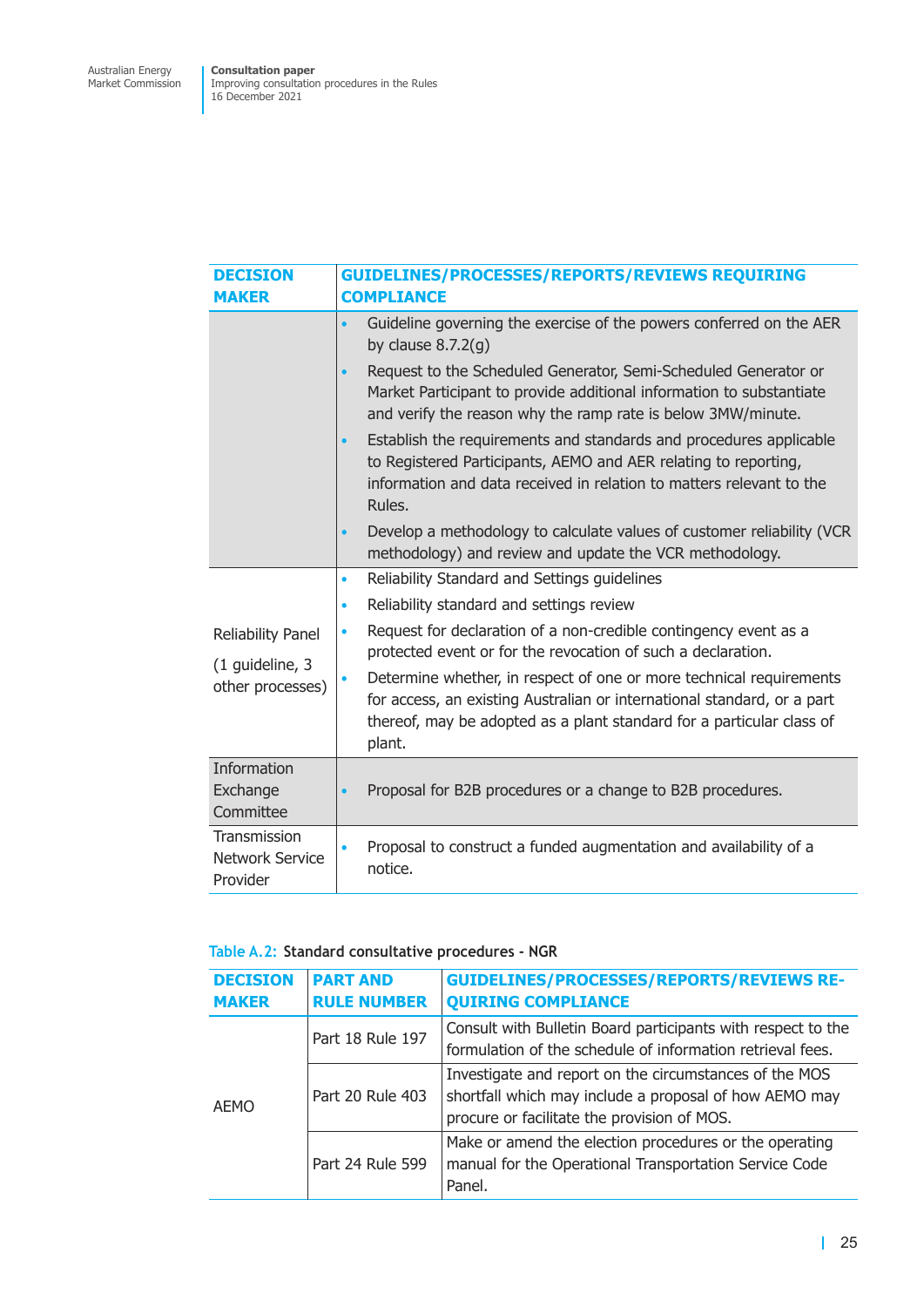| <b>DECISION</b><br><b>MAKER</b> | <b>PART AND</b><br><b>RULE NUMBER</b> | <b>GUIDELINES/PROCESSES/REPORTS/REVIEWS RE-</b><br><b>QUIRING COMPLIANCE</b>                                                                                                                              |
|---------------------------------|---------------------------------------|-----------------------------------------------------------------------------------------------------------------------------------------------------------------------------------------------------------|
|                                 | Part 7 Rule 36F                       | Financial reporting guidelines.                                                                                                                                                                           |
|                                 | Part 8 Rule 63                        | A proposal that is or relates to a full access arrangement<br>or revisions to the full access arrangement for the relevant<br>pipeline.                                                                   |
|                                 | Part 17 Rule 139                      | Make a general regulator information order.                                                                                                                                                               |
|                                 | Part 23 Rule 557                      | Financial reporting guidelines.                                                                                                                                                                           |
| <b>AER</b>                      | Part 25 Rule 665                      | Guidelines setting out the matters to be included in<br>nomination and scheduling records (in relation to auction<br>facilities) and the manner in which the records are to be<br>made and kept.          |
|                                 | Part 25 Rule 666                      | Guidelines setting out the amount of detail to be included<br>in the information provided by a transportation facility user<br>in substantiating and verifying the reason for a material<br>renomination. |
|                                 | Part 4 Rule 16                        | An application for a coverage determination (section 93<br>and 95 of the NGL).                                                                                                                            |
| National                        | Part 4 Rule 19                        | An application for a coverage revocation determination<br>(section 103 and 104 of the NGL).                                                                                                               |
| Competition<br>Council          | Part 7 Rule 35                        | An application for a light regulation determination (section<br>113 and 114 of the NGL).                                                                                                                  |
| (NCC)                           | Part 7 Rule 39                        | An application for revocation of a light regulation<br>determination (sections 119 and 120 of the NGL).                                                                                                   |
|                                 | Part 13 Rule 123                      | Recommendation made on an application for a 15 year no-<br>coverage determination (section 152 and 153 of the NGL).                                                                                       |

|  |  | Table A.3: Extended consultative procedures - NGR |  |  |
|--|--|---------------------------------------------------|--|--|
|--|--|---------------------------------------------------|--|--|

| <b>DECISION</b><br><b>MAKER</b> | <b>PART AND</b><br><b>RULE NUMBER</b> | <b>PROCESSES/REPORTS/REVIEWS REQUIRING COM-</b><br><b>PLIANCE</b>                                                                                       |
|---------------------------------|---------------------------------------|---------------------------------------------------------------------------------------------------------------------------------------------------------|
|                                 | Part 15A Rule<br>135CA                | Develop, review and publish the structure (including<br>introduction and determination) of participant fees.                                            |
|                                 | Part 15A Rule<br>135CB                | Determination of a major gas project.                                                                                                                   |
| AEMO                            | Part 15B Rule<br>135EC                | Proposed approved process for examining and assessing a<br>proposal for the making of Procedures and, preparing an<br>impact and implementation report. |
|                                 | Part 20 Rule 479                      | Determination of an acceptable credit rating by an entity.                                                                                              |
|                                 | Part 20 Rule 494                      | For each review in Division 11. This includes:                                                                                                          |

26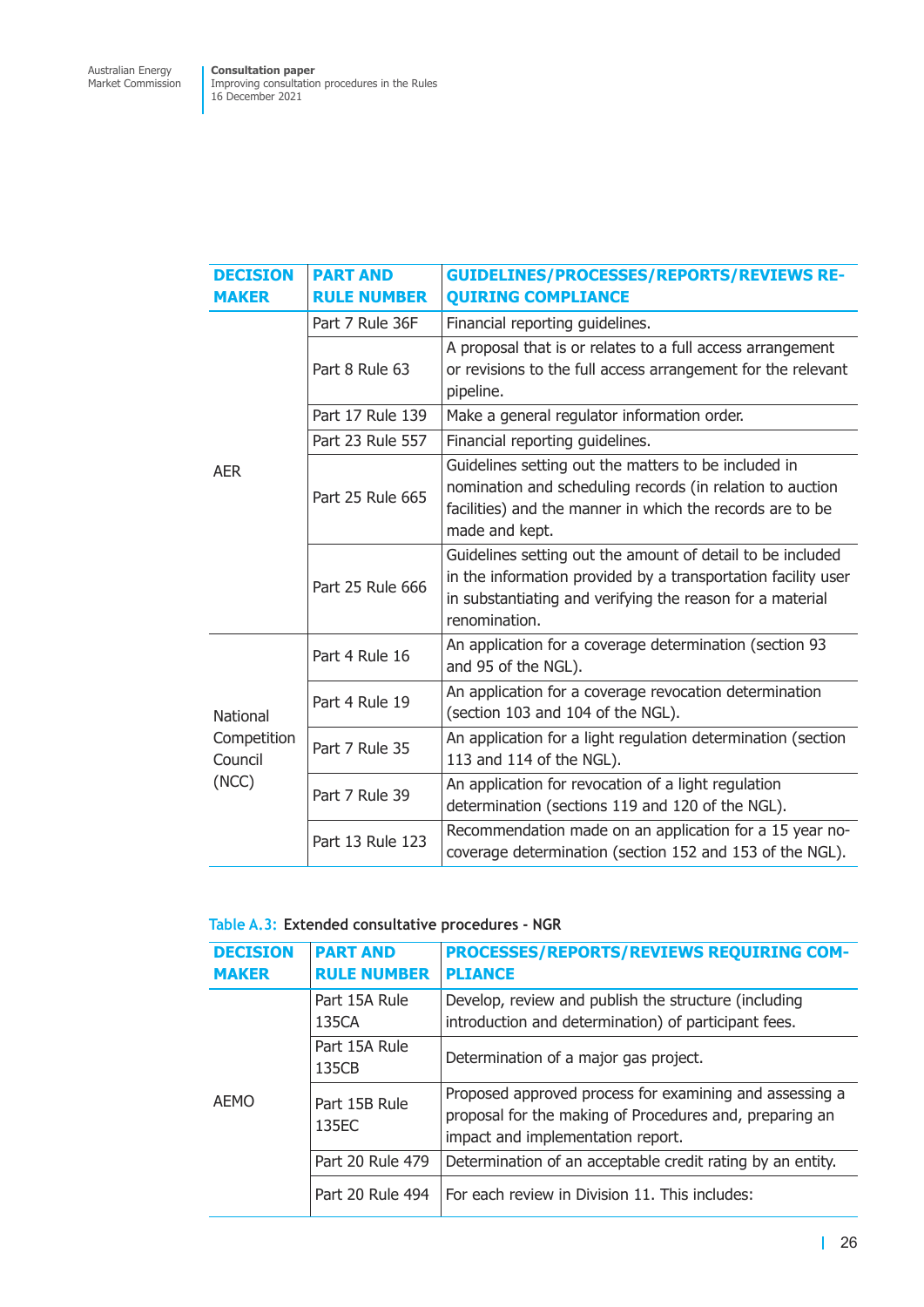| <b>DECISION</b><br><b>MAKER</b> | <b>PART AND</b><br><b>RULE NUMBER</b> | PROCESSES/REPORTS/REVIEWS REQUIRING COM-<br><b>PLIANCE</b>                                                                                                                    |
|---------------------------------|---------------------------------------|-------------------------------------------------------------------------------------------------------------------------------------------------------------------------------|
|                                 |                                       | Review examining the potential for a STTM to operate<br>1.<br>at additional hubs                                                                                              |
|                                 |                                       | 2. Review of available options for additional or alternative<br>STTM processes                                                                                                |
|                                 |                                       | 3. The MPC, administered price cap, CPT horizon,<br>cumulative price threshold and MMP                                                                                        |
|                                 |                                       | 4. Review of the operation of Division 8 after the last gas<br>day in respect of which contingency gas was scheduled<br>in respect of the first contingency gas trigger event |

#### **Table A.4: Expedited consultative procedures - NGR**

| <b>DECISION</b><br><b>MAKER</b> | <b>PART AND</b><br><b>RULE NUMBER</b> | PROCESSES/REPORTS/REVIEWS REQUIRING COM-<br><b>PLIANCE</b>                                                                                                                                                                                   |
|---------------------------------|---------------------------------------|----------------------------------------------------------------------------------------------------------------------------------------------------------------------------------------------------------------------------------------------|
| <b>AEMO</b>                     | Part 18 Rule 197                      | Consult with Bulletin Board participants with respect to the<br>formulation of the schedule of information retrieval fees.                                                                                                                   |
|                                 | Part 6 Rule 30                        | Proposal to impose an additional ring fencing requirement<br>under section 143 of the NGL.                                                                                                                                                   |
|                                 | Part 6 Rule 31                        | Deal with an application for an exemption under section<br>146 of the NGL from one or more of the minimum ring<br>fencing requirements may be made by a service provider.                                                                    |
|                                 | Part 8 Rule 55                        | Deal with a limited access arrangement proposal for a light<br>regulation pipeline.                                                                                                                                                          |
| <b>AER</b>                      | Part 8 Rule 63                        | A proposal that is or relates to a limited access<br>arrangement or revisions to the limited access arrangement<br>for the relevant pipeline.                                                                                                |
|                                 | Part 13 Rule 130                      | Decision to approve, or not approve an access<br>arrangement proposal for a limited access arrangement for<br>an international pipeline to which a price regulation<br>exemption applies, or for variation of such an access<br>arrangement. |
| <b>NCC</b>                      | Part 14 Rule 132                      | Deal with a reclassification application.                                                                                                                                                                                                    |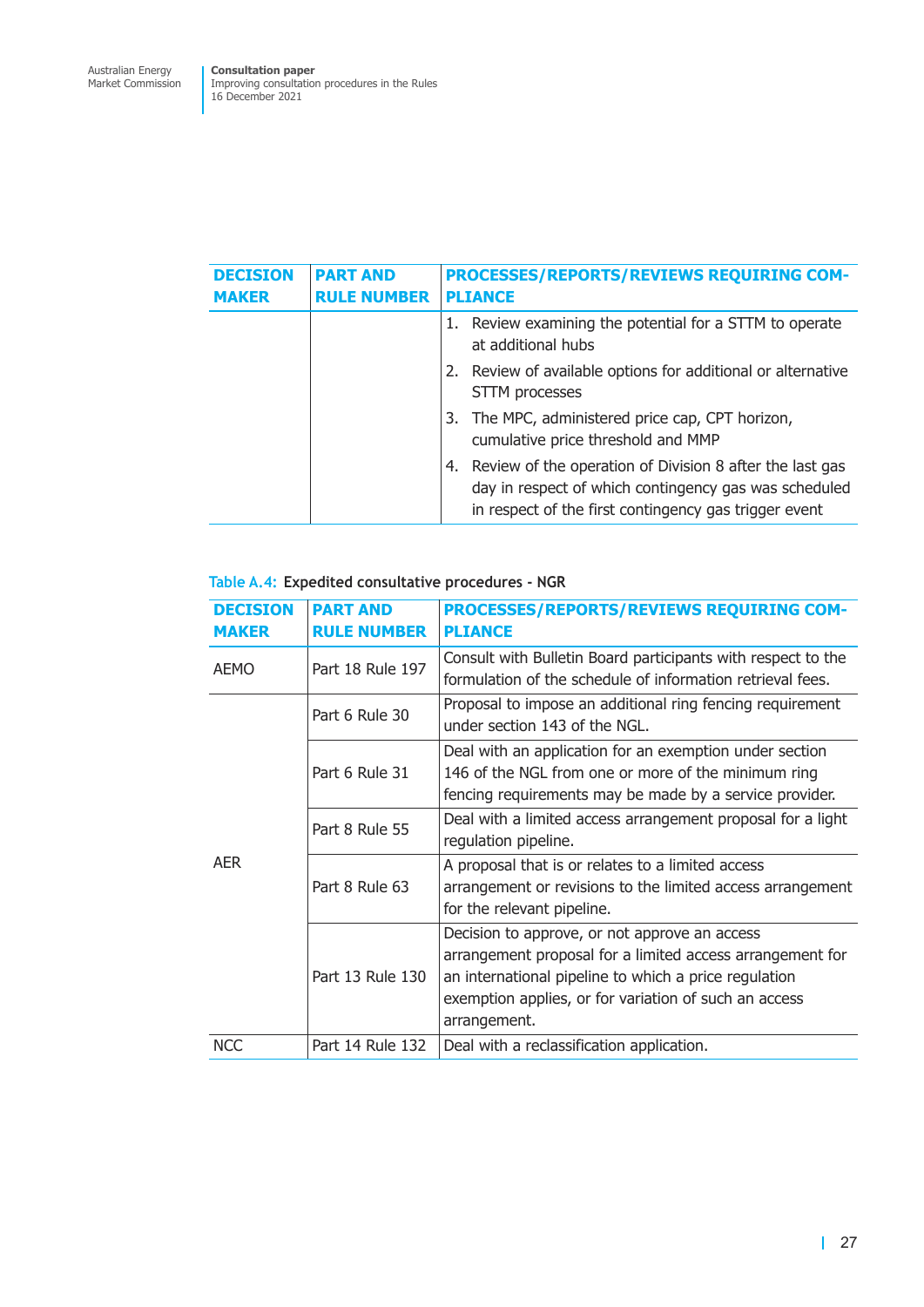## <span id="page-34-0"></span>B OUTLINE OF CONSULTATION PROCESSES UNDER THE NER

The NER require many matters to be specified in other instruments including guidelines, determinations, methodologies, procedures and reports. These "subordinate instruments" are variously issued by AEMO, the AER, the Reliability Panel and the Information Exchange Committee, amongst others.

In developing or amending these instruments, the organisation responsible may have to consult following one of three NER consultation procedures: the RCP, the transmission consultation procedures, or the distribution consultation procedures.

## B.1 The Rules Consultation Procedures

Rule 8.9 describes the process for the RCP, this process involves two rounds of consultation, and requires that:

- A notice containing particulars of the matter under consideration must be published either on AEMO's website, the AEMC's website or the AER's website, depending on which is the relevant consulting party.
- The notice must invite interested consulted persons to make written submissions concerning the matter. The period for making submissions must be no less than 25 business days. In those submissions, a consulted person may request a meeting and, if so, must provide reasons why such a meeting is necessary or desirable.
- The consulting party must consider all valid submissions within 20 business days. In the following 25 business days, the consulting party must use its best endeavours to hold any meetings that the consulting party concludes are desirable or necessary.
- The consulting party must then publish a draft report<sup>45</sup> and a notice calling for submissions on the draft report on either AEMO's, the AEMC's, or the AER's website (depending on which is the consulting party).
- Submissions received in response to the draft report must be received not less than 10 business days after the publication of the draft report (or such longer period as reasonably determined by the consulting party).
- The consulting party must consider submissions within 30 business days. Then, the consulting party must publish a final report, which must address the same matters as the draft report and be published on the relevant consulting party's website.<sup>46</sup>

<sup>45</sup> The report should contain the consulting party's conclusions and determinations; its reasons for those conclusions; the procedure it followed in considering the matter; and summaries of material issues contain in valid written submissions per rule 8.9(g) of the **NFR** 

<sup>46</sup> Rule 8.9 of the NER.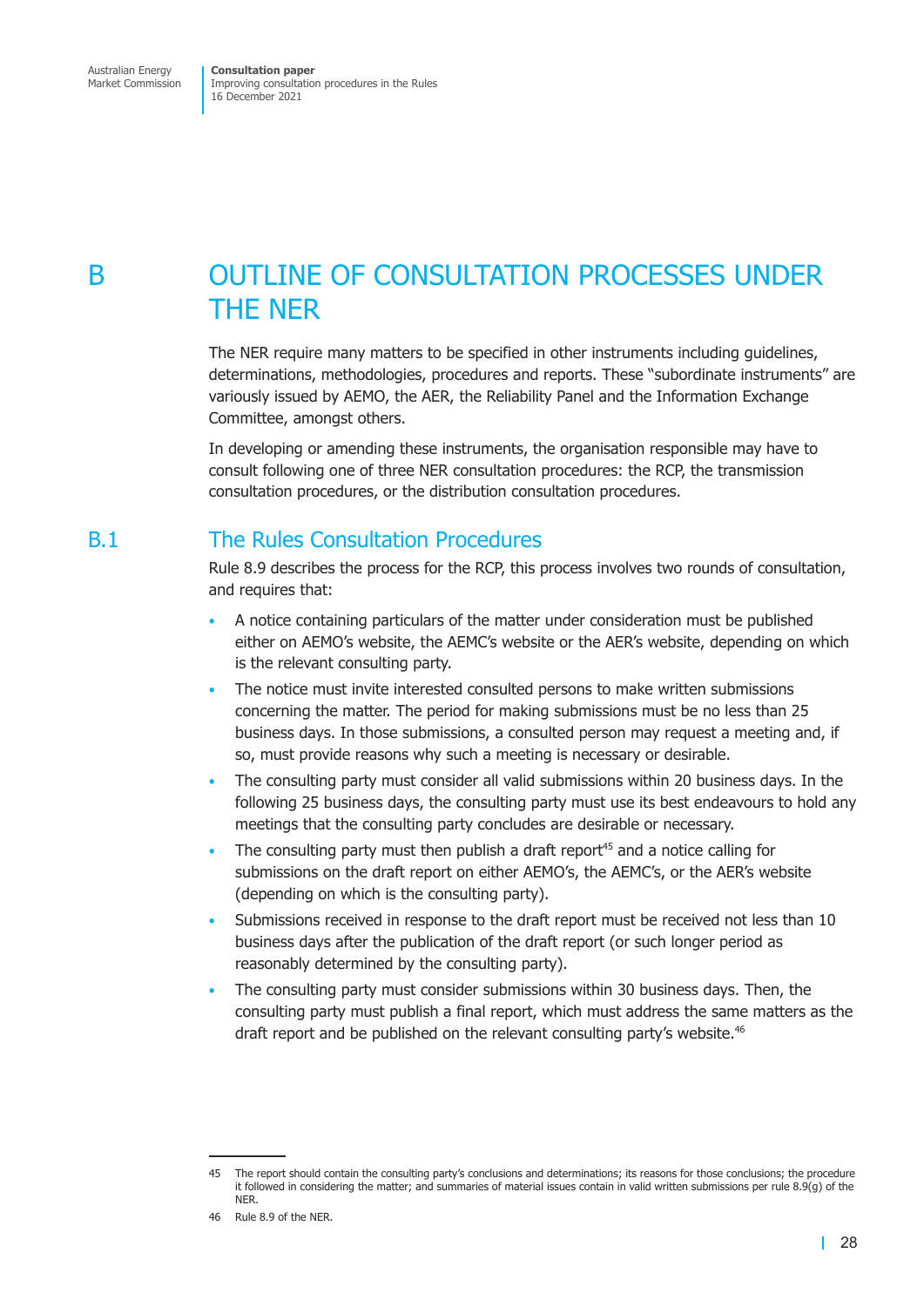## <span id="page-35-0"></span>B.2 The Transmission Consultation Procedures and The Distribution Consultation Procedures

The distribution consultation procedures are set out in Rule 6.16, and apply to certain AER determinations under Chapters 5, 5A and 6. The transmission consultation procedures are set out in Rule 6A.20 and apply to certain AER and AEMC determinations under Chapters 3, 5, and 6A. These involve one round of consultation.

These procedures are substantively the same, and involve:

- Publication of the relevant proposed guideline, methodology, model, scheme, test, value or amendment (as applicable), an explanatory statement and an invitation for written submissions on the proposed instrument, providing at least 30 business days for written submissions; and
- Within 80 business days of the proposed instrument being published, publication by the AER or AEMC of its final decision in relation to the proposed instrument, including its reasons for the decision and the provision of the NER under which the instrument was made, and notice of the making of the final decision.

The 80 business day period can be extended if: there are issues of unusual complexity or difficulty; or an extension is necessary due to circumstances beyond the AER or AEMC's control.47

## B.3 Modified process for consultation under Chapter 7 of the NER

Certain retail market and metering procedures under Chapter 7 of the NER are subject to a modified version of the RCP.

Any person may submit a proposal to AEMO to amend a Chapter 7 procedure (with certain limited exceptions). AEMO must then give notice of receipt of the proposal and advise of the action that it proposes to take. If AEMO accepts the proposal, then it must conduct the RCP in relation to that proposal; alternatively, it may request further information in relation to the proposal or reject the proposal.

A separate process applies in relation to B2B procedure change processes. Any person may propose a change to the B2B procedures by providing a change proposal to the IEC. The IEC must meet within 25 business days of receipt of the change proposal to determine whether the change is prima facie warranted.

If the IEC concludes that the change proposal does not warrant further consideration, then it must issue its reasons within five business days to the person who made the change proposal.

If the IEC determines that the change proposal should be further considered, it must develop the change proposal into a B2B proposal, and it must comply with the RCP in relation to the B2B proposal.

<sup>47</sup> See Rules 6.16 and 6A.20 of the NER.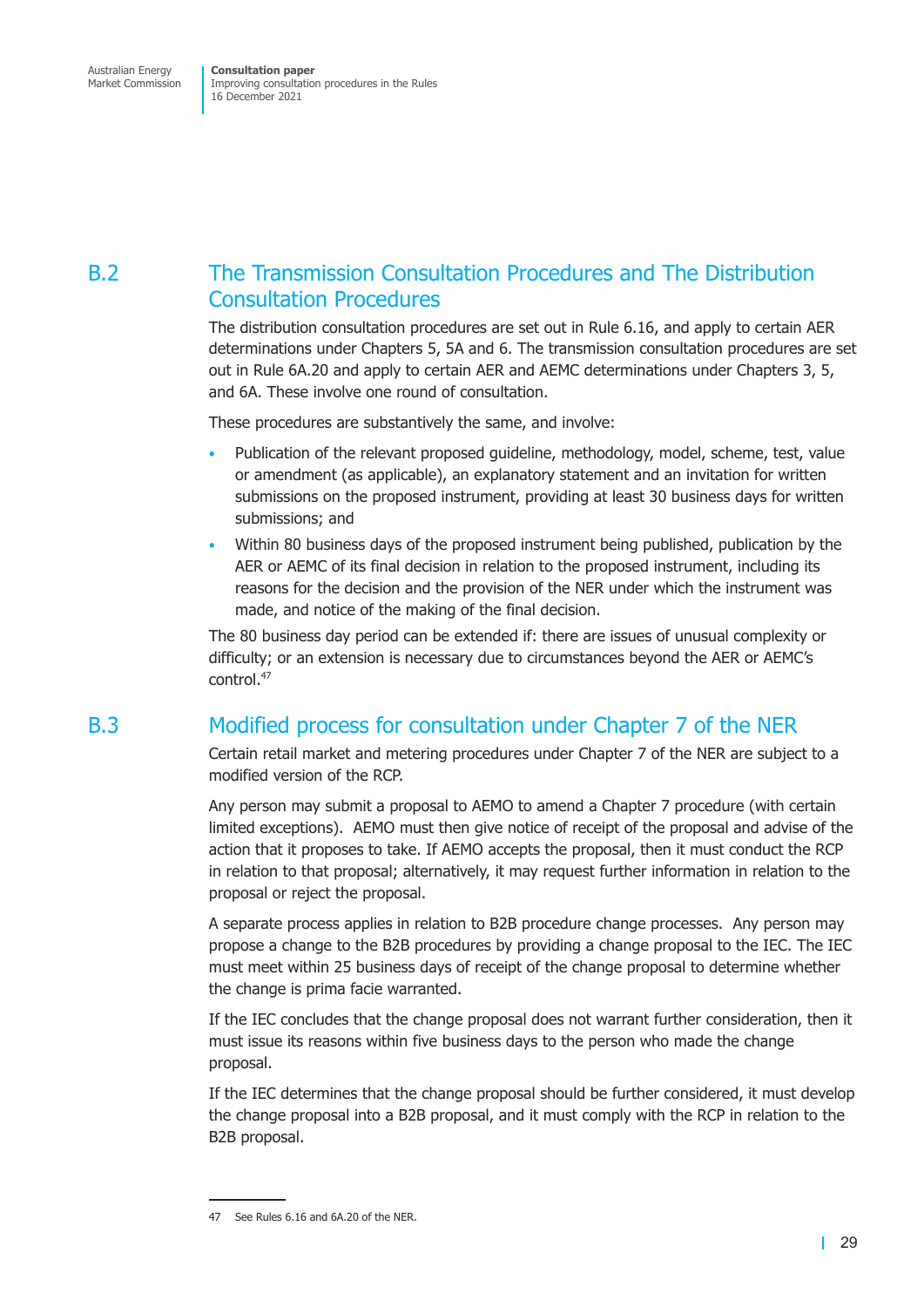<span id="page-36-0"></span>The draft and final reports (required as part of the RCP procedure, as outlined above) must contain details of how the IEC has had regard to the NEO and the B2B factors and has sought to give effect to the B2B Principles.

The IEC may decide to, or not to, recommend the proposed change to the B2B Procedures to AEMO. If AEMO does not approve the IEC's recommendation, then it must publish reasons which must include why the recommendation would give rise to certain conflicts and the IEC may then reconsider the proposal and make a new recommendation.

AEMO must publish B2B Decisions (i.e., the decision in relation to the change of the relevant Procedure) on its website within 10 business days of receiving the recommendation from the IEC.

## B.4 The Reliability Panel consultation process

The Reliability Panel has its own consultation process for determinations and reviews under Clause 8.8.3(d) to (I). $48$  Under this process the Reliability Panel is required to:

- give notice to all Registered Participants of the commencement of a determination or review by requesting the AEMC publish a notice on its website. The notice must include particulars of the terms of reference for the determination or review and the deadline for the receipt of submissions to the Reliability Panel.
- The deadline for submissions must not be earlier than four weeks after the publication of the notice on AEMO's website (or such other time as specified by the AEMO in any request for a review).
- The Reliability Panel may hold a public meeting for the determination or review and must do so if one is requested in writing by an interested party. This meeting can be held by phone, video conference or other method, or in person. If it is held in person, it must be held in a capital city of a participating jurisdiction.
- In undertaking a review and preparing any reports or recommendations, the Reliability Panel must take into account existing AEMC policy statements, directions or guidelines. It may also obtain technical advice or assistance as it considers appropriate, including from AEMO and any Registered Participant.
- Following the meeting (if any), the Reliability Panel must submit a written report to the AEMC setting out its recommendations, its reasons and the procedure it followed in undertaking the review or determination. This must be submitted to the AEMC by the deadline for reporting specified by the AEMC in a request for the review.
- The AEMC must publish the review or determination on its website within 10 days of receiving it from the Reliability Panel.

<sup>48</sup> The Reliability Panel is note required to follow this process for the purposes of its functions under clauses 8.8.1(a)(1b), 8.8.1(a)(2c), 8.8.1(a)(2e), 8.8.1(a)(8) or 8.8.3(b).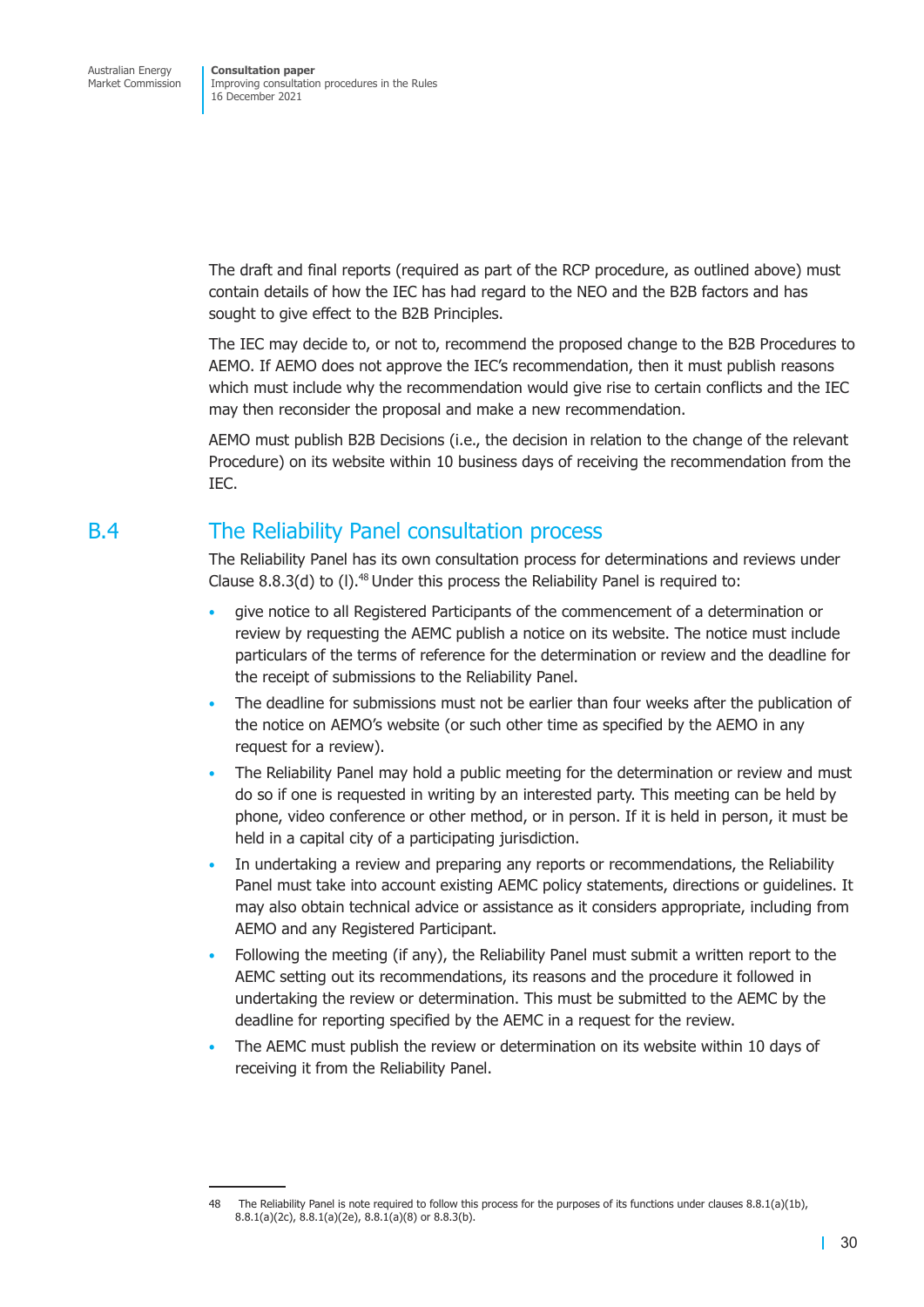## <span id="page-37-0"></span>C OUTLINE OF CONSULTATION PROCESSES UNDER THE NGR

The NGR contain two separate sets of consultation processes:

- two consultation processes under Part 15B of the NGR, applicable to making Procedures: an ordinary process and an expedited process; and
- three consultative processes contained in Part 3 of the NGR: the standard consultative procedure, the expedited consultative procedure and the extended consultative procedure.

## C.1 AEMO's ordinary process

The ordinary process for making Procedures is set out under rule 135EE of the NGR.

Under this process, AEMO must publish on its website a notice:

- setting out the proposed procedures together with a report into their impact and implementation; and
- inviting Registered participants and other interested persons to submit written comments on the proposed procedures to AEMO, on or before a date which must be at least 20 business days after the notice date.

AEMO must publish this notice no more than 10 business days after completion of the impact and implementation report.

AEMO must publish a decision on its website within 20 business days after the closing date for submissions, that:

- summarises the comments received on the proposed Procedures;
- sets out the proposed Procedures, including if they have been revised in light of the comments received (and describing how and why they have been revised);
- if the decision is to make the proposed Procedures, specifies the date the procedures are to take effect; and
- if the decision is against making the procedures, states that the proposal has been rejected, and provides reasons for its rejection.

In determining whether or not to make Procedures, AEMO must take into account all relevant and material comments that it receives by the closing date for comments and may take into account any comments that is receives after that closing date.

At least 15 business days before the Procedures come into effect, AEMO must give notice of the new Procedures to the relevant people, publish the new Procedures on its website and make copies of the New Procedures available at its public offices.

## C.2 AEMO's expedited process

The expedited process is set out in rule 153EF of the NGR, and is applicable if the relevant Procedures are urgently necessary to ensure operation of a regulated gas market, an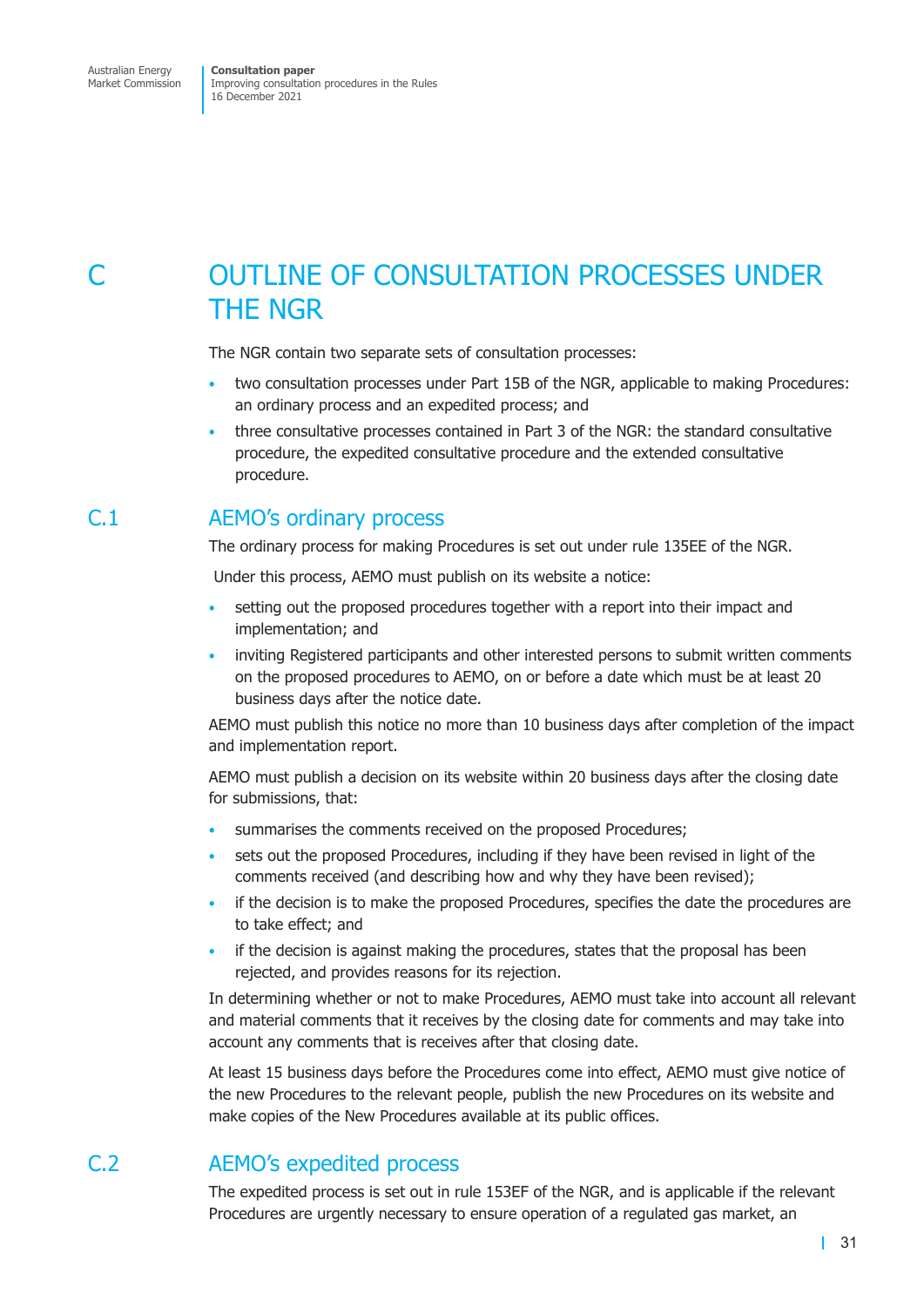<span id="page-38-0"></span>adequate supply of natural gas or an appropriate response to an emergency, or if the Procedures are non-material.

If the expedited process is applicable, AEMO must, within 10 business days after completing an impact and implementation report, publish on its website, a notice:

- setting out the proposed Procedures together with the impact and implementation report;
- stating that AEMO considers the expedited process is applicable; and
- inviting Registered participants and other interested persons to submit written comments on the proposed procedures on or before a date which must be at least 15 business days after the date of the notice.

After the closing date for submissions, AEMO must publish a notice on its website, that either confirms the proposal, amends the proposal, defers a decision on the proposal and provides for further consultation before a final decision is made or withdraws or rejects the proposal.

At least 15 business days before the Procedures come into effect, AEMO must give notice of the new Procedures to the relevant people, publish the Procedures on their website and make copies of the Procedures available at its public offices.

## C.3 Standard consultative procedure

The standard consultative procedure is set out under rule 8 of the NGR and applies to approximately 14 instruments under the NGR.

If the standard consultative procedure applies, a decision maker must publish a notice on its website and in a nationally circulating newspaper describing the proposal and inviting written submissions within 15 business days of the date of the notice.

After considering relevant submissions made within that time, the decision maker must make a draft decision. If the draft decision identifies changes that the decision maker considers should be made, then:

- if the decision maker is the proponent, the decision maker must modify the proposal accordingly; or
- if the decision maker is not the proponent, notify the proponent of the decision and the reasons for the decision, and give the proponent a reasonable opportunity to modify its proposal.

The decision maker must then publish the draft decision on its website, along with any modification to the original proposal in the draft decision, as well as a notice inviting written submissions and comments on the draft decision and, if applicable, modified proposal. This consultation process must be open for at least 15 business days.

Within 20 business days after the end of the period allowed for making submissions on the draft decision, the decision maker must make its final decision, which must be in writing and state the terms of the decision and reasons.

Following the making of the decision maker's final decision, the decision maker must, without delay: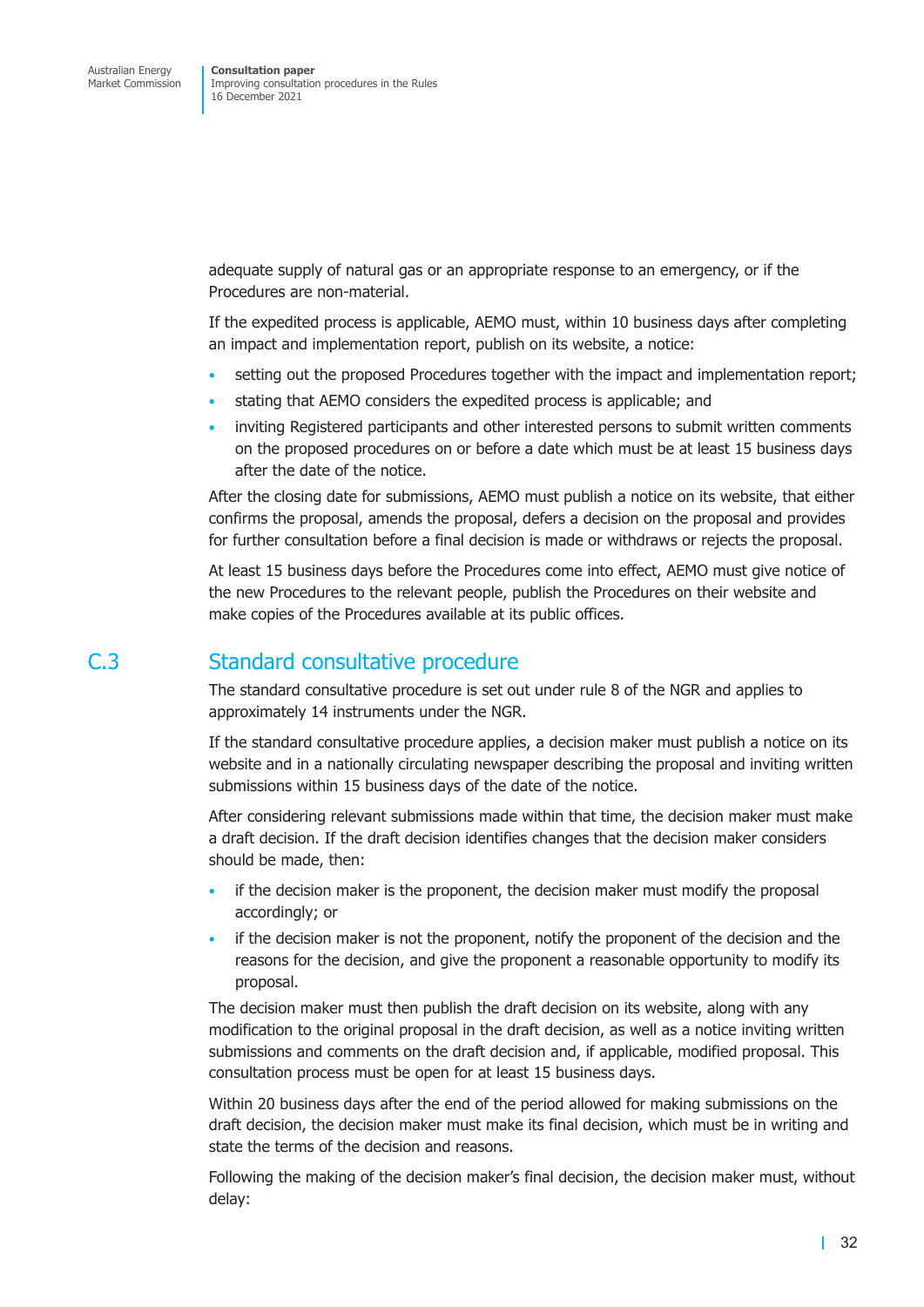- <span id="page-39-0"></span>• if the decision is in the nature of a recommendation, deliver the final decision to the authority or person to whom the recommendation is addressed; and
- give copies of the final decision to the parties to the administrative process in which the decision is made; and
- publish the final decision on the decision maker's website; and
- make the final decision available for inspection during business hours at the decision maker's public offices.

## C.4 Expedited consultative procedure

The expedited consultative procedure is set out under rule 9 of the NGR and applies to seven instruments under the NGR.

If the expedited consultative procedure applies, following such consultation as the decision maker considers appropriate, the decision maker must make and publish (and provide copies to relevant parties of) a draft decision, together with a notice:

- stating why the decision is required;
- providing reasonable details of the context in which the draft decision has been made, the issues involved and the possible effects of the decision; and
- inviting written submissions and comments on the draft decision within 15 business days from the date of the notice.

Within 20 business days after the end of the consultation period on the draft decision, the decision maker must consider all submissions and comments received and make a final decision. The final decision must state the terms of the decision and provide reasons for it and it must be in writing.

As under the standard consultative procedure, following the making of the decision maker's final decision, the decision maker must, without delay:

- if the decision is in the nature of a recommendation, deliver the final decision to the authority or person to whom the recommendation is addressed; and
- give copies of the final decision to the parties to the administrative process in which the decision is made; and
- publish the final decision on the decision maker's website; and
- make the final decision available for inspection during business hours at the decision maker's public offices.

## C.5 Extended consultative procedure

The extended consultative procedure is set out under rule 9A of the NGR and applies to five instruments under the NGR.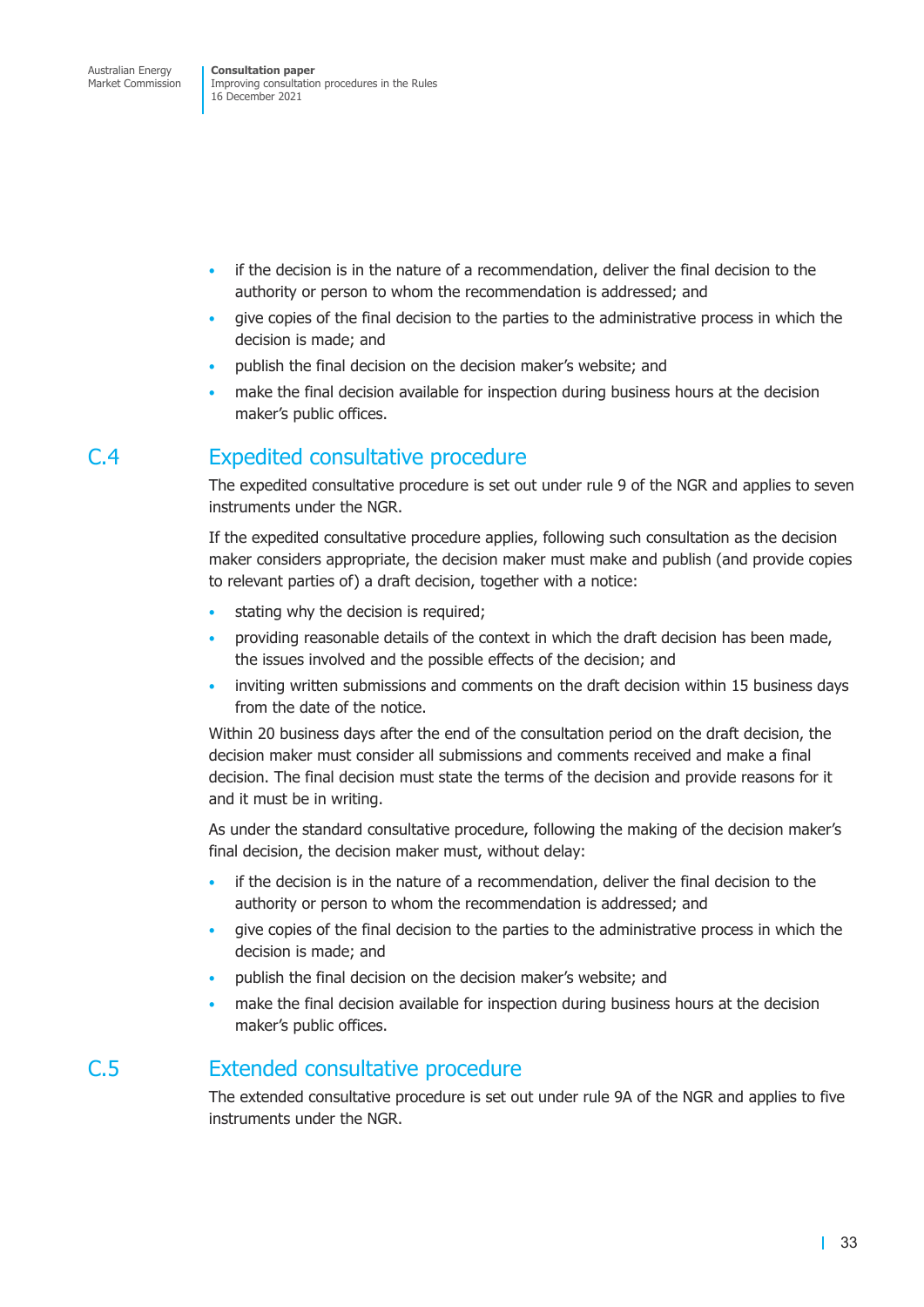If the extended consultative procedure applies the consulting party must give a notice to all persons with whom consultation is required<sup>49</sup> and publish that notice, providing particulars of the matters under consultation and inviting submissions on the matter under consultation, with a minimum consultation period of 25 business days.

The consulting party must consider all valid submissions within 20 business days from the closing date for submissions and, if they are required, the consulting party may hold meetings during the further 25 business days that follow.

When the consulting party has completed its consideration of the matter under consultation, it must then publish a draft report setting out:

- the conclusions and any determinations proposed, the reasons for those conclusions and the procedure followed in reaching those conclusions;
- a summary of each issue raised in written submissions or meetings and the consulting party's response to the issue; and
- a notice and an invitation to the persons from whom submissions were sought to make written submissions on the draft report before a closing date which must be no less than 10 business days after the publication of the draft report.

The consulting party must make the draft report available to persons from whom submissions were sought and, subject to confidentiality obligations and on request from a person from whom a submission was south, make available material submitted to the consulting party.

Within 30 business days after the closing date for submissions, the consulting party must publish a final report which sets out:

- the conclusions and determinations of the consulting party, the reasons for the consulting party's conclusions and the procedure followed in reaching those conclusions; and
- a summary of each issue raised in valid submissions that are material and the consulting party's response to the issue.

The consulting party must make the final report available to the persons from whom submissions were sought.

Any notice, draft report or final report required to be published under the extended consultative procedure must, if the consulting party is the AEMC, the AER or AEMO, be published on the relevant consulting party's website or, in any other case (i.e., if the consulting party is not the AEMC, the AER or AEMO), the consulting party must give a copy of the notice or report to AEMO who much, within 3 business days of receipt, publish the notice or report on its website.

<sup>49</sup> Unless otherwise specified, consultation is required with all Registered participants, all persons registered as Intending participants, any other persons who appear to the consulting party to have a proper interest in the matter and, if the consulting party is not AEMO, AEMO.